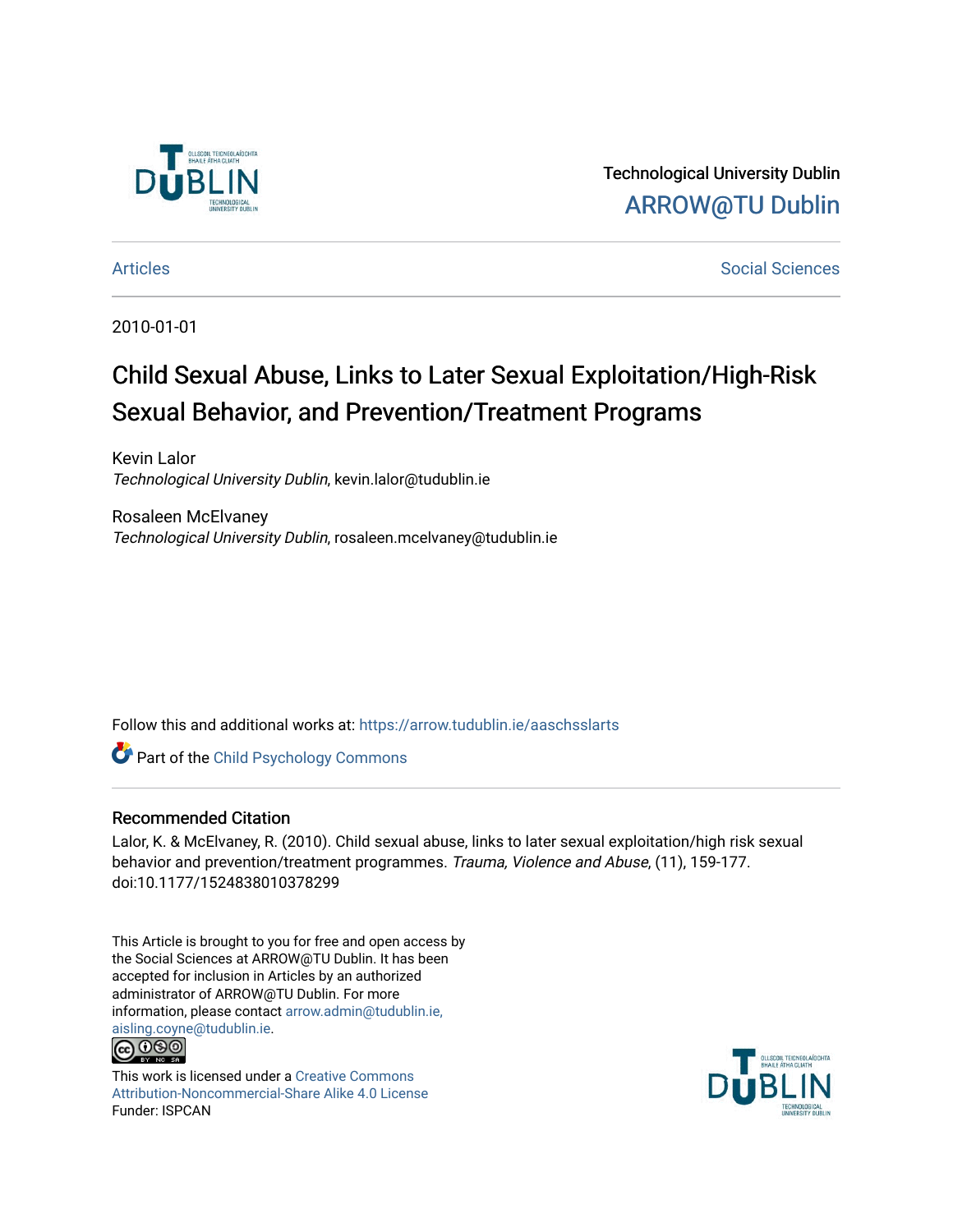Unfortunately, evidence worldwide indicates that children and adolescents are at risk from sexual predators, exploiters and opportunists. Incidence varies from time to time and from place to place, depending on individual, familial and societal circumstances, but the sexual exploitation of young people appears to be a universal phenomenon. The extant research also shows that family members, relatives, neighbours or those known and trusted by the child, typically perpetrate abuse.

Scientific literature on the nature and incidence of child sexual abuse (CSA) has existed for almost 150 years. Masson (1992) details the recognition of CSA by physicians in  $19<sup>th</sup>$ century France. For example, he describes Tardieu's *A Medico-Legal Study of Assaults on Decency*, which noted that 9,125 people were accused of rape or attempted rape of children between 1858 and 1869.

In more recent times, widespread recognition of child abuse is typically dated to the US in the early 1960s. Initial concerns were with the "battered child syndrome." This term was first used by paediatrician C. Henry Kempe at a 1961 symposium of the American Paediatric Society (Kempe, Silverman, Steele, Droegmueller & Silver, 1962). The identification of this syndrome came about through observations of the large numbers of unexplained broken bones and bruises in children on paediatric wards. The growing awareness and concern regarding, first, child physical abuse and, later, child sexual abuse in the medical and child protection literature in the US in the 1960s and 1970s has been well documented elsewhere (Schultz, 1982; DeMause, 1991).

The purpose of this article is to review the literature on the nature and incidence of CSA internationally, with a particular focus on perpetrators; to explore the link between CSA and (later) exploitation outside the family; to review the literature on CSA prevention strategies; and to review the literature on effective interventions and best practices in CSA services.

# **Overview of the Nature and Incidence of Child Sexual Abuse**

In an early international perspective on child abuse, the Foreword to Korbin's *Child abuse and neglect: Cross-cultural perspectives* (1981) states "child abuse … has become a serious social problem in the United States and in some other industrialized countries, yet it occurs infrequently or not at all in many of the world's societies" (p. vii). We now know that this is not the case.

In an important study, Finkelhor (1994) aimed to illustrate the international epidemiology of CSA and found that research studies in 19 countries produced findings similar to North American research (incidence rates ranging from 7 to 36 per cent for women and 3 to 29 per cent for men), thus undermining the idea that CSA is "peculiarly American". He concluded:

Studies from a variety of countries suggest that sexual abuse [of children] is indeed an international problem. In every locale where it has been sought, researchers have demonstrated its existence at levels high enough to be detected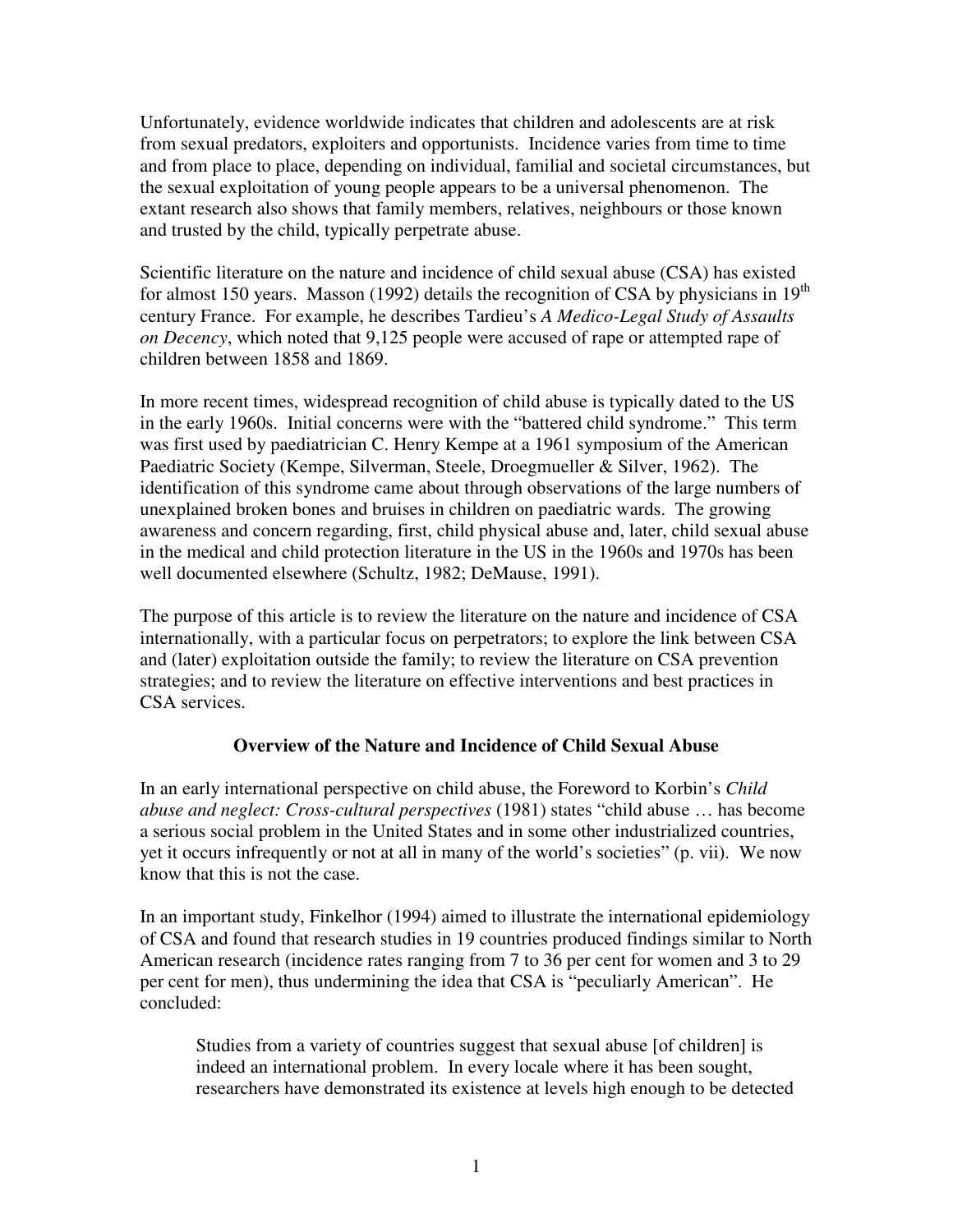through surveys of a few hundred adults in the general population … As such epidemiological findings are available for more and more countries, the responsibility of proof shifts to anyone who would argue that sexual abuse is rare or nonexistent in their locale (1994, p. 412).

Finkelhor (1994) noted the preponderance of results from Caucasian, Western, Christian countries and the relative lack of data from middle-Eastern, African or Far-Eastern countries. Lachman (1996), also noted the absence of research on child abuse in Africa<sup>1</sup> where it is "overshadowed by political and economic problems, lack of resources, the enormity of the phenomenon, and the lack of a research culture and research experience" (1996, p. 543). However, he did note a growing number of publications from Africa in international journals.

Today, although many gaps remain, we have better information about the nature and incidence of CSA throughout the world. In the material below, selected studies are summarised. Data on incidence and perpetrators, in particular, are highlighted. Firstly, however, it is important to highlight some methodological considerations.

# **Child Sexual Abuse Research: Definitions and Methodological Considerations**

The methodological limitations of child abuse research have long been recognised (Briere, 1992; Runyan, 2000; Widom, 1988). In addition to the inherent secrecy and sensitivity of the issue, numerous methodological issues must be noted.

First, researchers use a wide variety of definitions of 'childhood sexual abuse'. Many general population surveys define it as 'unwanted sexual contact' without asking for specific details of the behaviour. Some studies distinguish between 'contact abuse' and 'non-contact abuse' or 'penetrative abuse' and 'non-penetrative abuse'. Studies use different age cut off points (before the age of 15, 16, 17 or 18) to define CSA. Studies that focus on more broadly based definitions of CSA not surprisingly indicate higher prevalence rates.

Second, studies have been conducted amongst a range of different samples; college samples, convenience samples, clinical samples, national probability samples. The latter are the least commonly studied, given the cost involved, but yield the most generalisable data.

<sup>&</sup>lt;sup>1</sup> The phenomenon of 'transactional sex' must be considered in the African context. Sexual relations between younger female adolescents and older boys or men, with the exchange of small gifts or money, are frequently exploitative. García-Moreno and Watts (2000) refer to this as "economically coerced sex" (p. 261). Older boys/men who provide financial/economic support to young girls are widely known as 'sugar daddies.' Whilst most likely to occur in conditions of poverty and deprivation, such relationships have also been noted amongst the middle and privileged classes, where additional funds may be used for fashionable clothes, mobile phones and other luxury items. Silberschmidt (2001) argues that the patterns of sexual behaviour evident in parts of sub-Saharan Africa today are not the result of some traditional "permissiveness", but the result of the breakdown of traditional norms and regulations surrounding sexual behaviour, aggravated by widespread poverty and social upheaval.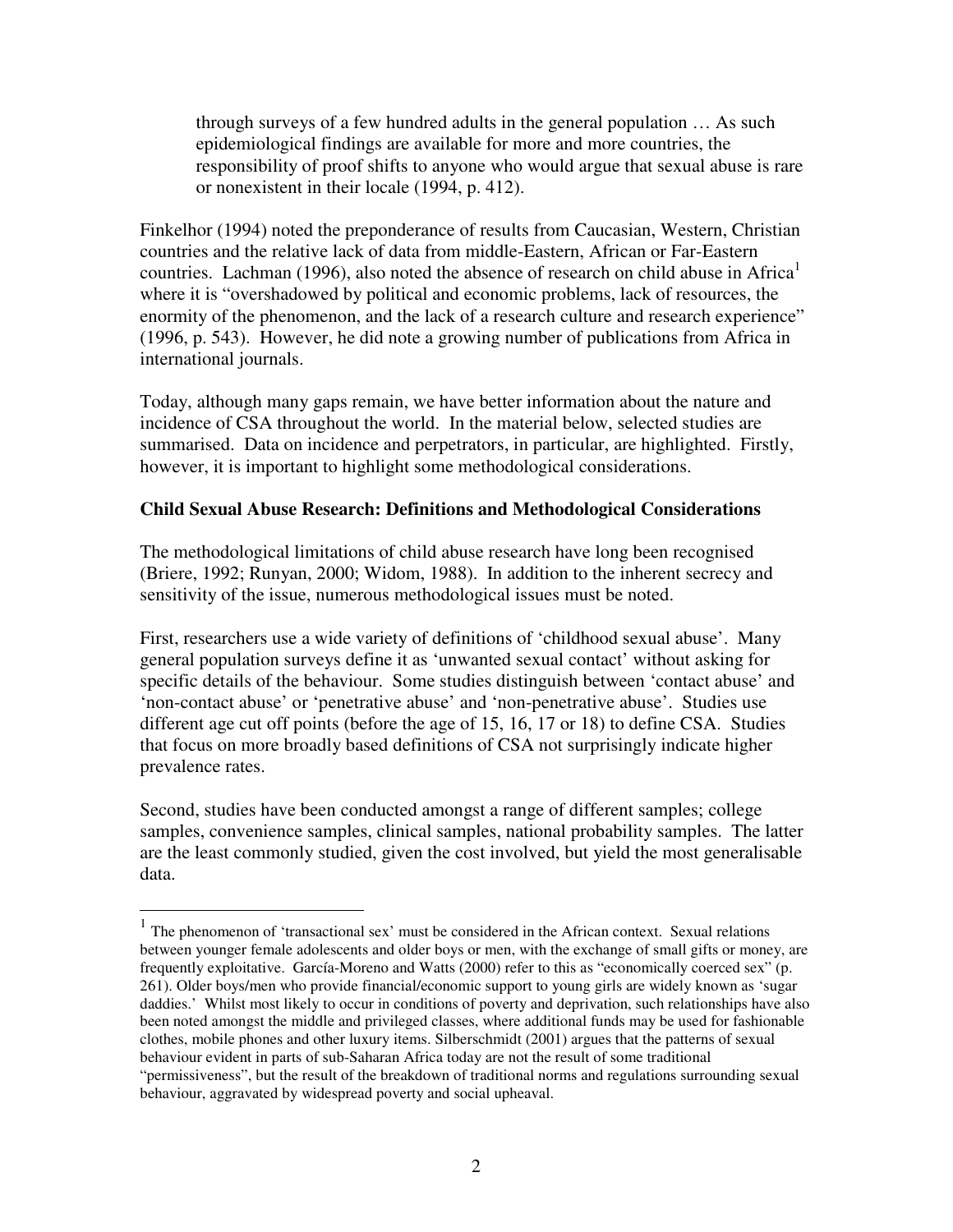Third, and perhaps most importantly, prevalence rates are accurate only to the extent that respondents are willing to discuss the topic with researchers or complete questionnaires. Consider the response rates reported in the following studies: McGee, Garavan, de Barra, Byrne and Conroy (2002); Ireland, national sample of adults - 71%; Chen, Dunne and Han (2004); (China, sample of high school students - 70.5%; Briere and Elliott (2003);US, national sample of adults - 64.8%; Steel and Herlitz (2005);Sweden, national sample of adults  $-59\%$ .

As we can see, non-response rates of 30% are common, thus the findings from the literature are based on the 70% of people who typically agree to participate.

It is important that we are cognisant of the above issues when interpreting the findings of CSA studies. As Pereda, Guilera, Forns & Gomez-Benito (2009) note, following their review of 39 prevalence studies across 28 countries and five continents, difficulties remain in reaching a consensus on the definition of child maltreatment and sexual abuse (Manly, 2005, cited in Pereda et al., 2009). For the purpose of this review, studies that refer to CSA, with or without behaviourally specific definitions, will be included. Where authors have clarified their definition of CSA, this will be referred to wherever possible. The objective of this review is to be inclusive, acknowledging the limitations of this approach.

# **Child Sexual Abuse Prevalence Worldwide**

As noted above, there is a growing body of well-designed studies from around the world published in international peer-reviewed journals. An exhaustive review is beyond the scope of this paper. Instead, a geographically diverse selection of studies carried out in recent years will be briefly presented in Table 1 below:

| Country                       | Study          | Incidence                                                    | Perpetrators                      |  |
|-------------------------------|----------------|--------------------------------------------------------------|-----------------------------------|--|
| UK.<br>May-Chahal<br>& Cawson |                | $10\%$ (6% male; 15% female) reported a                      | 1\% of the total sample reported  |  |
|                               |                | form of contact child sexual abuse before                    | contact csa by parent/carer; 2%   |  |
|                               | $(2005)$ ,     | age 16                                                       | reported contact csa by relative; |  |
|                               | n=2869 18-     |                                                              | 8% reported contact csa by        |  |
|                               | 24 yr olds     | $2\%$ (1% male; 3% female) reported                          | known person;<br>$2\%$<br>other   |  |
|                               |                | sexual intercourse against their wishes                      | reported<br>contact<br>by<br>csa  |  |
|                               |                | before age 16                                                | stranger/person just met          |  |
| France                        | King et al.    | 1.3% $(0.7\% \text{ male}; 2.1\% \text{ female})$ a 'forced' | Not reported                      |  |
|                               | (2006),        | relationship<br>('touching'<br>sexual<br>$\alpha$            |                                   |  |
| $n=12,256$                    |                | 'attempted rape' or 'rape') before age 18                    |                                   |  |
|                               | adults         |                                                              |                                   |  |
| Ireland                       | McGee et al.   | Females: 20.4% contact sexual abuse                          | Against females: 24% family       |  |
|                               | $(2002)$ ,     | before age 17, 5.6% penetrative abuse                        | members; 52% known to             |  |
| $n =$ random                  |                | before age 17                                                | victim; 24% strangers             |  |
|                               | sample of      |                                                              |                                   |  |
|                               | $3,118$ adults | Males: 16.2% contact sexual abuse before                     | Against males: 14% family         |  |
|                               |                | age 17, 2.7% penetrative abuse before                        | members; $66\%$ known to          |  |
|                               |                | age 17                                                       | victim; $20\%$ strangers          |  |
|                               |                |                                                              |                                   |  |

**Table 1: 'Headline' findings on child sexual abuse**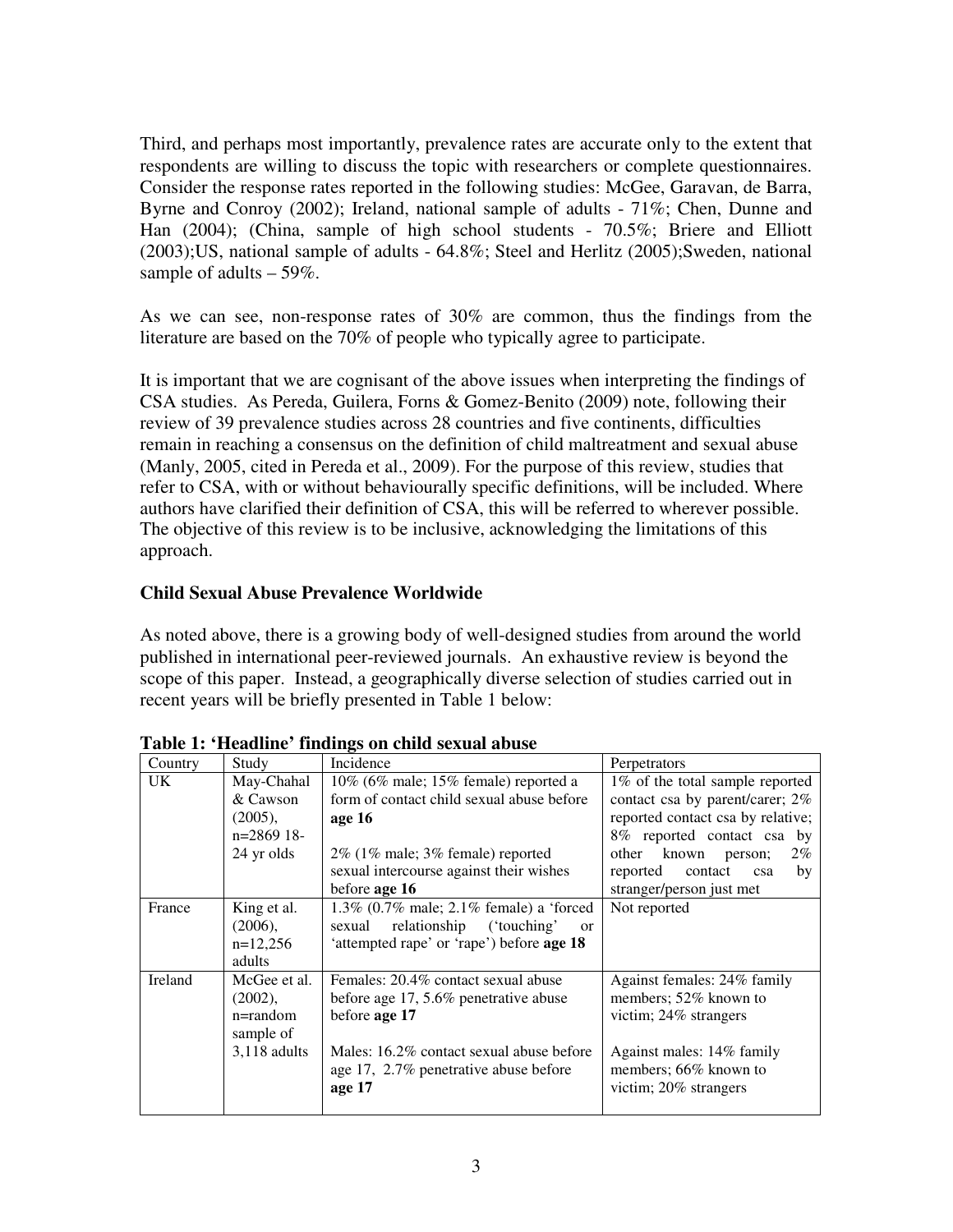| China                | Chen et al.                | Females: 16.7%, 'unwanted sexual                                                 | Not reported                                                      |
|----------------------|----------------------------|----------------------------------------------------------------------------------|-------------------------------------------------------------------|
|                      | (2004),                    | experience' before age 16 (6.5% touching                                         |                                                                   |
|                      | $n=2,300$<br>high school   | or fondling; 0.3% unwanted sexual<br>intercourse)                                |                                                                   |
|                      | students                   |                                                                                  |                                                                   |
|                      |                            | Males: 10.5%, 'unwanted sexual                                                   |                                                                   |
|                      |                            | experience' before age 16 (2.8% touching                                         |                                                                   |
|                      |                            | or fondling; 0.1% unwanted sexual                                                |                                                                   |
|                      |                            | intercourse)                                                                     |                                                                   |
| Bedouin-<br>Arabs in | Elbedour et<br>al. (2006), | 31% some form of child sexual abuse<br>between the ages of 14 and 18             | Limited data provided.<br>16%<br>strangers                        |
| Southern             | $n = 217$                  |                                                                                  |                                                                   |
| Israel               | female                     | 13% fondling; 4% penetrative abuse                                               |                                                                   |
|                      | adolescents                |                                                                                  |                                                                   |
| <b>New</b>           | Fanslow et                 | 23.5% in the urban (Auckland) area and                                           | 86% male family members                                           |
| Zealand              | al. (2007),                | 28.2% of women in the rural (Waikato)                                            |                                                                   |
|                      | $n=2,855$<br>females       | region 'sexually touched or made to do<br>something sexual they did not want to' | 1% described as 'strangers'                                       |
|                      |                            | before age 15                                                                    |                                                                   |
| <b>USA</b>           | Briere and                 | 32.3% of females and 14.2% of males, at                                          | 46.8% 'incest'                                                    |
|                      | Elliott                    | least one episode of childhood sexual                                            |                                                                   |
|                      | (2003),                    | abuse (kissed or touched in a sexual way)                                        | Against females: 93% by at                                        |
|                      | n=national                 | before 18.                                                                       | least one male; 9% by at least                                    |
|                      | sample of<br>935 adults    | 52.8% of child abuse incidents involved                                          | one female                                                        |
|                      |                            | penetrative abuse                                                                | Against males: 39% by at least                                    |
|                      |                            |                                                                                  | one female, 70% by at least one                                   |
|                      |                            |                                                                                  | male                                                              |
| Swaziland            | CDCP $&$                   | 33.3%, some form of sexual violence                                              | 35.6% husband or boyfriend,                                       |
|                      | Unicef                     | before age 18                                                                    | 27.1% a man/boy from the                                          |
|                      | (2007),<br>$n=1,920$       | 9.1% 'coerced intercourse' before age                                            | victim's neighbourhood, 15.7%<br>a male relative other than a     |
|                      | females                    | 18                                                                               | father, stepfather or husband,                                    |
|                      | aged 13-24                 |                                                                                  | $10.1\%$ a stranger                                               |
|                      | years                      | 4.9% 'forced intercourse' before age 18                                          |                                                                   |
| Ethiopia             | Worku et al.               | 68.7%, some form of sexual abuse 'in                                             | 36% strangers, 31.5% school                                       |
|                      | $(2006)$ , n=              | their lifetime'                                                                  | mates, 16.7% family members                                       |
|                      | 323 female<br>secondary    | 18.1% unwanted sexual intercourse                                                | (comprising 1.4% father, 9.3%<br>step father, 2.3% elder brother. |
|                      | school                     |                                                                                  | 0.9% uncle, 5% other family                                       |
|                      | students                   |                                                                                  | members)<br>15.8%<br>and                                          |
|                      | (aged 12 to                |                                                                                  | neighbours                                                        |
|                      | 20 years)                  |                                                                                  |                                                                   |
| Tanzania             | McCrann,                   | 27% of the sample (31% of females and                                            | Limited data provided                                             |
|                      | Lalor and<br>Katabaro      | 25% of males) one or more unwanted<br>sexual experiences before the age of 18.   |                                                                   |
|                      | (2006),                    |                                                                                  |                                                                   |
|                      | $n = 487$                  | Females: unwanted fondling, 27.9%;                                               |                                                                   |
|                      | university                 | sexual intercourse, 11.2%; oral sex, 5.6%                                        |                                                                   |
|                      | students                   |                                                                                  |                                                                   |
|                      |                            | Males: unwanted fondling, 13.4%; sexual                                          |                                                                   |
| South                | Jewkes et al.              | intercourse, 8.8%; oral sex, 6.2%<br>1.6%, forced or persuaded to have sex       | 33%<br>school<br>21%<br>teachers,                                 |
| Africa               | (2002),                    | against their will before age 15.                                                | 21%<br>relations,<br>strangers<br>or                              |
|                      | $n=11735$                  |                                                                                  | acquaintances,<br>$10\%$<br>recent                                |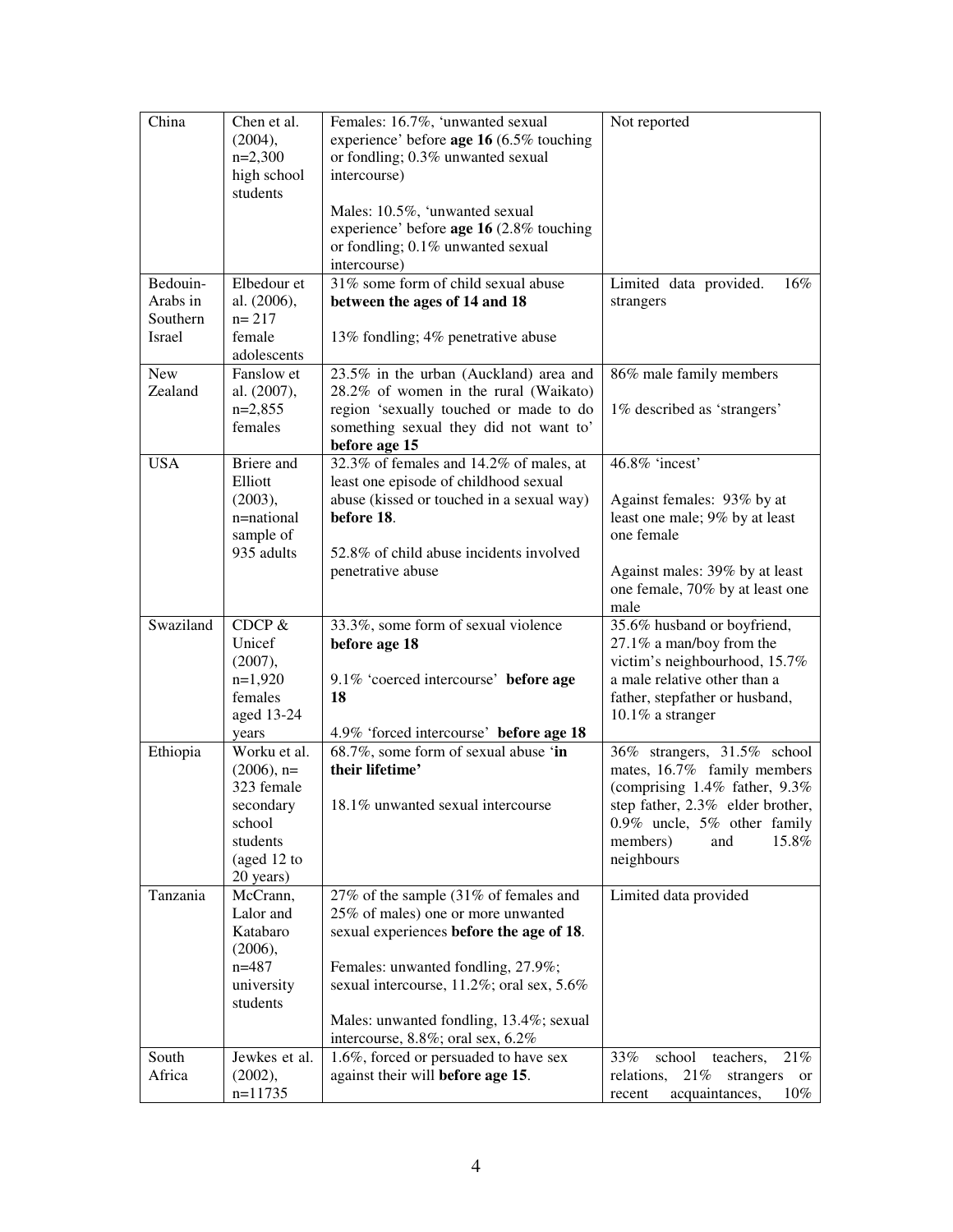|  | women aged $\frac{13\% \text{ of } 15-19 \text{ year} \text{ old}}{2 \text{ year}}$ forced or | boyfriends |
|--|-----------------------------------------------------------------------------------------------|------------|
|  | 15-49 years   persuaded to have sex against their will                                        |            |
|  | before age 15.                                                                                |            |

As we can see, rates for penetrative CSA are higher for girls than for boys. For female children/adolescents, rates for penetrative abuse range from 0.3% (China); between 1.6% and 3% (South Africa); 4% (Israel); 5.6% (Ireland); 11% (Tanzania); to a high of 18% reporting 'unwanted sexual intercourse' in one Ethiopian study.

Data on perpetrators are not always reported, but the studies above show that (for *all* types of CSA) 'strangers' make up only a minority of perpetrators. For example, 1% (New Zealand); 2% (UK); 10% (Swaziland); 16% (Israel); 21% (strangers and recent acquaintances) (South Africa); 36% (Ethiopia).

Accordingly, very high proportions of perpetrators were well known to the child; 86% were family members in the New Zealand study described above; 76% of perpetrators were family members or known to the child (Ireland); 78% were boyfriends, neighbours or a male relative (Swaziland); and, in South Africa, 64% were teachers, relatives or boyfriends.

These findings should not be seen as comparisons in prevalence across countries, due to differences in study design, definitions and sampling.

# **WHO Multi-Country Study**

In addition to the individual studies mentioned above, a recent multi-country study is important to note. García-Moreno, Jansen, Ellsberg, Heise and Watts (2005) report on a WHO multi-country study on women's health and domestic violence, including experiences of childhood sexual abuse. The report contains data from more than 24,000 survey respondents in 10 countries. This represents one of the largest scale studies of women's experiences of CSA (and other forms of violence) worldwide.

Results regarding CSA (defined as someone touching them sexually, or making them do something sexual they did not want to, before the age of 15) and the identity of perpetrators are shown in Table 2 below.

| $\overline{S}$ out ce. Gai cla-tyrul cho et al., $\overline{Z}$ 003) |                               |                     |                           |                       |            |
|----------------------------------------------------------------------|-------------------------------|---------------------|---------------------------|-----------------------|------------|
| Location                                                             | $%$ reporting                 | $\mathbf{Family}^2$ | Acquaintance <sup>3</sup> | Stranger <sup>4</sup> | <b>Not</b> |
|                                                                      | SA before age<br>$15^{\circ}$ |                     |                           |                       | identified |
| Bangladesh city                                                      | 7.4                           | 10.9                | 14.3                      | 69.7                  | 5.9        |
| Bangladesh province                                                  |                               | *                   | $\ast$                    | $\ast$                | $\ast$     |
| Brazil city                                                          | 11.6                          | 66.3                | 14.1                      | 8.7                   | 14.1       |
| Brazil province                                                      | 8.7                           | 54.1                | 30.6                      | 12.9                  | 11.8       |
| Ethiopia province                                                    |                               | ∗                   | $\ast$                    | $\ast$                | $\ast$     |
| Japan city                                                           | 13.8                          | 9.2                 | 20.6                      | 69.5                  | 5.3        |
| Namibia city                                                         | 21.3                          | 46.6                | 34.2                      | 16.4                  | 4.1        |

**Table 2: Incidence and perpetrators of childhood sexual abuse against females (Source: García-Moreno et al., 2005)**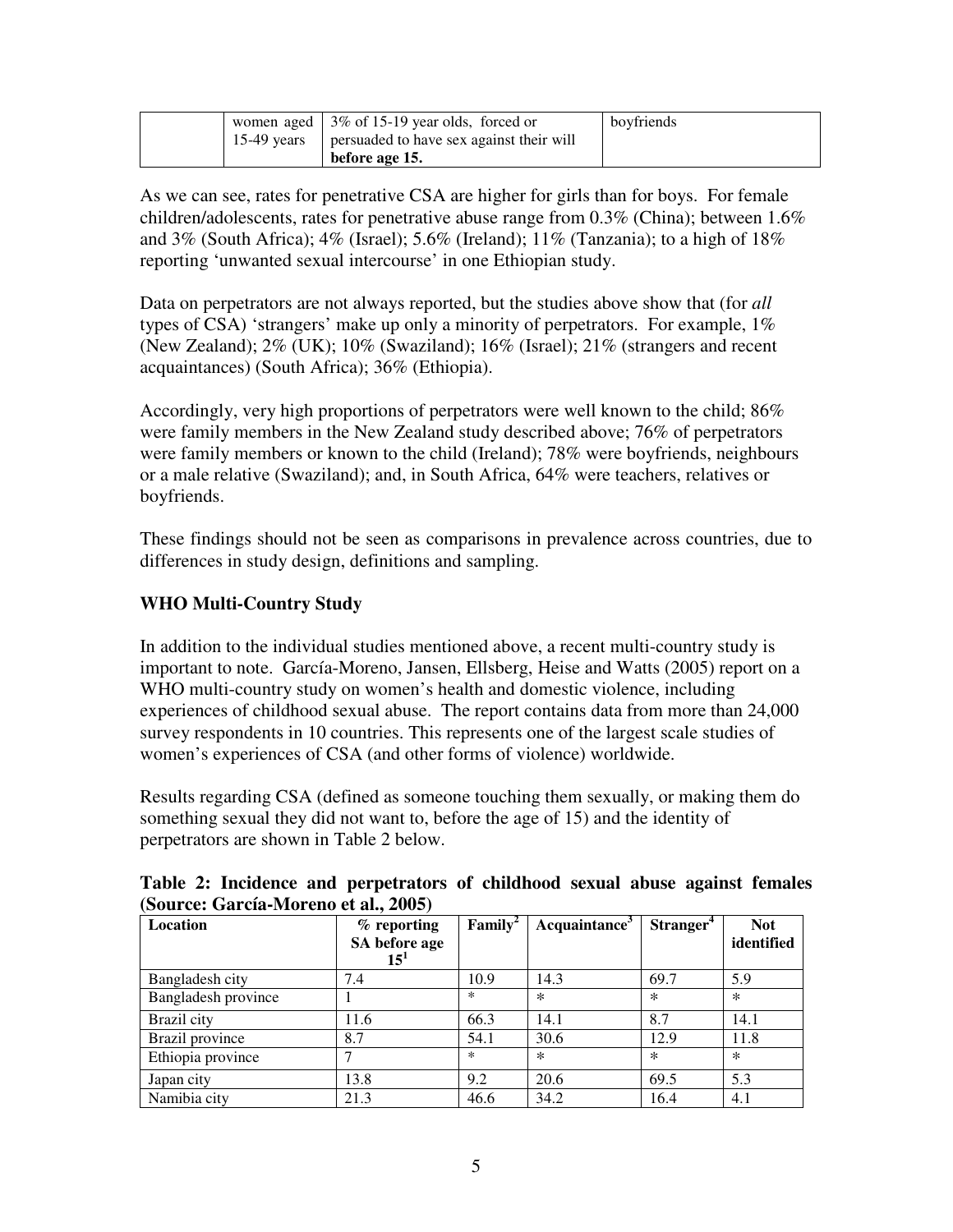| Peru city                  | 19.5 | 53.6 | 16.7 | 25   | 19.2 |
|----------------------------|------|------|------|------|------|
| Peru province              | 18.1 | 41.4 | 20   | 22.8 | 24.1 |
| Samoa                      | 1.8  | 23.3 | 33.3 | 33.3 | 16.7 |
| Serbia and Montenegro city | 4.2  | 28.6 | 25   | 39.3 | 10.7 |
| Thailand city              | 8.9  | 7.7  | 12   | 58.1 | 24.8 |
| Thailand province          | 4.9  | 21.7 | 11.7 | 30   | 38.3 |
| United Republic of         | 12.2 | 27.8 | 29.1 | 13.9 | 32.9 |
| Tanzania city              |      |      |      |      |      |
| United Republic of         | 9.5  | 18.3 | 41.7 | 18.3 | 28.3 |
| Tanzania province          |      |      |      |      |      |

<sup>1</sup> The researchers asked questions related to child sexual abuse in face-to-face interviews, and by asking them to anonymously mark a card. In some regions, this produced quite different results. The results presented here are the researchers' 'best estimate' of true incidence.

2 'family' includes father, step-father, male and female family members.

<sup>3</sup> teacher, friend of family, boyfriend, someone at work, religious leader.

4 Includes police/soldier.

\* % based on less than 20 respondents suppressed.

There are a number of important patterns to note here. Firstly, the percentage of respondents reporting CSA varies widely worldwide, from a high of 21.3% in Namibia 'city', to a low of 1% in Bangladesh 'province'. More research is needed to determine the risk and protection factors at work here.

It is also interesting to note the variance between these figures and some of the other studies we have looked at earlier. For example, Table 2 above shows that 7% of the sample in Ethiopia 'province' reported 'being touched sexually or being made to do something sexual they did not want to do' before age 15 years. We saw earlier that Worku et al. (2006) reported that a sample of 12 to 20 year old Ethiopian schoolgirls reported a very high proportion (18%) experiencing unwanted sexual intercourse 'in your lifetime'. Clearly, the age cut-off of 15 in the WHO study will show lower prevalence rates relative to other studies on CSA, which typically use a higher cut off age (typically, before age 18).

Also of note is the identity of perpetrators. It is difficult to see any pattern here. In some regions, family members and acquaintances accounted for the bulk of the abuse (80.4% in Brazil 'province'; 84.7% in Brazil 'city'; 80.8% in Namibia). By comparison, in Thailand 'city', family and acquaintances only accounted for 19.7% of perpetrators.

In some regions, 'strangers' are significant abusers (69.7% in Bangladesh 'city' and 69.5% in Japan 'city'). By contrast, they account for only 8.7% of abusers in Brazil 'city'.

Prevalence rates noted in this table are comparable to those cited in Finkelhor (1994) and a follow up review conducted by Pereda et al. (2009).In both reviews, the majority of studies (67 and 50% respectively) report prevalence rates for sexual abuse of male children of below 10% while in the case of females most studies (38 and 34% respectively) locate the prevalence between 10 and 20%. Another 29% of studies in both reviews, report a prevalence rate of CSA among women of between 30 and 40%. Many of the studies reviewed defined CSA as either contact or non-contact sexual experiences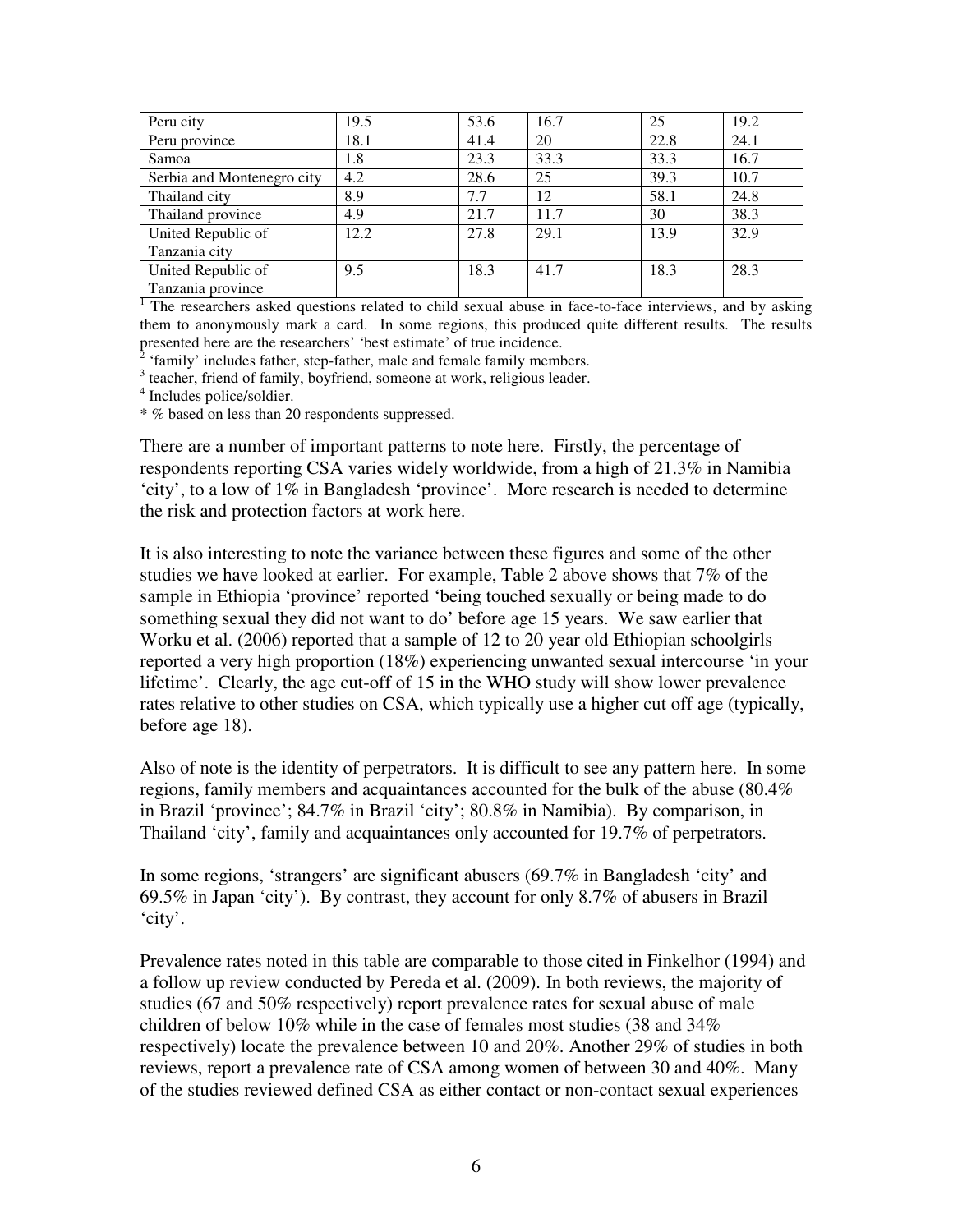between a person under 18 years of age and an adult or other person at least five years older or sexual experiences resulting from coercion, regardless of the age of the other person.

# **What is the Link between Child Sexual Abuse and Later Sexual Exploitation?**

The purpose of this section is to describe the sequelae of CSA. First, general mental health sequelae are briefly described. The remainder of this section focuses on the link between CSA and later sexual revictimization. The link between CSA and high-risk sexual behaviour is also considered.

# **The Negative Sequelae of Child Sexual Abuse**

Child sexual abuse (CSA) includes a broad range of behaviours, which can be perpetrated across a broad range of intrafamilial and extrafamilial relationships, and there is considerable variability in the duration and frequency of the abuse (Paine & Hansen, 2002). This multi-faceted nature accounts for the heterogeneity of children's reactions to abuse, ranging from severe psychological impact to no evidence of negative psychological sequelae (Kendall-Tackett, Williams & Finkelhor, 1993).

Citing various reviews (for example, Briere & Runtz, 1993; Finkelhor, 1990; Polusny & Follette, 1995), Briere and Elliott (2003) summarise two decades of research which:

suggest with relative unanimity that childhood physical and sexual abuse have a wide number of psychological sequelae. Among these are low self-esteem, anxiety, depression, anger and aggression, post-traumatic stress, dissociation, substance abuse, sexual difficulties, somatic preoccupation and disorder, selfinjurious or self-destructive behavior, and most of the various symptoms and behaviours seen in those diagnosed with borderline personality disorder (p. 1207).

For example, Dube et al. (2005) surveyed 17,337 adult members of a health plan in California regarding childhood experiences and current health and social problems. Overall, 16% of male respondents and 25% of females reported some type of contact sexual abuse before age 18. The results showed a markedly greater likelihood of social/health problems in adulthood amongst CSA victims, for both women and men. Victims were several times more likely to have alcohol problems, use illicit drugs, attempt suicide and have current marriage/family problems.

Severity of CSA (penetrative vs. non-penetrative) is associated with elevated risk of social or health problems in adulthood. The authors conclude "exposure to CSA among both genders is common, and acts as a strong risk factor for multiple types of mental health, behavioral, and social outcomes similarly for adult men and women" (Dube et al., 2005, p. 434).

It is important to note that a significant proportion of children do not experience psychopathology following sexual abuse. Collishaw et al. (2007) report on data from the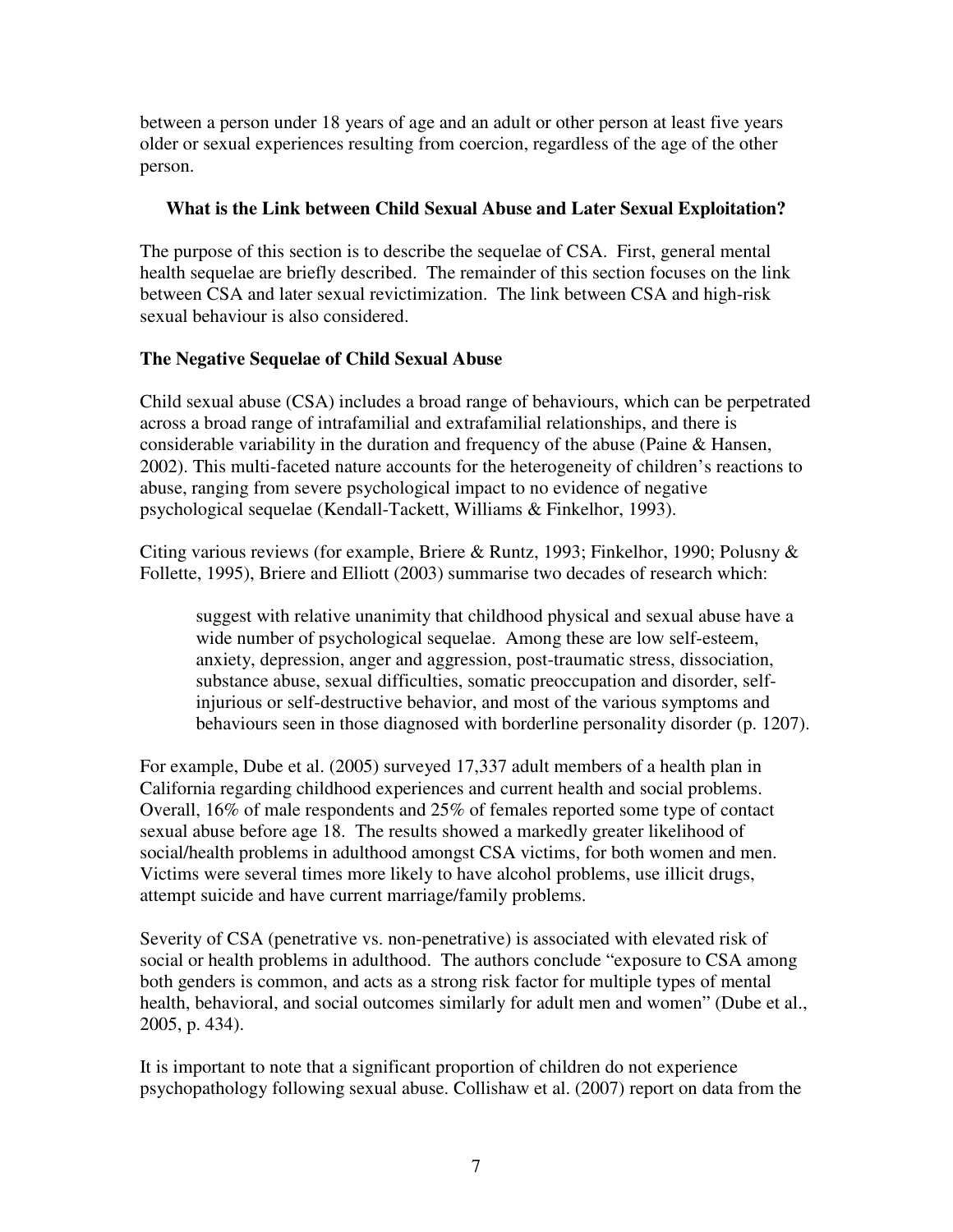longitudinal Isle of Wight study in the UK. Approximately 10% of respondents (now in middle age, 44-45 years) reported having experienced physical or sexual abuse in childhood while about 8% reported severe or repeated physical or sexual abuse. Of those reporting abuse, a substantial percentage (around 45%) reported no psychopathology over their adult lives. The authors attribute this to factors such as parental care, peer relationships in adolescence, personality, and the quality of adult relationships.

## **Link between Child Sexual Abuse and Sexual Revictimization**

In addition to socio-emotional and mental health sequelae, numerous studies have also highlighted that CSA victims are vulnerable to later sexual revictimization. Most studies do not distinguish between intra and extrafamilial CSA. Rather, they seek to investigate effects in adulthood, or correlates, of any form of childhood sexual, physical or emotional maltreatment.

An early study was conducted by Russell (1986) who found that 63% of a sample of women who experienced intrafamilial sexual abuse before age 14, also experienced rape or attempted rape after age 14 (compared to 35% of those who did not report childhood sexual abuse), suggesting that childhood sexual abuse doubled the risk of sexual revictimization. Research over the past decade has consistently replicated Russell's findings with rates of victimization varying from study to study, ranging from 13.7% (Humphrey & White, 2000) to 27% (McGee et al., 2002). Classen, Palesh and Aggarwal (2005) reviewed approximately 90 empirical studies and concluded that CSA is a significant risk factor for sexual revictimization. Messman-Moore and Long's (2003) review found that CSA survivors are between 2 and 11 times more likely to experience adult assault compared to non-victims. Steel & Herlitz' (2003) study in Sweden of 2,810 adults found that those men and women who had experienced child or adolescent sexual abuse were at higher risk for adult sexual assault (8% vs. 1%).

Roodman and Clum (2001) reviewed 19 empirical studies of females where at least one incidence of childhood sexual abuse was followed by a subsequent incident of adult sexual victimization. They found an effect size for revictimization of .59 and that the effect size varied from very low to very high, reflecting the variety of methods and definitions used. For example, those studies with an older average sample age showed a larger effect size (not surprisingly, as participants have had more time in which to be revictimized). The definitions of child and adult abuse were also found to be important. The effect size average for studies using broad definitions of child abuse was .38. This increased to .64 for those studies utilizing a 'contact' sexual abuse definition. McGee et al's (2002) high rate of 27% was based on penetrative CSA and penetrative sexual violence in adulthood. However, the risk of contact non-penetrative violence was 24% as compared with respective risks of 10% (penetrative) and 3% (contact non-penetrative) for those with no experience of abuse in childhood.

Sexual revictimization in adolescence appears to significantly increase the risk of sexual assault in adulthood. Humphrey and White (2000) report on a five-year longitudinal study of sexual assault among a sample of 1569 female college students. They found that victims of childhood assault were significantly more likely to experience either moderate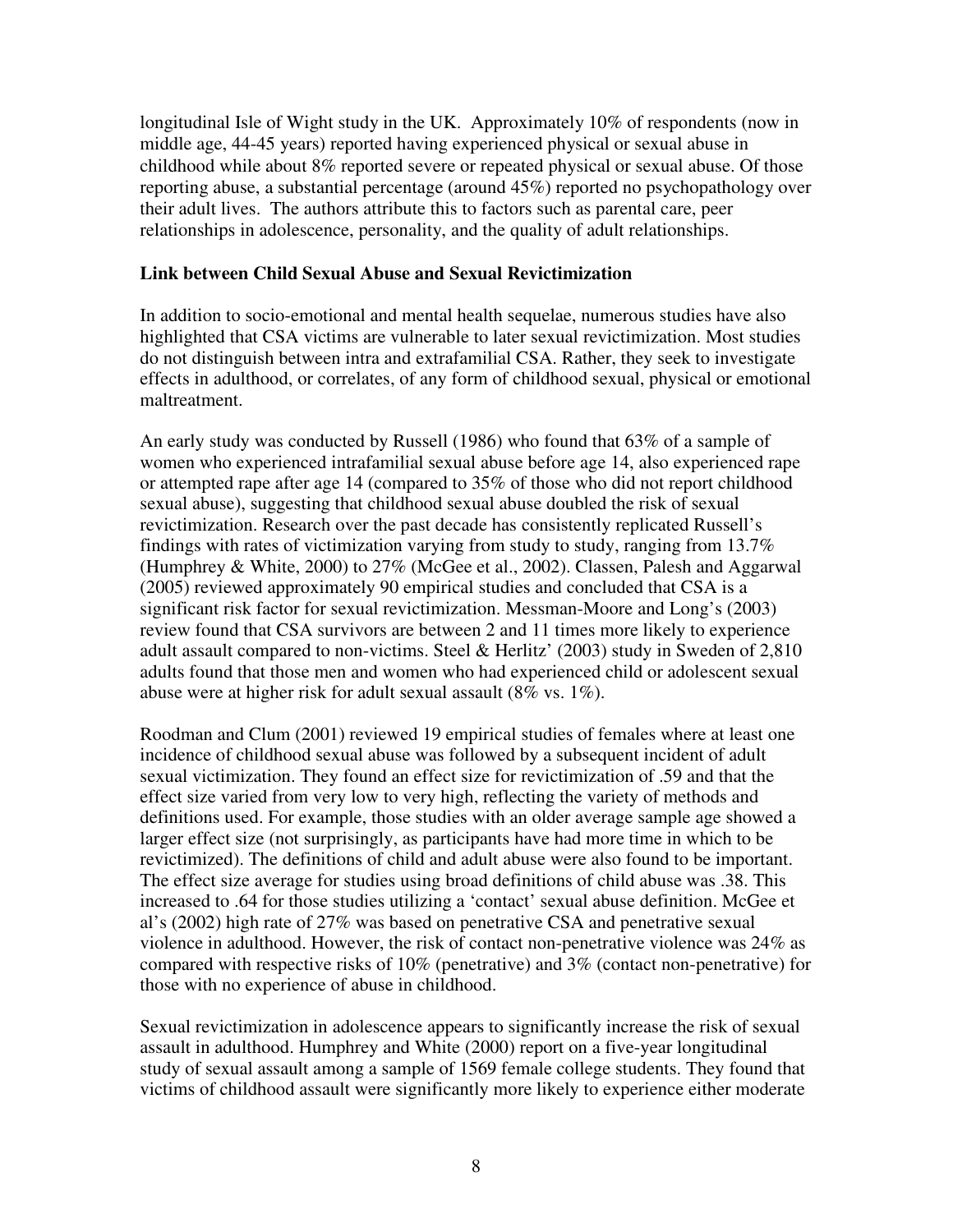('unwanted or verbal coercion') or severe ('attempted or completed rape') adolescent victimization than non-victims. Respondents who had an experience of rape or attempted rape in their adolescent years were 13.7 times more likely to experience rape or attempted rape in their first year of college

Classen, Palesh and Aggarwal (2005) point out that more severe forms of CSA, and the co-existence of physical abuse, increase the risks for later revictimization. They also found that sexually abused children were more likely to be abused as adolescents; who were in turn more likely to be sexually revictimised as adults. Widom, Czaja and Dutton (2008) report the findings of a prospective study of children physically and sexually abused between 1967 and 1971, and a comparison group of nonabused children matched for sex, age race and socioeconomic status. Both groups were followed up and interviewed between 2000 and 2002 (at a mean age of 39.5 years). Those who experienced abuse / neglect in childhood had significantly higher rates of sexual assault / abuse in adulthood  $(47.7\% \text{ vs. } 28.6\%).$ 

Some studies report whether the revictimization in adulthood is perpetrated by a partner or a non-partner, influencing risk rates. Fanslow et al.'s (2007) New Zealand study of 2,855 women found that women who reported childhood sexual abuse were three and a half times more likely to report sexual violence by a non-partner in their lifetime (23.2%) vs. 6.4%). In Dunkle et al.'s (2004b) sample of 1395 women attending antenatal clinics in South Africa, 74.8 % reported physical / sexual partner violence and 15.6 % reported adult sexual assault by a non-partner. The equivalent prevalence for participants who did not report child sexual assault or forced first intercourse was 52.2 % and 5.3 %, respectively.

As is the case with prevalence rates of CSA, differences have also been found between men and women in revictimization risk rates. McGee et al. (2002) found that women had an  $11\%$  and  $12\%$  higher risk of penetrative and contact non-penetrative sexual violence respectively than men in their study.

The research is not unequivocal in establishing the link between sexual victimization in childhood and later sexual assault. Mandoki and Burkhart (1989) examined the relationship between child and adult sexual victimization among a sample of 282 female undergraduates (mean age 19.5 years). Unlike much of the research in this area, they found that those sexually victimized as children were *not* more likely than non-victims to be sexually assaulted as adults.

# **Link between Child Sexual Abuse and High-Risk Sexual Behaviour**

In addition to the link between CSA and revictimization, numerous studies have examined the relationship between CSA and later engagement in high-risk sexual behaviour (such as having multiple sexual partners), prostitution and sexual promiscuity.

Fergusson, Horwood and Lynskey (1997) studied a birth cohort of 520 females in New Zealand from birth to age 18. They found clear correlations between CSA and high-risk sexual behaviours. For example, 58.6 % of those who had experienced penetrative CSA had more than five sexual partners before age 18, compared to 13.3% who reported no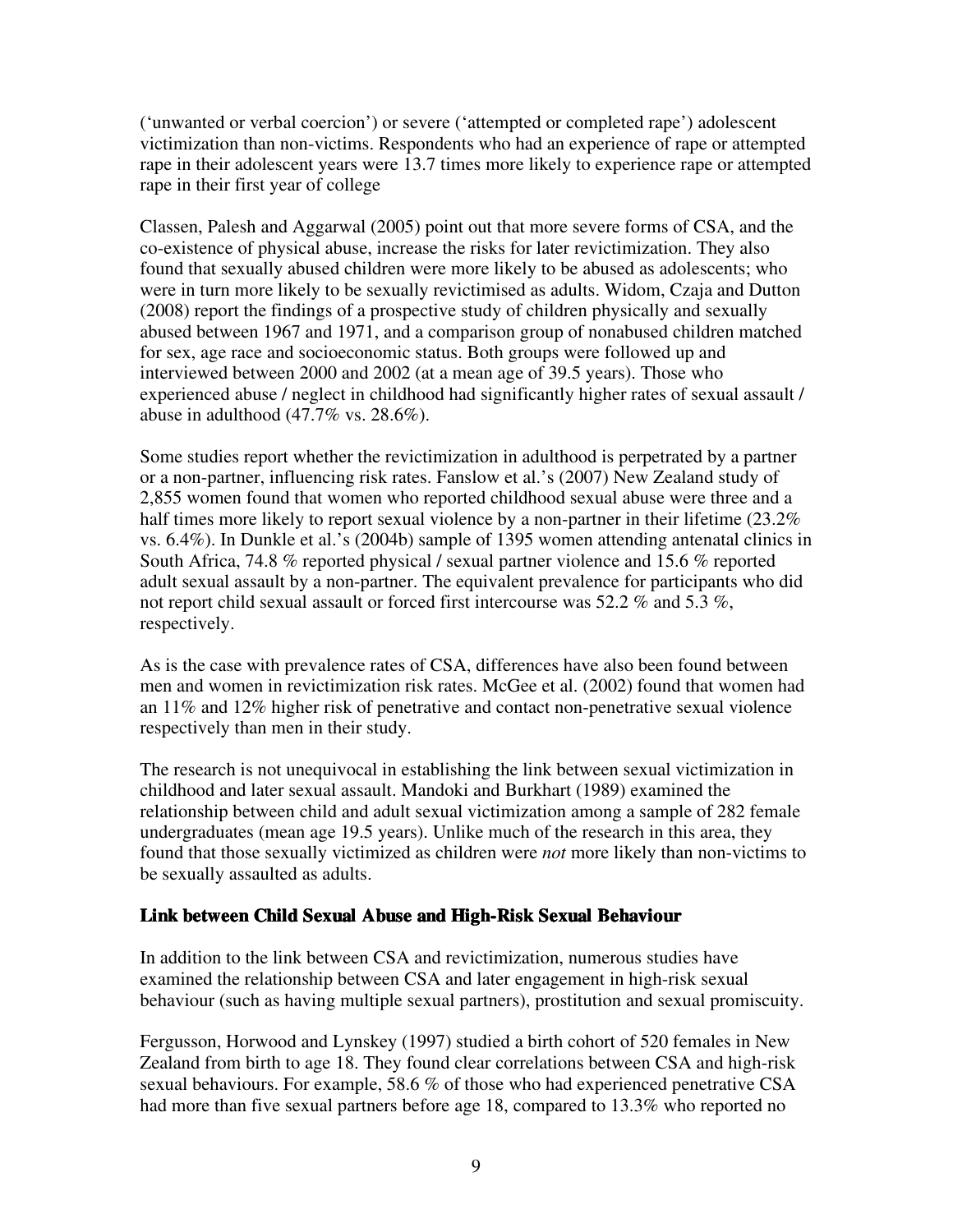form of CSA. Zierler et al., 1991 found that men and women who had been raped or forced to have sex as a child or teenager were twice as likely to have had multiple partners than those who were not assaulted. Other high risk sexual behaviours found to be significantly more common in their abused sample included changing partners frequently, and engaging in sex with casual acquaintances. Krahé et al. (1999, cited in Messman-Moore and Long, 2003) found that the number of partners predicted sexual victimization, with women who reported CSA having had a significantly higher number of partners (average of 5.6 vs. 2.9 reported by women without histories of CSA), which was in turn related to higher rates of later victimization. Steel  $\&$  Herlitz, (2005) found that victims of child or adolescent sexual abuse were at higher risk of: engagement in group sex compared to a sample of adults who had not experienced such abuse (12% vs. 6%).

Unprotected sexual intercourse has also been found to be significantly more prevalent in young women reporting CSA (Fergusson et al., 1997). Sexually transmitted diseases are an obvious concern when considering multiple sex partners and unprotected sex. Wingood and DiClemente (1997) found that in their sample of 165 female African Americans in a socioeconomically deprived area of San Francisco, 13.3% had experienced forced sex before the age of 16. This group were 1.4 times more likely to report having a sexually transmitted disease, and 2.4 times more likely to report having more than two lifetime sexually transmitted diseases.

Early onset of consensual sexual activity has been associated with a history of CSA in women, (Fergusson et al., 1997; Noll, Trickett and Putnam, 2003). In Noll et al.'s study, the average age of first voluntary intercourse in their female sample was 14 years, compared to 15.5 years in their matched comparison group. Early age at first intercourse has also been found to be associated with a history of child and adolescent abuse in Sweden (Steel & Herlitz, 2005) and China (Chen et al., 2004). Steel & Herlitz' study of 2,810 adults found that 61% of child and adolescent sexual abuse (CASA) victims reported first intercourse prior to 17 years, compared to 42% of non-CASA victims. Related to this, teenage pregnancy has also been found to be more prevalent in studies of women (Fergusson et al., 1997). Zierler et al. (1991) found that women in their study were two and a half times more likely to have become pregnant as a teenager than those who were not sexually assaulted as a child or teenager.

Prostitution has been found to be more prevalent in studies of both women and men who experienced penetrative abuse in childhood or adolescence (Zierler et al., 1991; Steel & Herlitz, 2005). In Zierler et al's study, women were four times more likely to report having worked as a prostitute. Widom and Kuhns (1996) found childhood sexual abuse to be a significant predictor of prostitution in female subjects. Overall, 10.73% of their abuse/neglect group had engaged in prostitution, compared to 5.6% of the control group. For females, the difference between the abuse/neglect group and the control group were 8.93% vs. 2.87%, and for males it was 12.54% vs. 8.03%. Potter, Martin and Romans (1999) compared a group of 29 prostitutes, with a sample of similarly aged females from the general population. The former were significantly more likely than the latter to have experienced penetrative sexual abuse before age 16 (25% vs. 4.7%).

Bagley and Young (1987) found that 73% of former prostitutes had experienced CSA compared to 29% of a control group from the general population. The former were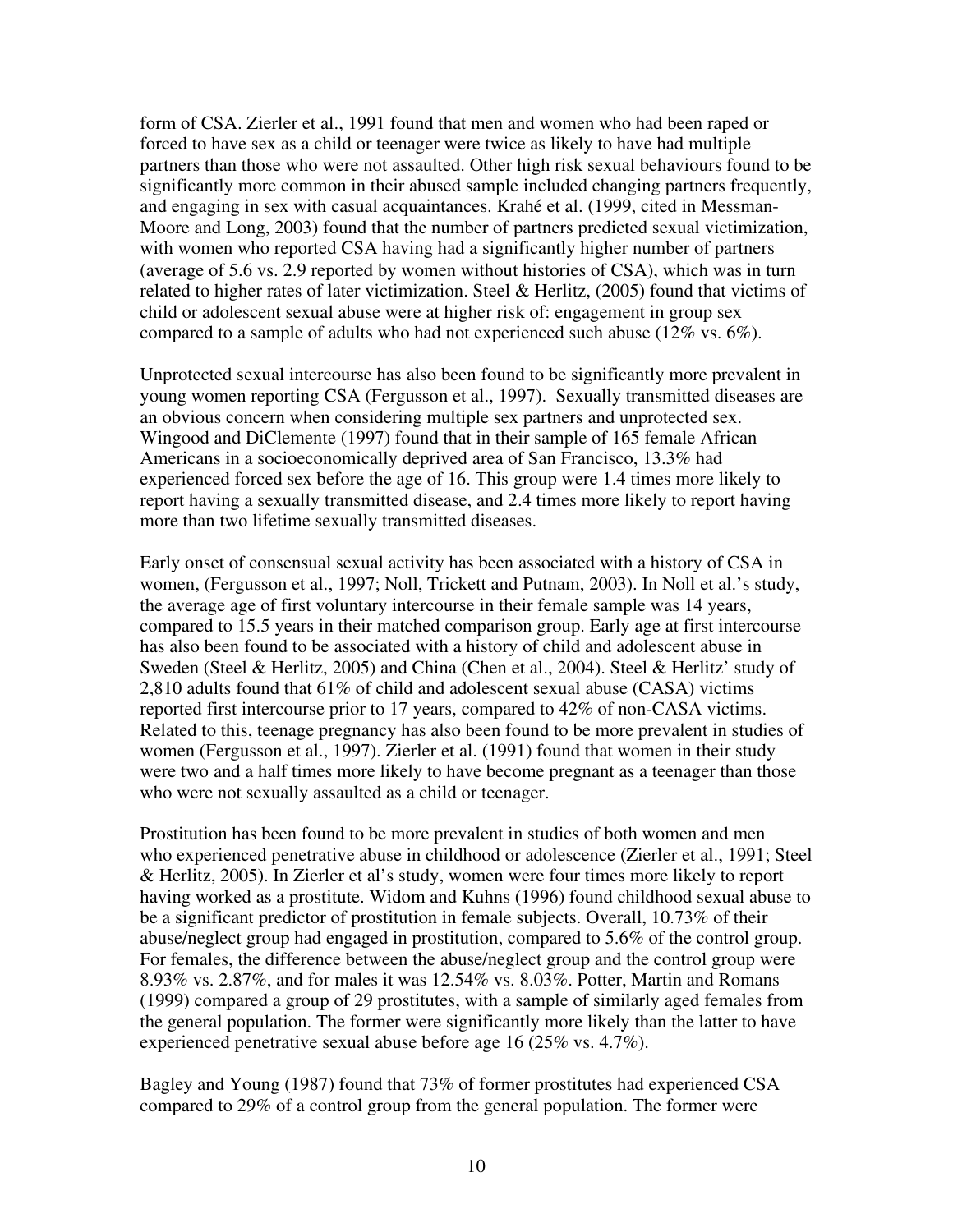significantly more likely to report penetrative sexual abuse before age 16 (25% vs.  $4.7\%$ ). Furthermore, they found the sexual abuse experienced by the prostitute group was more frequent and serious in nature, involved more serious assault, more often involved different individuals, began at a significantly earlier age and continued for longer. They also found that 71% of the former prostitutes had 'devastated self-esteem' compared to 7% of the control group.

It cannot be said, however, that CSA *causes* later high risk behaviours and revictimization. There may be other mediating factors (such as parental conflict, parental psychopathology) that are associated with sexual abuse experiences and high risk behaviour and/or victimization.

Both the Widoms & Kuhn (1996) study and the Noll et al., (2003) study were prospective studies from early childhood to early adulthood over a ten year period, using matched comparison groups. The former study involved a sample size of 82 in the abused group and 84 in the matched control group while the latter study had a sample of 1196 subject (676 abused and/or neglected and 520 control subjects). Noll et al. (2003) also used an explicit definition of CSA, a well-matched comparison group and they succeeded in retaining over 95% of the sample. A prospective design allows the effects of sexual abuse to be 'disentangled' from other potential sources of trauma, such as poverty, and chaotic family background.

# **Mediating Factors in the Link between Childhood Sexual Abuse and Revictimization and High Risk Sexual Behaviours**

Respondents in Fergusson et al's study reporting CSA were significantly more likely to come from disturbed family/home environments, characterised by instability, physical punishment, poor parental attachment, and use of illicit drugs/alcohol. Similarly, Potter, et al. (1999) found significant differences between their prostitute group and their control group regarding parental separation (38% of the prostitute group, compared to 8.5% of the control group). However, the association between CSA and variables such as multiple partners, unprotected intercourse, consensual intercourse before age 16 and rape/attempted rape remained statistically significant even allowing for these family variables. Fergusson et al. (1997) conclude that such findings suggest a possible cause and effect link in which CSA leads to increased sexual risk taking in adolescence, to early onset of sexual intercourse.

Widoms and Kuhn (1996) speculate that running away and being alone on the streets and thus being vulnerable to pimps and pornographers may contribute to the links found between childhood sexual abuse and later high risk sexual behaviours. Potter, et al. (1999) compared the family backgrounds of 29 prostitutes, with a sample of similarly aged females from the general population. The former were significantly more likely than the latter to have experienced penetrative sexual abuse before age 16 (25% vs. 4.7%). the sex worker group were considerably more likely to leave home early (55% had left home by age 17, compared to 26% in the general population).

Widoms and Kuhn note the lack of attention in the research to separating out the effects directly related to sexual abuse from those possibly due to pre-existing difficulties for the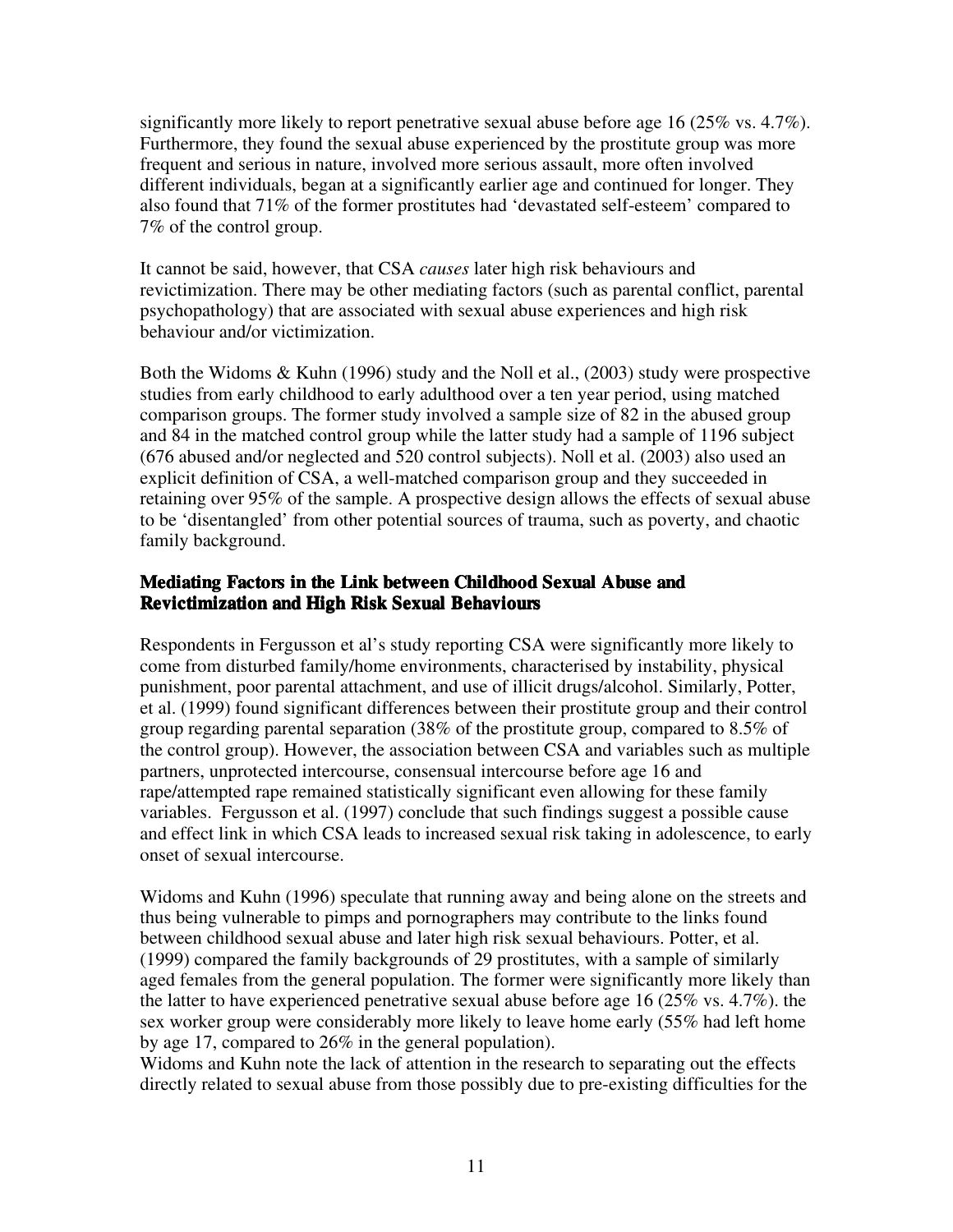child, the family or the stress associated with disclosure so that the unique contribution of childhood abuse and neglect can be realised.

Fergusson and Mullen (cited in Fleming, Mullen, Sibthorpe & Blammer, 1999) note that the influence of a positive family environment operates at two levels. Firstly in facilitating the development of the child in terms of resilience and secondly in providing a nurturing and supportive environment in which the child can recover from the impact of the abuse and re-establish the security needed for normal development.

Noll, Trickett and Putnam (2003) suggest that stigmas associated with childhood sexual abuse ''*may result in an inability to glean nonsexual or emotional rewards from relationships, therefore placing victims in potentially risky or exploitative sexual situations*'' (p. 582).

Stoltz et al. (2007) found a significant relationship between child maltreatment (sexual, physical and emotional) and later involvement in prostitution among a sample of 361 drug-using street-involved youth in Vancouver, Canada. They suggest two explanations for this relationship. Firstly, those children who are sexually victimised ''*develop psychologically and emotionally in ways that make them vulnerable to continuing sexual predation*''. Secondly, they speculate that ''*childhood sexual abuse may create a propensity in the victim toward risk-taking behaviors (substance abuse, running away from home) … that in turn lead to situations in which survival sex work is one of few remaining options*'' (p. 1218).

Stoltz and colleagues offer similar explanations for the susceptibility of emotionally abused youth to become involved in trading sex, thus emphasising that CSA in and of itself does not 'cause' later involvement in prostitution. Rather, it is a component of a generally traumatic, negative developmental experience.

Nevertheless, numerous studies report that juvenile prostitutes identify the sexual abuse they experienced as a child as a major factor in their decision to become involved in prostitution. For example, 70% of the subjects in Silbert and Pines' (1982) in the US and 62% of those in Bagley and Young's (1987) study in Canada reported that childhood sexual abuse affected their decision to become involved in prostitution. However, there is no evidence that any but a small proportion of children who are sexually victimized subsequently become involved in trading sex for money or goods. In other words, while Flowers (1998) can maintain that ''nearly all girl prostitutes have been sexually molested, assaulted, or physically abused before entering the profession'' (p. 82), the reverse does not hold. In Sweden, Steel and Herlitz (2005) found that 1% of the sample of 268 child and adolescent sexual abuse victims reported having engaged in 'sex work', compared to 0% of the sample of 2625 non- victims. This does not suggest a strong pre-disposition to involvement in prostitution amongst child and adolescent sexual abuse victims.

In one African study, Slonim-Nevo and Mukuka (2007) surveyed 3,360 10-19 year olds in Zambia regarding their experiences of physical and sexual abuse by family members and Aids related knowledge, attitudes and behaviour. They found that abuse by family members was a significant predictor of engagement in high-risk behaviours. The higher the level of sexual and physical abuse in the family, the higher the probability was of engaging in high-risk behaviour. These findings were independent of various socio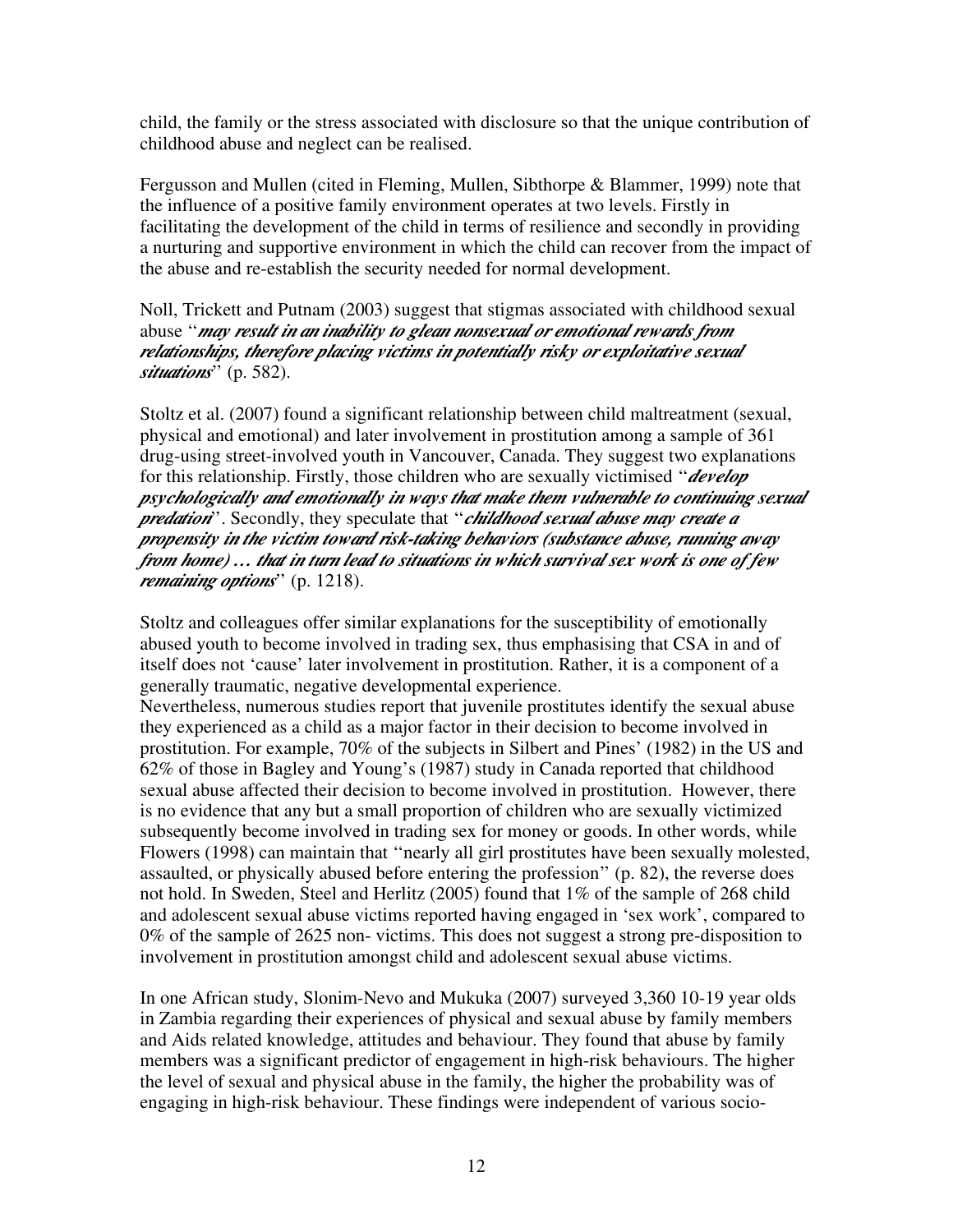demographic factors. They argue that intrafamilial abuse should not be ignored not only because of the negative impacts on the development of children, but because it also reduces the likelihood of them being able to protect themselves from HIV/AIDS. The cultural context in sub-Saharan Africa where violence/coercion in early sexual relationships and exchange sex is so prominent may mask the relationship between early abusive sexual experiences and later high risk behaviours such as multiple partners, exchange sex, prostitution and repeat sexual assaults and rape (Lalor, 2008).

# **What are the Reasons for CSA Victims' Vulnerability to Later Revictimization and High-Risk Sexual Behaviour?**

The studies above do not always speculate as to *why* CSA victims are vulnerable to revictimization and risky sexual behaviour. As many studies into CSA and its effects are cross-sectional in design, it is not possible to identify causal factors. Numerous mediating variables have been proposed, such as low self-esteem, alcohol use, dissociation, low danger awareness, and social isolation.

# **Possible explanations for the revictimization of child sexual abuse victims**

Cloitre's socio-developmental approach (1998, cited in Arata, 2002) proposes that abuse in childhood interferes with the development of affect regulation and interpersonal relatedness, which in turn impacts on women's awareness of danger and ability to respond to threatening situations. Gold, Sinclair and Balge's model (1999, cited in Arata, 2002) suggests that CSA leads to impairments in attachment, psychological symptoms and negative attributes and coping behaviours, resulting in behaviours that increase the risk of rape.

Polusny and Follette (1995) proposed a conceptual model based on the theory of 'emotional avoidance'. From this perspective, many of the long term correlates of CSA are the individual's efforts to minimize or reduce negative emotional states such as guilt, shame, fear and rage, and associated thoughts and memories. Over time, emotional avoidance behaviours (such as dissociation, substance abuse and self-mutilation) "are negatively reinforced by the reduction or suppression of the intense affective responses associated with sexual abuse experiences" (p. 158). In this context, high-risk sexual behaviours (such as frequent, indiscriminate, compulsive sexual behaviours) serve to modulate emotional pain by providing more pleasurable, distress-incompatible input (Briere & Runtz, 1993, cited in Polusny & Follette, 1995). This emotional avoidance may lead to revictimization. For example, chronic dissociative coping behaviours may lead survivors to ignore or minimize social cues in dangerous adult situations (Walker et al., 1992, cited in Polusny & Follette, 1995). Sandberg, Matorin and Lynn (1999, cited in Messman-Moore & Long, 2003) note the high levels of Post Traumatic Stress Disorder (PTSD) amongst CSA survivors and suggest this can interfere with information processing of danger cues.

Steel and Herlitz (2005) hypothesize a possible pathway from child and adolescent sexual abuse (CASA) to sexual risk behaviour, with psychological symptoms/disorders as a mediator. Psychological sequelae to CASA, such as depressive symptoms, poor self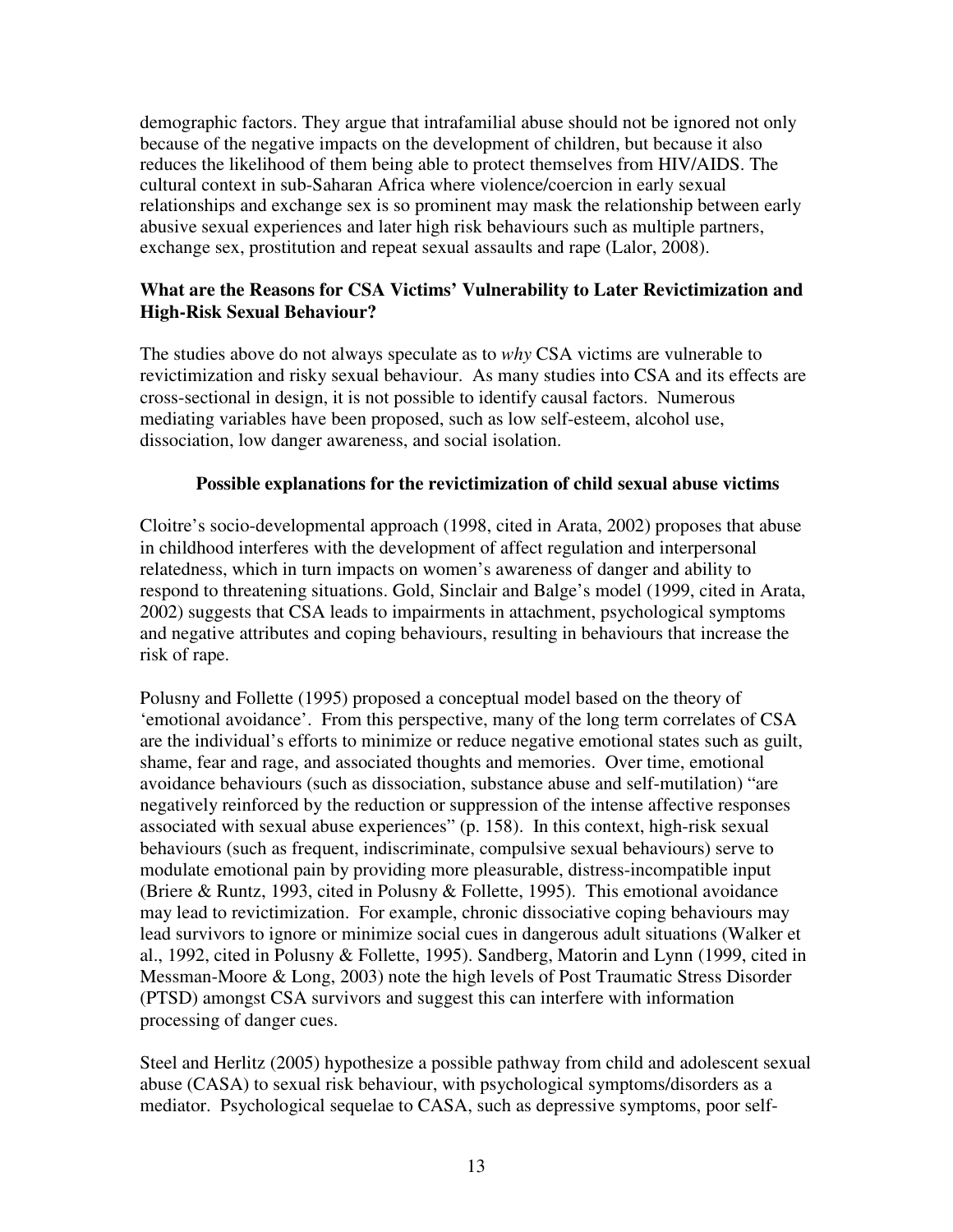esteem, lack of assertiveness, poor self-worth, PTSD, may lead to future risk behaviour due to "(1) feelings of unworthiness; (2) the inability to be assertive and prevent unwanted sexual advances; (3) avoidance or inability to comprehend emotionally laden information concerning sexuality; or (4) having competing needs for affection and acceptance" (p. 1150). They conclude, "future research is warranted to both understand the mechanisms underlying the relationship between CASA and SRBs and to explore other childhood and adolescent experiences that may predict SRBs as an adolescent or adult" (p. 1151).

Slonim-Nevo and Mukuka (2007) also speculate as to the mediating variables that link intrafamilial CSA and engagement in HIV-risk sexual behaviour, they note:

Depression and other psychological problems may lead adolescents to a sense of hopelessness and futility about living. Such a perspective may thus lead to a sense of indifference about sickness and even death. Consequently, these adolescents engage in immediately satisfying sexual activities and fail to protect their future" (p. 156).

There is some empirical support for the role of dissociation as a mediating variable. Meadows, Jaycox, Orsillo and Foa (1997, cited in Messman-Moore and Long, 2003) suggest that withdrawing from potentially harmful situations may be due to difficulties in risk recognition and acting on potential risk. They found no difference between previously victimized and non-victimized women (physical or sexual assault at any age) for risk recognition. However, the previously assaulted group reported that they would leave a hypothetical scenario (or 'scene') significantly later than individuals with no history of assault:

Scenes with an acquaintance or someone known to the subject (rather than a stranger) were 'left' significantly later by subjects with a history of assault. Further, subjects without a history of assault also endorsed leaving the scene prior to physical contact, in contrast to previously abused subjects who usually did not endorse leaving until after physical contact had been made (Meadows et al., 1997, cited in Messman-Moore and Long, 2003, p. 550).

Many authors emphasize the need for prospective studies to enquire into the causal pathways from childhood sexual abuse to revictimization (Sanders & Moore, 1999; Arata, 2000; 2002). Messman-Moore and Long (2003) argue for a shift of focus from the victim to interpersonal and cultural factors within society:

"Our theories of revictimization will shape what we will find empirically. If we focus on the victim, we will find within her and her behavior explanations for revictimization … We will never fully understand revictimization while the microscope remains focused solely on the victim" (p. 566).

Grauerholz (2000) proposes an ecological model to explain child sex abuse victims' increased risk of being sexually victimised later in life. The focus is on female victims as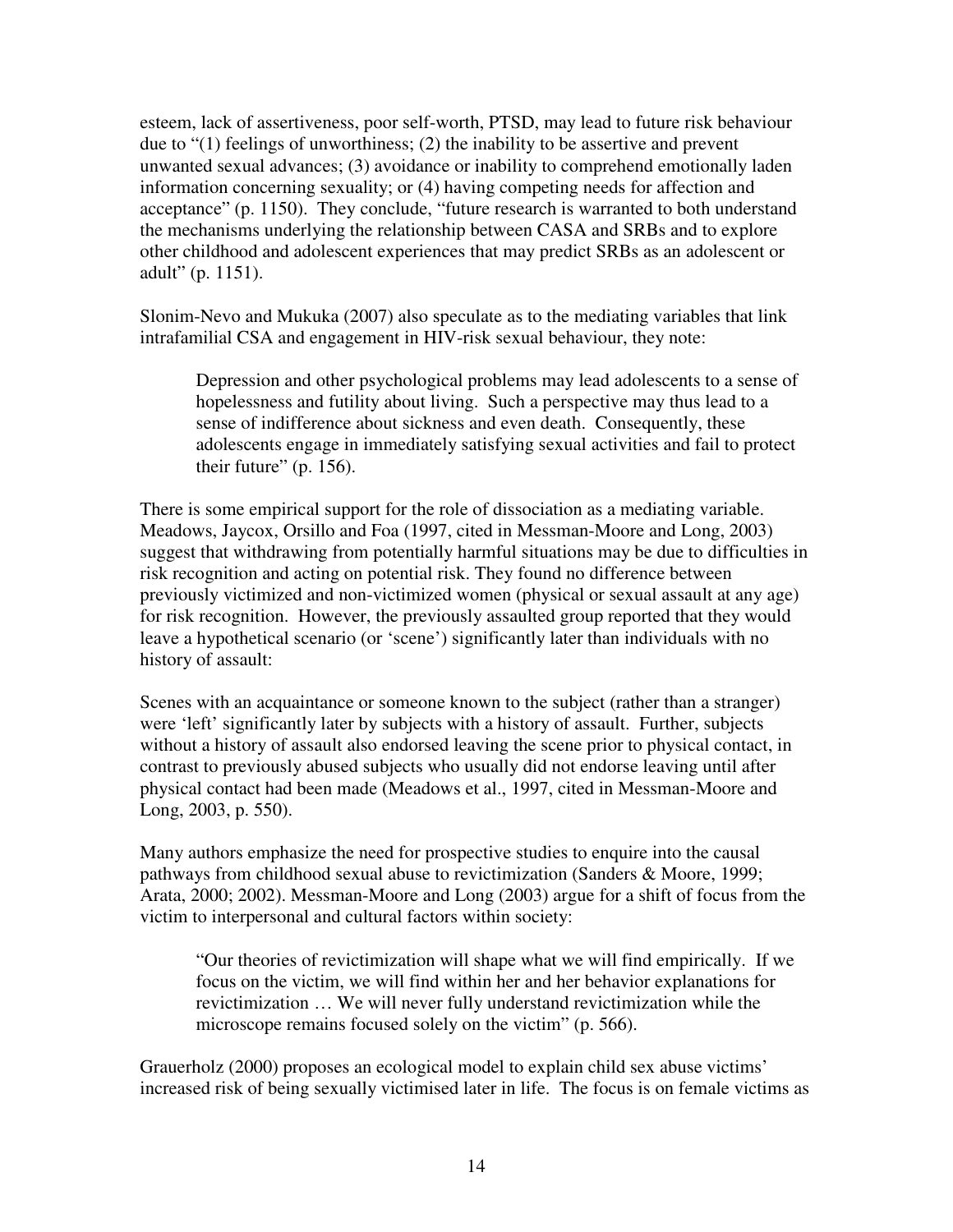"research on male sexual revictimization is nonexistent" (p. 5). She notes that explanations frequently focus on individualistic factors, facilitating a 'victim-blaming' interpretation; she argues that a comprehensive explanation must incorporate interpersonal and socio-cultural factors. After Bronfenbrenner (1979) and Belsky (1980), an ecological perspective is proposed which incorporates ontogenic development (one's individual personal history), the microsystem (for example, family relations), the exosystem (larger social systems in which the individual or family is located) and the macrosystem (cultural norms and institutions). Thus, a rich contextual understanding is gained of the individual, interpersonal, community and societal forces causing repeat sexual victimization. Grauerholz (2000) proposes a range of factors hypothesised to be mediating variables between childhood sexual abuse and later sexual exploitation (revictimization).

| Ecological  | Factor (or variable)                                                           |
|-------------|--------------------------------------------------------------------------------|
| Level       |                                                                                |
| Ontogenic   | The initial victimization experience (possible effects include traumatic       |
| development | sexualisation, alcohol and drug abuse, dissociative disorders, low             |
|             | self-esteem, powerlessness, stigmatization, learned expectancy for             |
|             | victimization, social isolation, running away from home, deviance,             |
|             | and early/pre-marital pregnancy                                                |
|             | Early family experiences* (possible correlates include family breakdown,       |
|             | disorganization and dysfunction, marital dysfunction, unsupportive             |
|             | parents and patriarchal structure)                                             |
| Microsystem | Exposure risk (factors increasing this risk include traumatic sexualisation,   |
|             | dissociative disorder, alcohol abuse, involvement with deviant                 |
|             | activities, stigmatization, and low self esteem                                |
|             | Increased risk of perpetrator acting aggressively due to:                      |
|             | Perception of victim as easy target                                            |
|             | Feeling justified in behaving aggressively                                     |
|             | Victim's decreased ability to respond assertively and effectively to           |
|             | unwanted sexual advances                                                       |
| Exosystem   | Lack of resources (related factors include low socioeconomic status, unsafe.)  |
|             | living conditions, early childbearing, single motherhood, and divorce          |
|             | Lack of alternatives (due to weak family ties or support and social isolation) |
| Macrosystem | Cultural tendency to blame victim                                              |
|             | Good girl/bad girl construction of femininity                                  |

|            | Table 3: Factors hypothesised to be related to sexual revictimization |
|------------|-----------------------------------------------------------------------|
| Ecological | $\Box$ Factor (or variable)                                           |

\*As noted by Messman-Moore and Long (2003), the original ecological model proposed by Bronfenbrenner conceived the family environment as part of the microsystem

Grauerholz (2000) notes the existence of a number of models or theoretical frameworks at the individual level that seek to explain how childhood sexual abuse affects a person's personality and behaviour in such a way that revictimization is facilitated: The traumatogenic model (Finkelhor and Browne, 1985); The post-traumatic stress model (Briere, 1997); Learning theory (Messman and Long, 1996, cited in Grauerholz, 2000).

According to Grauerholz, all these frameworks share a basic assumption that CSA can profoundly alter an individual's personality and social development. Research has shown that CSA victims exhibit traits of traumatic sexualisation such as earlier onset of sexual relations, greater numbers of partners and prostitution. Other factors include drug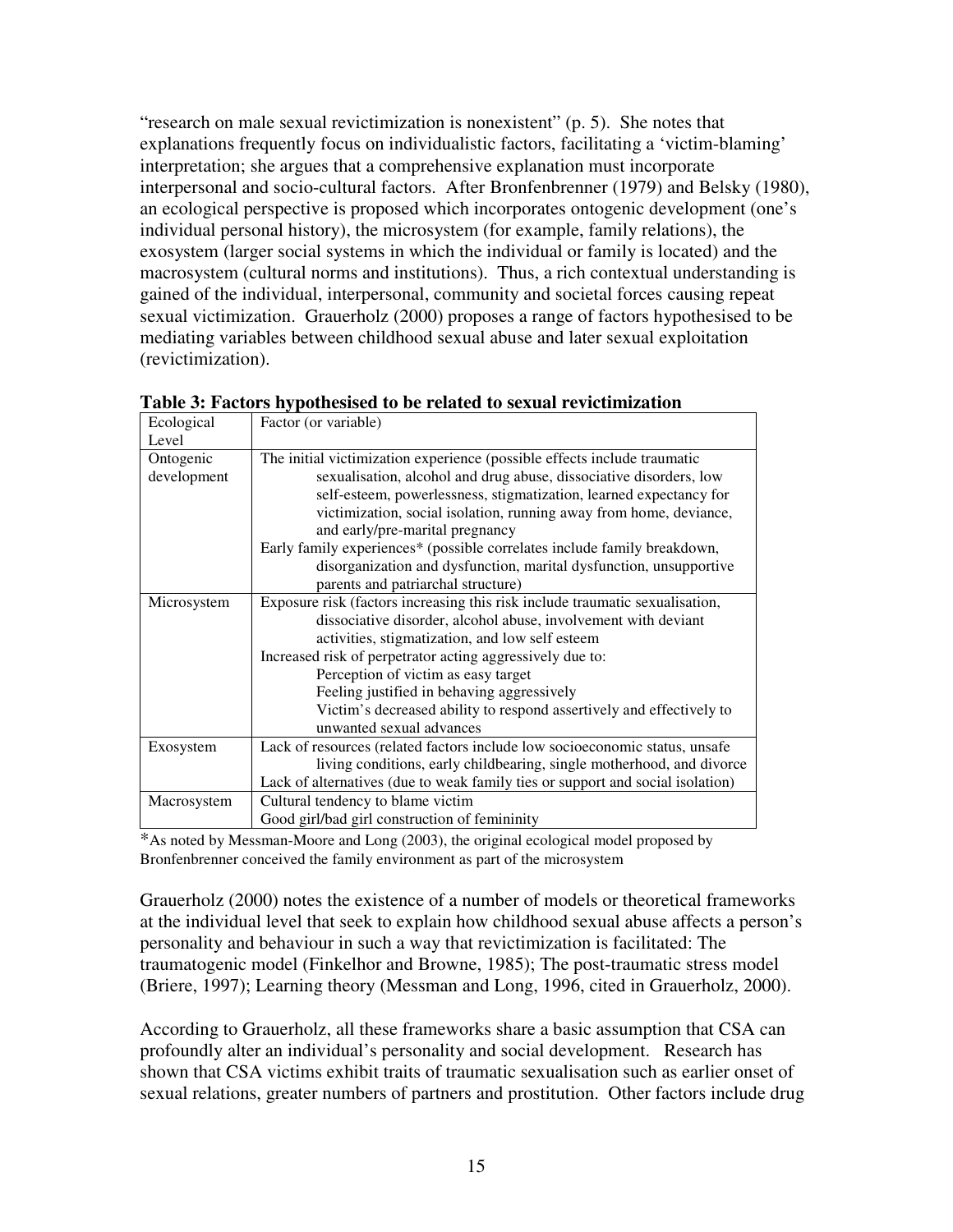and alcohol abuse, low self-esteem, powerlessness and stigmatization. Grauerholz notes that the latter three factors have not been tested empirically.

Grauerholz also describes Messman and Long's (1996) 'learned expectancy' idea. It is suggested that women who have experienced sexual abuse as children "learn and adopt an inappropriate repertoire of sexual behaviour, and may learn to associate sexuality with pain, punishment, or other negative consequences" (Messman and Long, 1996, p. 399, cited in Grauerholz, 2000). Thus, such victims may learn that a degree of pain, coercion, and trauma is actually a normal aspect of sexual relations. Such a perspective would certainly give CSA victims a 'higher threshold of tolerance' for coercion, force, intimidation, pleading, lack of affection/regard in their later sexual relations.

The **microsystem** is the immediate (interpersonal) context in which revictimization occurs. Two ways a victim of CSA may become vulnerable to revictimization later in adulthood are suggested. "First, certain factors may lead to increased contact with potential perpetrators, contributing to an exposure risk. Second, certain factors may increase the likelihood that potential perpetrators with whom they come into contact will act aggressively" (Grauerholz, 2000, p. 10). Self-esteem, too, may play a role. Some CSA victims experience low self-esteem, which may lead to greater intimacies with potential abusers "in an effort to verify their self-image" (p. 10).

Aside from the victim, there may be factors that increase the likelihood of perpetrators acting aggressively; signals which lead them to believe their advances will be successful. For example, social isolation, low self-esteem, lack of family support systems, timidity, reluctance or inability to respond assertively to unwanted sexual advances.

The **Exosystem** level refers to those social systems in which the person in embedded (such as school, church, neighbourhood, extended family). Grauerholz invokes the concept of social power to suggest that CSA victims (who may become socioeconomically disadvantaged because of early pregnancy, less education, single parenthood, poverty) are relatively powerless at the exosystem level. Social isolation and poverty, for instance, may shape the opportunities a young female single parent perceives herself as having in terms of dating partners. She may also be less powerful in her intimate relationships and so be more vulnerable to violence from partners.

At the final, **macrosystem**, level Grauerholz considers the larger cultural context in which revictimization occurs. She suggests societal tendencies to 'blame the victim' of sexual assaults may facilitate later revictimization.

So, in plain terms, a proportion of victims of sexual abuse (not all) carry profound psychological distress into adulthood. This sadness, distrust, lack of confidence, low self-esteem makes a certain number vulnerable to revictimization and high risk sexual behaviour, including forms of commercial sexual exploitation, such as prostitution. A vulnerability to substance abuse enhances their risk of being assaulted or becoming involved in sex work. The experience of CSA appears to remove barriers to involvement in sex work for some victims.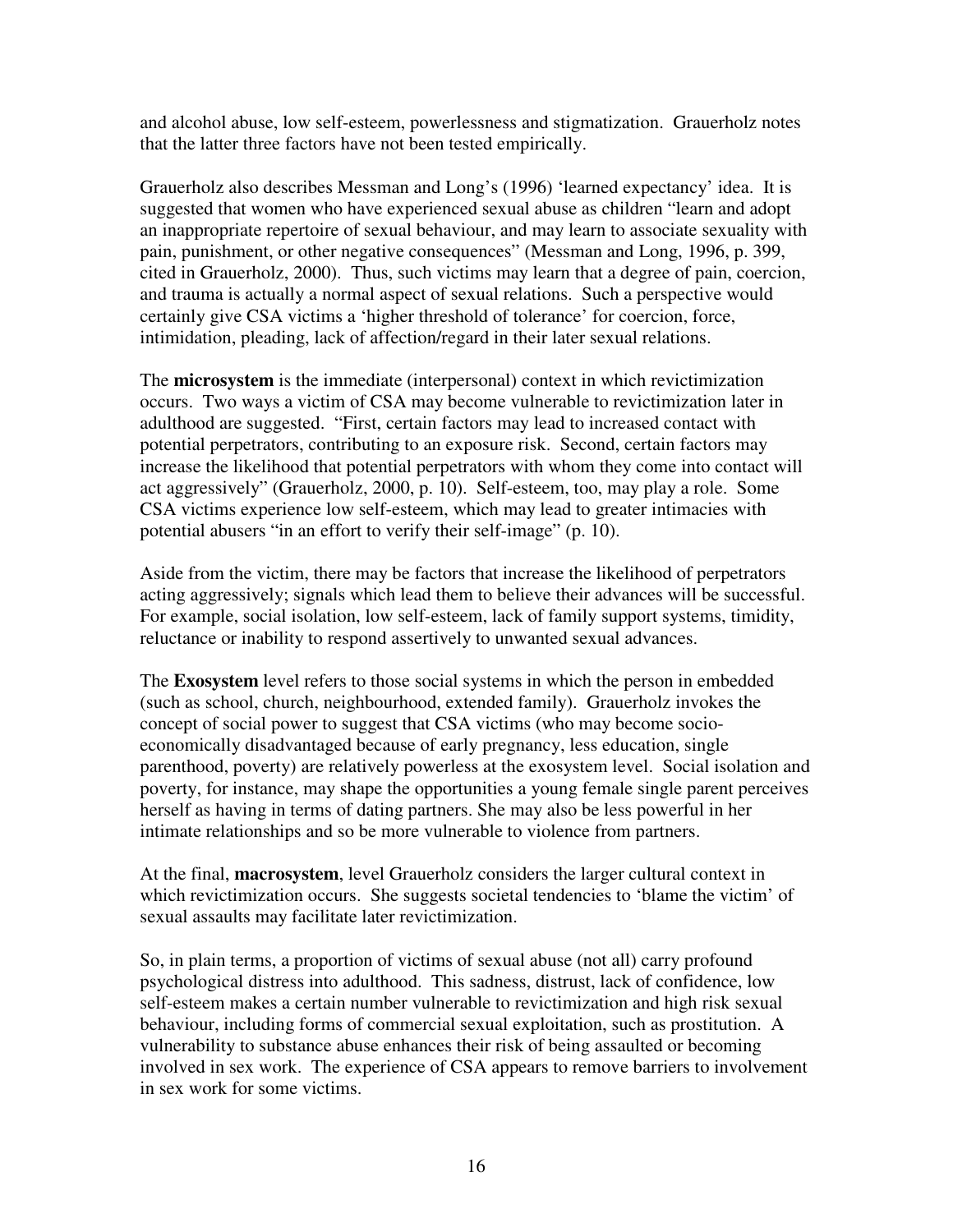# **Child Sexual Abuse: Prevention and Therapy**

This section will review the literature on both prevention and therapy in the CSA field.

#### **Prevention**

The literature on the prevention of sexual abuse advocates an ecological holistic approach which aims to address the various systemic levels that influence the child's development (Browne, Hanks, Stratton, & Hamilton-Giachritsis, 2002; Save the Children Norway, 2005; WHO, 2002, 2004, 2006, 2007).

A proper prevention policy needs to include co-operation between the educational, health, social, child protection, police and judicial sectors and target not only children at risk but also the potential offender. A successful strategy has to attack the problem on different fronts in a holistic manner (Save the Children Norway, 2005, p.85).

Save the Children Norway (2005) describes several multi-sectoral initiatives from different continents and suggests that most governments have failed to take a central role in co-ordinating and implementing policies and services for prevention and child protection. WHO (2006) provides guidelines for implementing outcome evaluations of prevention programmes of child maltreatment. However, most efforts are directed at one level alone, e.g. media campaigns that target the general public, school programmes that target children (and to a lesser extent parents) and therapeutic services.

#### **Media campaigns**

Hoefnagels & Baartman (1997) and Hoefnagels and Mudde (2000) report on a multimedia campaign in the Netherlands in 1991-1992 that resulted in increased disclosure of sexual abuse as measured by calls to a children's helpline before and after the campaign. Chalk & King (1998) evaluated a CSA media campaign using interviews with 200 parents from eight US sites and found it effective in terms of increased knowledge and having a positive impact on how people would respond to children reporting sexual abuse. No differences in attitudes towards victims or offenders were noted. The need for raising public awareness of sexual abuse is underscored by such studies as Chen, Dunne & Han (2007) who found significant proportions of parents who did not know that children most often are sexually abused by familiar people, that females can be the perpetrator, that boys can be sexually abused and that usually there are no obvious physical signs when sexual abuse has occurred. Rheingold and colleagues (2007), however, stress that media campaigns alone may not significantly affect primary prevention of CSA.

#### **School-based prevention programmes**

Studies of school-based CSA prevention programmes have repeatedly found improvements in the acquisition of knowledge and in some cases, evidence of safety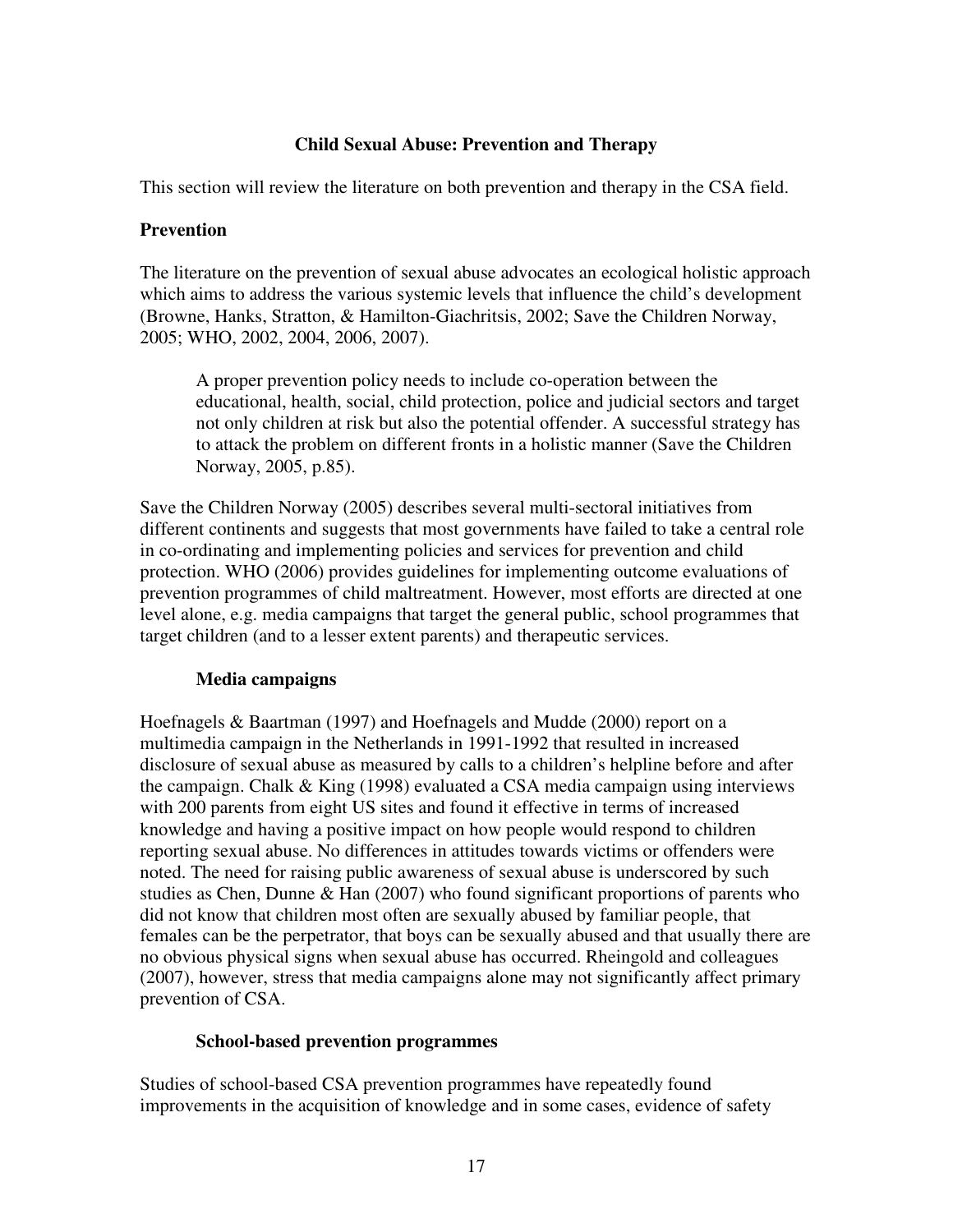skills, although as many authors note, these improvements do not necessarily reduce the occurrence of sexual abuse. Rispers, Aleman & Goudena's (1997) meta-analysis also supported this finding, particularly in relation to pre-school children but noted that knowledge gained decreased over time.

Zwi, Woolfenden, O'Brien, Tait & Williams (2007) conducted a Cochrane Review of 15 randomized controlled trials of school-based prevention programmes, predominantly conducted in the U.S. While Zwi et al.'s review found that the majority of studies reported significant improvements in knowledge measures and protective behaviours in simulated at-risk situations, only a few studies aimed to change actual behaviour, although these studies did find changes in demonstrating safe behaviours. Zwi et al. advocate caution in interpreting the results from their review. They were concerned about both the methodologies employed and the analysis involved in the original studies, and the lack of follow-up in terms of whether information was retained over time. Parents have expressed concern about the potential harm of such programmes, such as children knowing too much about sex (Chen et al., 2007) that may act as a potential barrier to introducing prevention programmes in schools (MacIntyre & Carr, 1999). Surprisingly few studies appear to have addressed parents' perceptions of school-based sexual abuse prevention programmes.

None of these reviews provide evidence that school-based programmes reduce the incidence of sexual abuse or lead to easier access to services for children who have been abused. Outstanding issues highlighted by Zwi et al. requiring further exploration are the optimal age for interventions, whether knowledge gained is retained in the longer term, whether knowledge and skills learned transfer to real-life situations, and the optimal duration of such programmes. A criticism of such programmes by parents is that they inadequately address intrafamilial sexual abuse (McElvaney, 2008), and place an inappropriate burden on the child (Save the Children Norway, 2005). Teachers' attitudes to implementing such programmes are important given the significant variation in teacher comfort in dealing with sexuality issues in the classroom (Mayock, Kitching, & Morgan, 2007).

The scientific literature is conclusive that school prevention programmes are effective in dealing with other social issues such as preventing bullying and drug use (see Durlak, 1995, cited in Finkelhor, Ormrod & Turner, 2007). However, one key distinction between CSA and bullying or drug use is that in sexual abuse, the child is most often the victim of such behaviour, rather than the perpetrator. Behaviour change is therefore an explicit goal of prevention programmes aimed at preventing bullying and drug use and is often measured in evaluations of such programmes. The consensus in the sexual abuse literature is that while school prevention programmes have been found to be effective in increasing children's knowledge and skills, there is no evidence from outcome evaluation studies to suggest that these skills are transferred to real life situations and therefore prevent sexual abuse from occurring in the first place. Such outcome measures would be difficult to obtain. Nevertheless, epidemiological studies are reflecting a decline in rates of substantiated CSA in the U.S., Canada and the U.K. (Finkelhor, 2008) and schoolbased prevention programmes have been cited as a possible explanation for this decline (Finkelhor & Jones, 2006; Jones, Finkelhor, & Halter, 2006).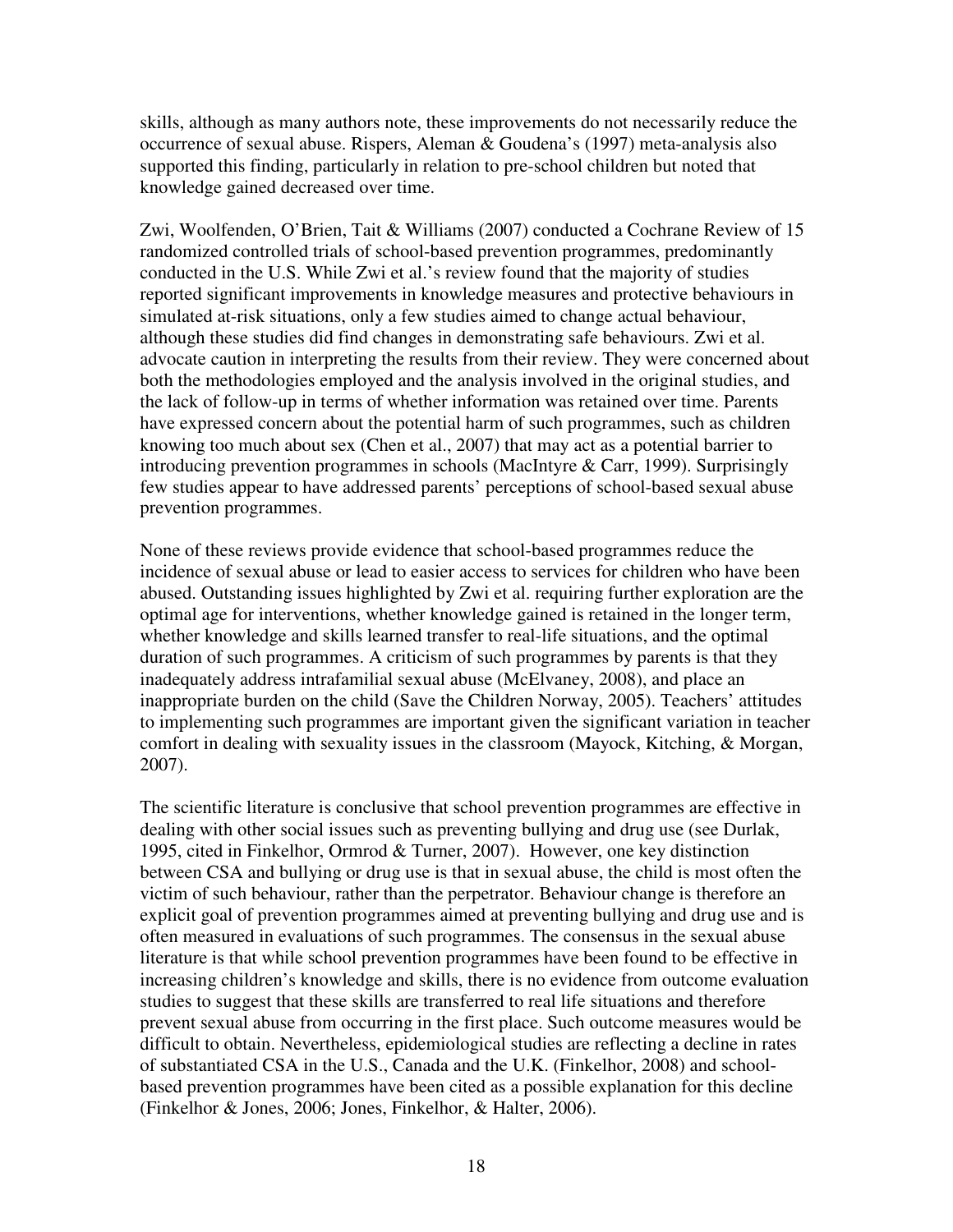# **Prevention through therapy with abusers**

WHO (2006) note the value of therapeutic intervention with various groups as part of a multi-pronged approach to prevention of child abuse. Secondary prevention is noted as the objective of many therapeutic programmes for offenders. Cognitive-behaviour therapy has been found to be effective, particularly those approaches that include relapse prevention. Hall (1995, cited in Craig, Browne, & Stringer, 2003) found a small but robust treatment effect in his meta-analysis. Alexander (1999, cited in Saunders, Berliner, & Hanson, 2004) reviewed 79 treatment studies and noted recidivism rates of 8.1% compared to 18.3% for other treatment approaches and 25.8% for untreated molesters.

Another area of prevention that has received attention in recent decades is that of targeting adolescent offenders to prevent these adolescents abusing in adulthood, given that a large proportion of sex offenders are adolescents (Synder, 2000; Snyder & Sickmund, 2006, cited in Finkelhor et al., 2007). Outcome studies are promising, highlighting the potential of therapeutic intervention with adolescents as a way of preventing sexual abuse (O'Reilly, Carr, Marshall & Beckett, 2004).

# **Key components of an effective preventive strategy**

Save the Children Norway (2005) recommends that governments take a leading role in coordinating a child rights-based national policy framework to address CSA with enforceable agreements between governmental and nongovernmental agencies. According to this report, such a framework should include a strong monitoring and evaluation component, a multisectoral and multidisciplinary integrated response, an emphasis on children's consultation processes, a centralized data-gathering and research service, and integrated services for children, their families, and young and adult offenders which provide immediate response in child protection, multi-level care and, finally, sufficient resources allocated to such measures. Butchart and colleagues (WHO, 2004) have described strategies for preventing child maltreatment taking account of various developmental stages and levels of intervention at the individual, relationship, societal and community levels. An example of such a multi-level multi-sectoral approach to preventing child maltreatment in general (as opposed to CSA in particular) is that of the Triple P Positive Parenting Programme (Sanders, Markie-Dadds & Turner, 2003, cited in WHO, 2006). This programme, developed in Australia, involves provision of media messages on positive parenting and information resources such as advice sheets and videos, short, targeted intervention for children with specific behavioural problems offered by primary care practitioners, an intensive training programme for parents, and services to address broader family issues such as relationship conflict, parental depression, anger and stress. A number of independent outcome evaluations have shown it to improve family management techniques, parental confidence in effective child rearing, and behavioural outcomes including behaviour and aggression in many parts of Europe, including Germany, Switzerland and UK, China, Hong Kong, New Zealand and the US.

A difficulty with the literature on broad-based child maltreatment prevention studies is discerning the impact of such programmes on the prevention of sexual abuse as those risk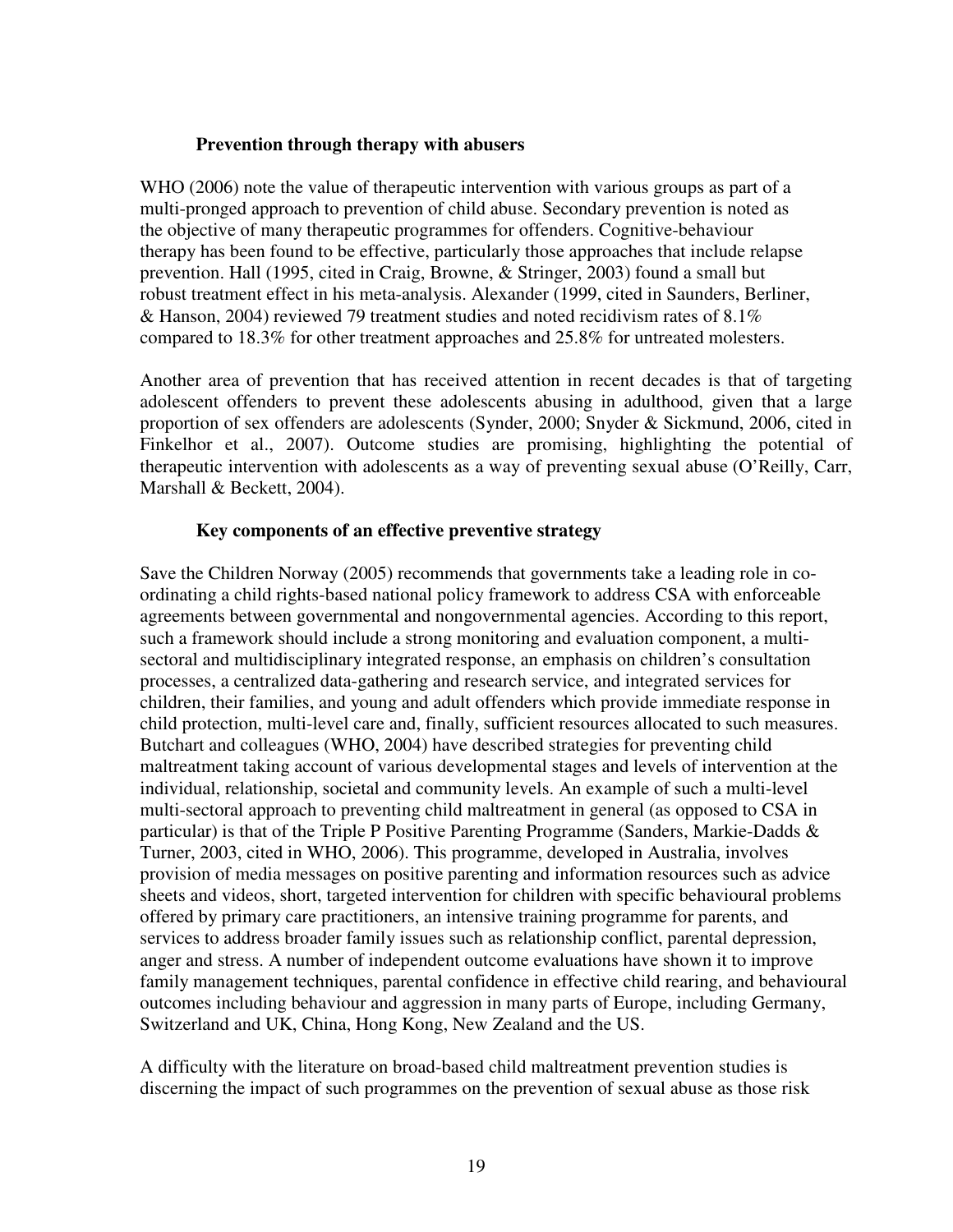factors specific to sexual abuse may be neglected in such programmes. However, these programmes may have the potential for adaptation to specifically target the prevention of CSA. The literature is not lacking in helpful models and guidelines to inform prevention. It is unfortunately lacking in evidence for implementation of such models and in efforts to robustly evaluate those that have been implemented.

# **Therapeutic Intervention**

Therapeutic intervention is only part of the response needed to children and families when sexual abuse has occurred. How child protection systems and legal institutions need to respond is discussed in the WHO World Violence Report (WHO, 2002) and guidelines for best practice in investigating allegations of sexual abuse are available in the U.S. (APSAC, 1999) and the U.K. (Home Office, 2002). The WHO report suggests that evidence is poor in support of therapy with children and families. This is not a fair assessment of the growing body of evidence to support the use of psychotherapy with children who have been sexually abused.

Children who have been sexually abused are a heterogeneous group, often with little in common other than their experience of sexual abuse. Significant proportions of young people do not appear to need therapeutic intervention following an experience of sexual abuse (Saywitz, Mannarino, Berliner, & Cohen, 2000; Edmond, Auslander, Elze & Bowland, 2006). Research on children who have been sexually abused is typically based on clinical and legal samples that are highly selective, based on therapeutic need and in the case of legal samples, those willing to pursue for the most part a lengthy and potentially distressing process (McElvaney, 2008). In addition, Goodman-Brown, Edelstein, Goodman, Jones & Gordon (2003) found that families were less likely to agree to participate in research if the abuse experienced by the child was intrafamilial. There is some evidence to suggest that children abused by someone within the family represent a distinctly different group from those abused outside the family. Such features as an increased reluctance to disclose abuse (DiPietro, Runyan, & Fredrickson, 1997; Hershkowitz, Horowitz, & Lamb, 2005), and a higher likelihood of recantation (Malloy, Lyon, & Quas, 2007), may militate against inclusion in therapy outcome studies. In addition, there is some evidence to suggest that those who have abused within the family show less improvement following therapy (Hetzel-Riggin, Brausch, & Montgomery, 2007) and may be more subject to the cumulative impact of polyvictimization (Finkelhor, et al., 2007) due to exposure to both sexual and emotional abuse. Psychotherapy outcome studies for the most part involve samples of children who have been sexually abused, without distinguishing between those abused within the family or by someone outside the family. Therefore, the review below focuses on effectiveness of therapy with sexual abuse samples, not specifically with intrafamilial abuse samples.

#### **Psychotherapy effectiveness**

Much research on psychotherapy effectiveness with children who have been sexually abused is concerned with comparing different modalities of therapy. Evidence has been found for various therapeutic interventions in review studies ranging from cognitive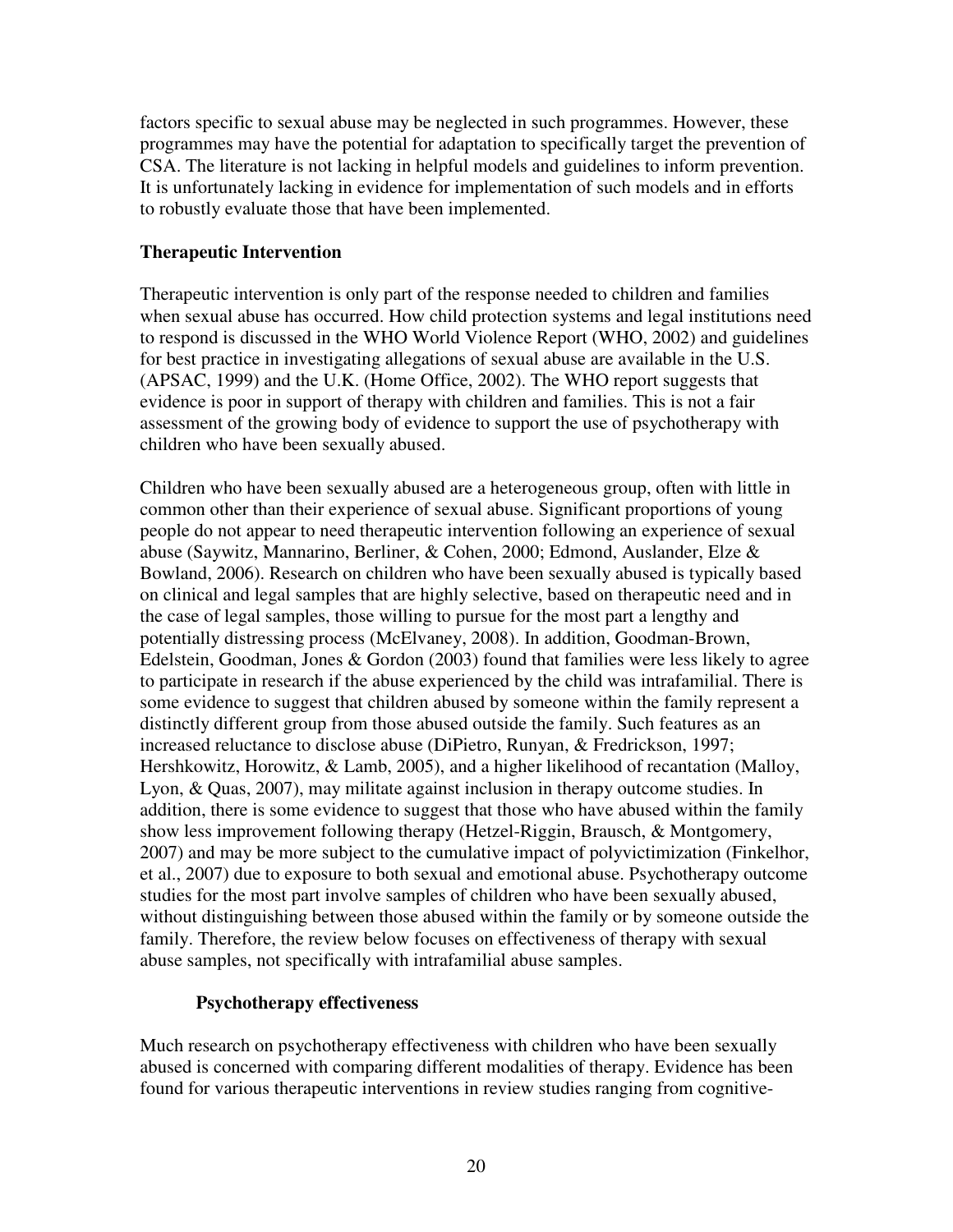behavioural therapy and abuse-specific therapy (Saywitz et al., 2000; Saunders et al., 2004), art therapy (Kolko,1987), family therapy (Silovsky & Hembree-Kigin,1994) and group therapy (Silovsky & Hembree-Kigin, 1994), psychodrama (Avinger & Jones, 2007). Trowell et al. (2002) provided evidence for both psychoanalytic psychotherapy and psychoeducational group therapy in a randomised controlled trial study.

Meta-analyses of group treatment outcomes for sexually abused children and adolescents found a significant effect size for group treatments (Reeker, Ensing and Elliott, 1997; Hetzel-Riggin et al., 2007), as did a meta-analysis of play therapy studies (Bratton, Ray, Rhine & Jones, 2005).

Hetzel-Riggin et al. (2007) looked at both the effect of treatment modality and also investigated different secondary problems such as behaviour problems, and psychological distress. They concluded that therapy was more effective than no therapy with play therapy being more effective for social functioning. Cognitive-behavioural, abusespecific and supportive therapy in either group or individual formats was the most effective for behaviour problems, while cognitive-behavioural, family, and individual therapy (modality unspecified) was most effective for psychological distress. Abusespecific, cognitive-behavioural, and group therapy was found to be most effective for low self-concept. The authors conclude that the choice of therapy modality should depend on the child's main presenting secondary problem.

Outcomes in general for children who have been sexually abused are more optimistic for those who have parental support (Everson, Hunter, Runyon, Edelsohn, & Coulter, 1989; Tricket, 1997). Chandy, Blum & Resnick (1997) in their survey of adolescent boys found that one of the most powerful predictors of resilience was the perception that their parents cared about them. Other researchers have found support for concurrent intervention with abused children and their non-abusing parents, in groups or individual sessions, with concurrent parent-child sessions (Cohen, Deblinger, Mannarino, & Steer, 2004; Putnam, 2003; Ramchandani & Jones, 2003; Reeker et al., 1997). Other areas requiring further research are the role of prosocial peer relationships as a potential buffer to the effects of child abuse and neglect (Cicchetti, Toth, & Maughan, 2000) and how understanding contextual characteristics and the mediation of social supports may affect the sequelae of child maltreatment (Pepin & Banyard, 2006).

#### **Evidence from generic psychotherapy literature**

The known prevalence of sexual abuse among clinical populations and the underreporting of sexual abuse both underscore the relevance of the generic psychotherapy outcome literature to the field of CSA. This literature provides ample evidence of the effectiveness of psychotherapy as an intervention with children and adolescents with psychological difficulties that may arise from many sources, one of which is frequently CSA. Carr (2007) cites four broad meta-analyses of studies involving children with a broad range of psychological difficulties receiving a variety of different interventions, which included 350 treatment outcome studies. Effect sizes ranged from .71 to .79, indicating that the average child receiving therapy fared better than 76% to 81% of children in control groups (Casey & Berman, 1985; Kazdin, Bass, Ayers, & Rodgers, 1990; Weisz, Weiss,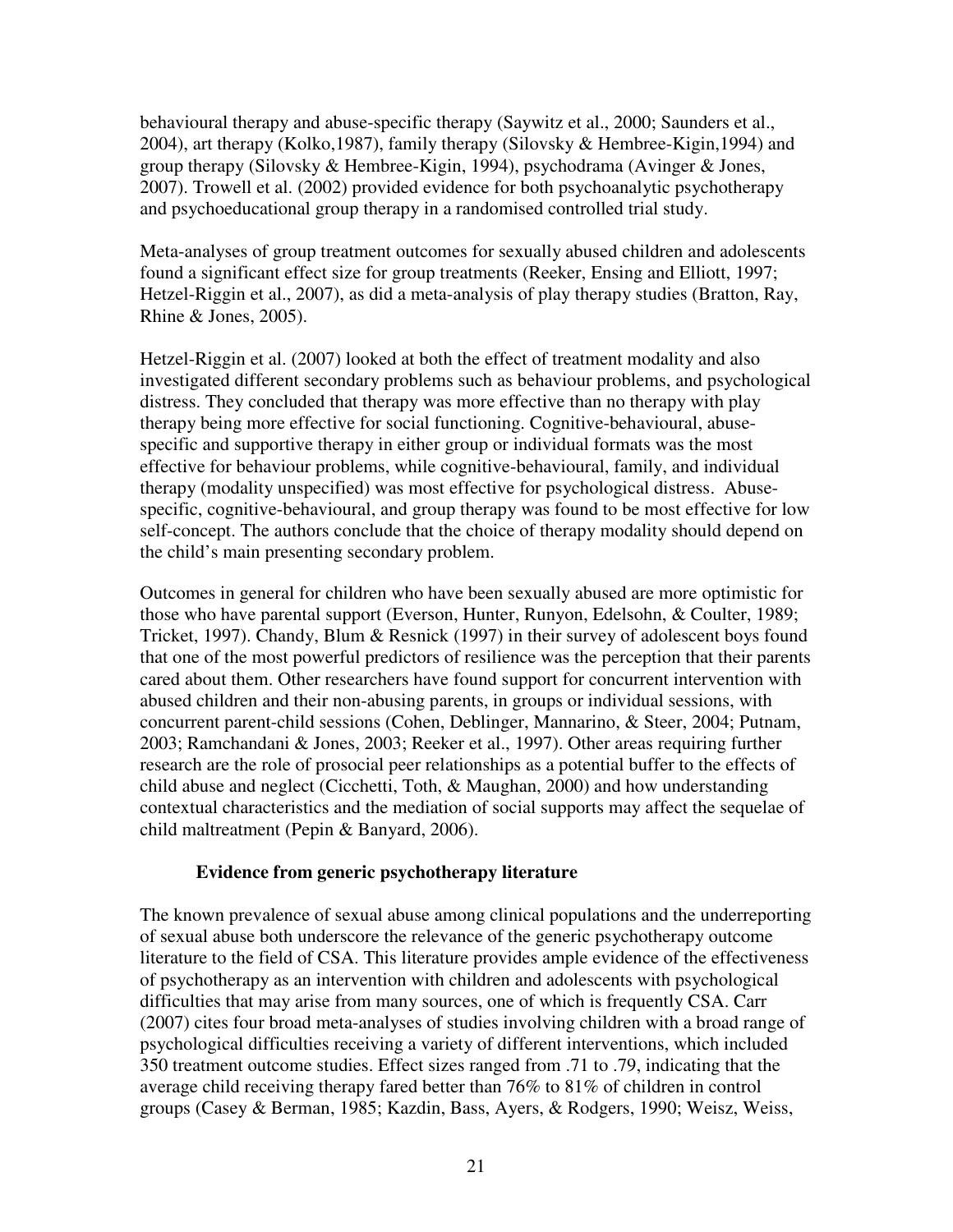Alicke, & Klotz, 1987; Weisz, Weiss, Han, Granger, & Morton, 1995). Two of these studies found that effect sizes were maintained at six months' follow up (Weisz et al., 1987, Weisz et al., 1995). Carr also found a 'dose effect' relationship in psychotherapy, suggesting that 20-45 sessions are necessary for 50-75% of psychotherapy clients to recover.

As with the literature on therapy with children who have been sexually abused, various therapeutic models have been found to be effective with clinical populations. Such findings emanate from reviews of meta-analyses on cognitive-behavioural therapy (Butler, Chapman, Forman & Beck, 2006) reviews of both controlled studies and those without control groups on psychoanalytic psychotherapy in Germany (Richter et al., 2002; Loew et al., 2002, respectively, cited in Carr, 2007) and in the U.K. (Fonagy et al., 2002; Kennedy, 2004) and a review of meta-analyses of family therapy studies (Shadish & Baldwin, 2003, cited in Carr, 2007). These findings support the use of psychotherapy as an empirically-based intervention with children and adolescents with psychological difficulties.

The ecological approach advocated in the area of prevention has equally valid application to the therapeutic response to sexual abuse but is rarely used to inform intervention. Levendosky & Buttenheim (2000) report on a single case study where the therapy was based on an integrated relational and trauma theory perspective through a systemic approach working directly within the family, school and social service agencies. Although examples of working with both the victim and the offender are not uncommon in clinical practice, the mutual benefits of such work to both victim and offender, particularly in cases of intrafamilial sexual abuse, have received little attention in the research literature.

Hetzel-Riggin et al. (2007) note that because of the heterogeneity of samples in their review, this logically suggests that some therapy modalities may be more effective than others depending on the presenting secondary problems. Saunders et al. (2004) note that the interventions with the most empirical support tend to be based on behavioural or cognitive behavioural theoretical approaches, utilise behavioural and cognitive intervention procedures and techniques, and intervene at both the individual child and parent/family levels. Most of the programmes reviewed are based on a cognitive behavioural approach with little reference to other modalities. The current thinking in psychotherapy is that common factors across psychotherapy modalities have a greater impact on whether clients benefit from psychotherapy than specific factors (Carr, 2007). According to Carr, the most important single common factor in psychotherapy outcome is the therapeutic relationship or working alliance, where the therapist is empathic and collaborative and the client is co-operative and committed to recovery. Carr notes that one of the challenges of examining the evidence for psychotherapy is the caution required in concluding that because cognitive behavioural therapy has been more frequently evaluated than other interventions, it is therefore more effective. Macdonald, Higgins & Ramchandani (2006) conducted a Cochrane Review of the evidence base for cognitive behavioural interventions with children and adolescents who have been sexually abused. Their review, involving ten randomized control studies, while confirming the potential of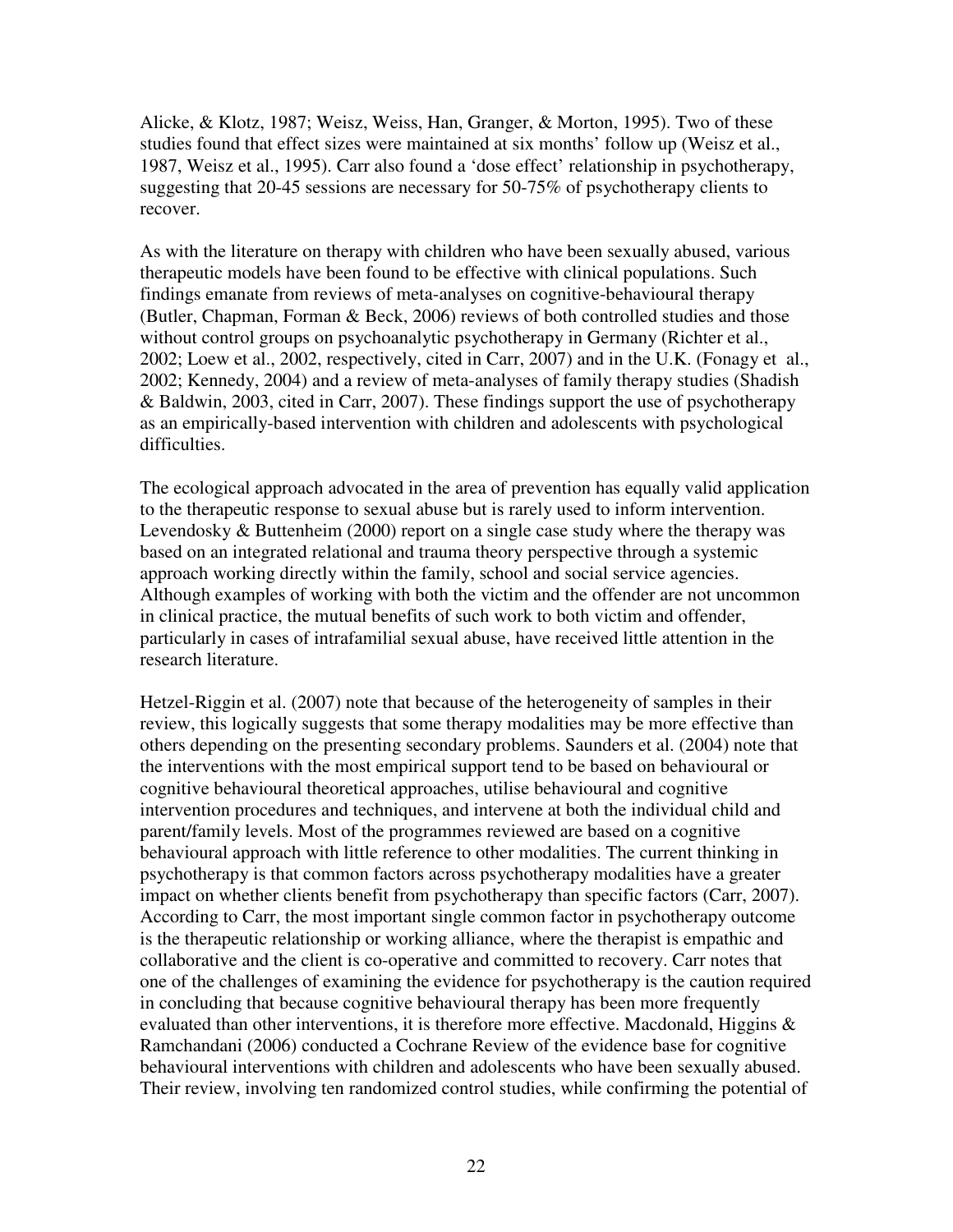CBT (particularly trauma-focussed approaches) as a means of addressing the adverse consequences of *CSA*, highlighted the tenuousness of the evidence base and the need for more carefully conducted and better reported trials.

# **The child's perspective**

Recent developments in the field of sexual abuse research have emphasized the importance of involving children directly in the research process (McElvaney, 2008). Mudaly & Goddard (2006) asked children directly about their experiences of a sexual abuse intervention service, which included both assessment and therapeutic services. Young people's views about child protection and police intervention highlights the complexity of responding to young people's needs in ways that do not render them even more helpless following experiences of abuse. The use of qualitative methodologies can help identify themes or areas of investigation of importance to children themselves.

Reviews of the literature have pointed to the methodological difficulties associated with research studies – small samples with corresponding low predictive power, lack of detail in relation to study design and content of therapeutic intervention, and lack of control group. As with the ecological approach advocated in the prevention literature, a centrally co-ordinated, well-resourced holistic approach to therapeutic outcome evaluation is needed to ensure that limited resources are allocated to meeting the needs of children and families who have been affected by *CSA*. Saunders et al. (2004) offer 22 general principles of treatment for children that emphasize the importance of conducting comprehensive needs-based assessments, providing evidence based interventions, including parents and caregivers in the therapeutic work, offering support to other family members where indicated, including the offender and matching the needs of clients to the intervention offered.

# **Cultural issues & accessing help**

Very little information is available on whether cultural differences exist in the relative efficacy of different therapeutic interventions (Cohen, Deblinger, Mannarino, & de Arellano, 2001). Cohen et al. do suggest that certain cultural groups may have value systems that encourage them to engage with psychological services and influence expectations of therapy. Families from all cultural backgrounds may need help in accessing therapy services. In one U.S. study conducted through telephone interviews with 157 parents whose children had suffered a serious sexual or physical assault in the previous year, only 22% of these parents had even considered getting mental health treatment for their victimized children (Kopiec, Finkelhor, & Wolak, 2004). According to Carr's (2007) extensive review, clients who are able to access therapy more quickly (and who spend little time on waiting lists) are more likely to engage in therapy. Some authors have suggested that cultural differences and associated attitudes towards purity/virginity and/or stigmatization of those sexually victimized influence whether children are more or less likely to disclose experiences of sexual abuse (Kazarian & Kazarian, 1998; Muntarbhorn, 1990; Toukmanian & Brouwers, 1998). According to Saunders et al. (2004), the role of cultural, racial, ethnic, and religious identification on treatment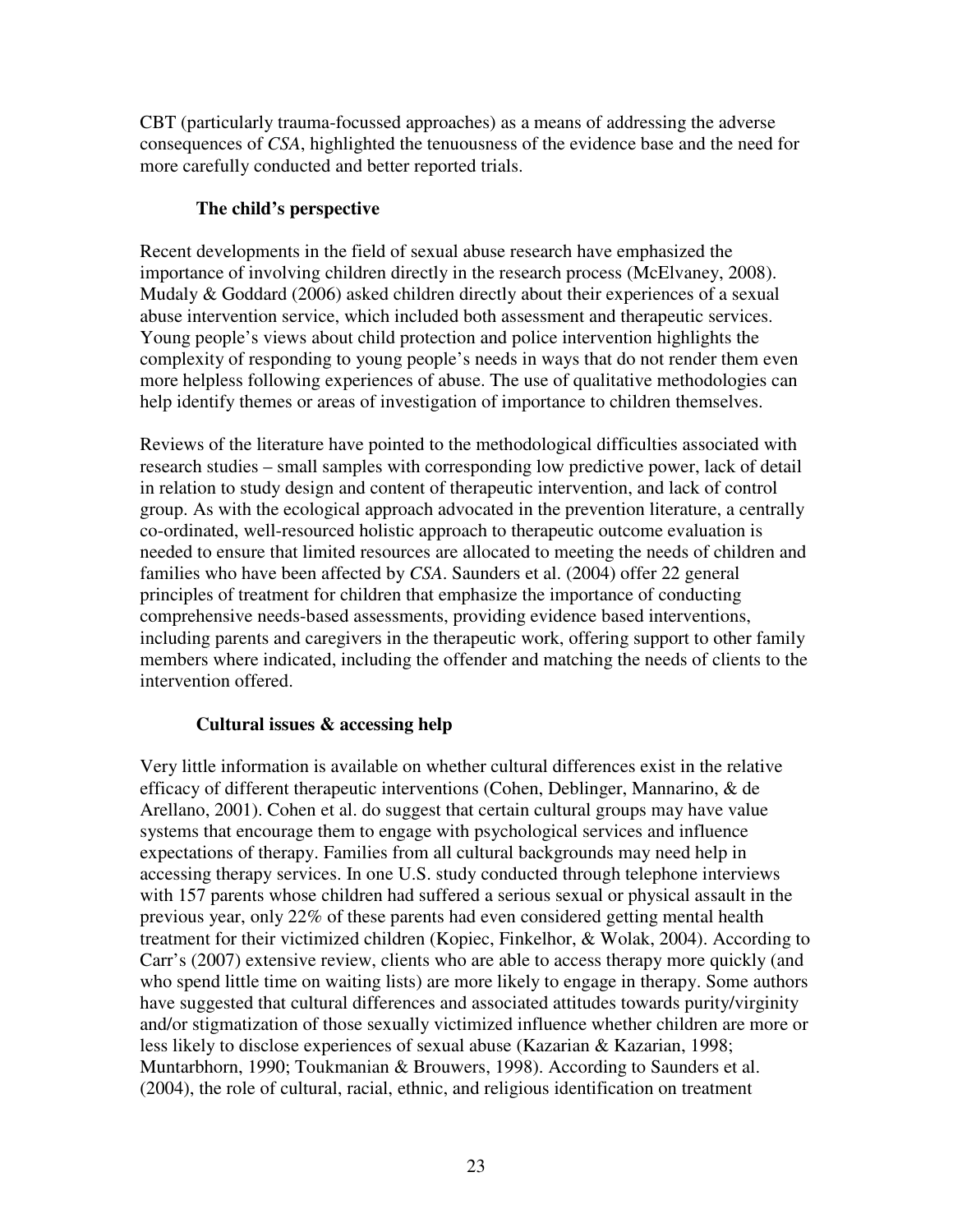response in cases of child abuse is an important area for future research, and needs to be considered in all treatment planning decisions.

# **Conclusion**

Notwithstanding significant methodological limitations, the extant literature reveals a growing body of well-designed studies from across the globe indicating the need to view CSA as an international public health problem. The Stockholm (1996) and Yokohama (2001) World Congress against Commercial Sexual Exploitation of Children (CSEC) focussed on commercial forms of child sexual exploitation, such as sex-tourism, prostitution, pornography and trafficking. There is a recognition that the much more pervasive sexual abuse of children in their own families and communities, by perpetrators trusted and known to them, needs to be addressed as part of the global initiative to tackle CSA. For example, a 1996 Eastern and Southern African Regional Consultation on CSEC observed that, apart from commercial sexual abuse of children,

there were more alarming occurrences of the non-commercial sexual abuse of children in the form of domestic violence and incest … far more attention needs to be paid to abuse in the home as both a primary cause of commercial sexual exploitation and as a far more serious problem in itself (Unicef & ANNPCAN, 2001, p. 8).

The identity of perpetrators is of considerable importance. Victims are far less likely to report CSA when it is perpetrated by somebody close to them for reasons of fear of perpetrator, fear of consequences, embarrassment, shame (see Pipe, Lamb, Orbach & Cederborg, 2007 for a review on inhibitors to disclosure). This increases the likelihood of environmental systems, such as police, hospitals and courts becoming aware of abuse by strangers to a disproportionate degree.

Evidence that the sexual abuse of children is universally widespread, and is most frequently perpetrated by family members, neighbours, peers and others known to the child or adolescent is indisputable. CDCP  $&$  Unicef (2007) provide a strong argument for the need to have good data about CSA:

In the absence of good prevalence estimates the tendency in many countries is to believe that childhood sexual violence is not a problem. Further, progress towards prevention cannot be monitored without reliable population based baseline and follow-up data. Population based data can also be used to identify potential risk and protective factors for sexual violence in order to develop effective prevention strategies (p. 11).

The short and long term effects of CSA are variable, depending on the age of onset, number and identity of perpetrators, severity, degree of family support and other factors. In addition to socio-emotional and mental health sequelae, studies have consistently found that victims are vulnerable to subsequent sexual revictimization in adolescence and adulthood. Russell's 1986 study suggested that the risk is twofold for women who experienced intrafamilial sexual abuse before the age of 14 for rape or attempted rape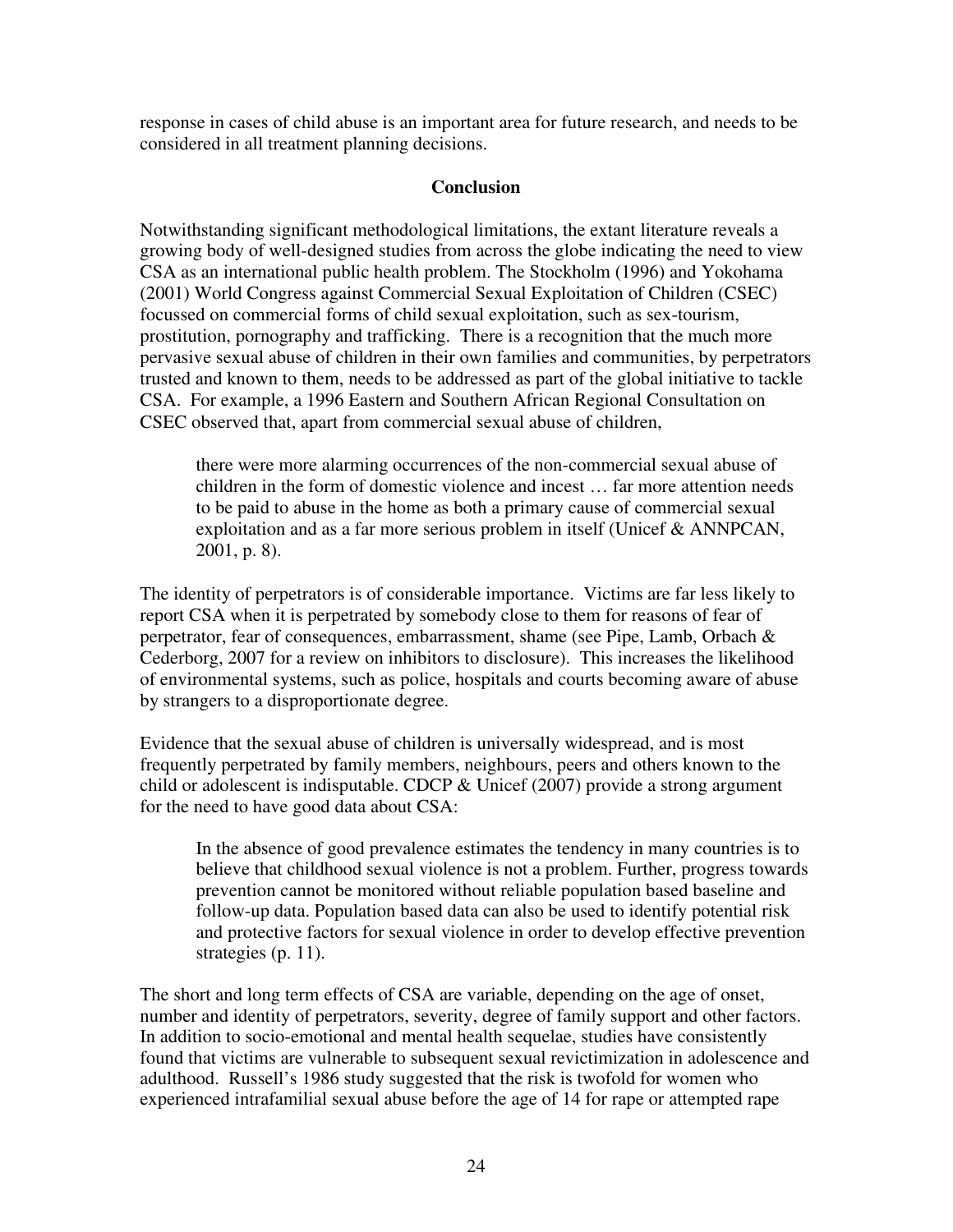after the age of 14, while Roodman and Clum's (2001) review of 19 empirical studies found an effect size of .59 when including broader definitions of CSA.

Studies have also found a link between CSA and later engagement in high-risk sexual behaviour, prostitution and sexual promiscuity. Individuals who have experienced *CSA* are also more likely than nonvictims to engage in potentially harmful and damaging highrisk sexual behaviours, such as early age at first intercourse, multiple partners, unprotected sex resulting in unplanned pregnancies or sexually transmitted diseases and prostitution. While this relationship cannot be considered to be a causal relationship, there is an abundance of evidence that the experience of childhood sexual abuse, in particular penetrative abuse, significantly increases the risk for such high-risk sexual behaviours. More severe forms of sexual abuse and the co-existence of physical abuse, increases the risks for later revictimization and engagement in high risk sexual behaviours.

Mediating factors such as parental psychopathology, family conflict versus a supportive family environment, and leaving home at an early age appear to play a role in these relationships. However, there is a need for research that separates out the confounding influence of such variables in order to realise the true influence of such mediators.

Cross-sectional studies cannot explain these outcomes. While theoretical explanatory models that focus on the psycho-social impacts of the abuse on the individual have been commonly relied on to enhance our understanding of these links, these models neglect contextual factors which according to some authors are equally important in considering such relationships. Ecological models, such as that proposed by Grauerholz (2000), that incorporate explanations at the individual, family, community and societal level, are promising. Grauerholz emphasises the reciprocal nature of influences whereby individual factors such as psychological coping strategies interact with environmental factors such as exposure to family environments and high risk situations leads to the greater risk of revictimization and engagement in high risk sexual behaviours. Grauerholz' theory is consistent with a changing focus in the literature from the individual to interpersonal and cultural factors within society.

Interventions in the area of prevention of CSA have not kept apace with international policy guidelines. Thus, whether such guidelines have empirical support is open to question. Nevertheless, preliminary attempts at mass media campaigns and school-based prevention programmes have shown some improvements in the increase of knowledge and to a more limited degree, the acquisition of skills. As yet, there is no evidence that interventions have prevented sexual abuse from occurring in the first place.

However, broad-based prevention programmes aimed at preventing child maltreatment in general (as opposed to CSA in particular) may have something to offer in informing CSA prevention programmes. Centralised responsibility for coordinating such a broad-based approach appears to be crucial to its success. While an ecological approach is promoted in the area of prevention, the current literature review highlights the need for such an approach in the area of therapy  $-$  with the child who has been abused, the family (which may or may not include the abuser) and the community. To date, such an approach has not been evident in practice or in the research literature. There is considerable evidence to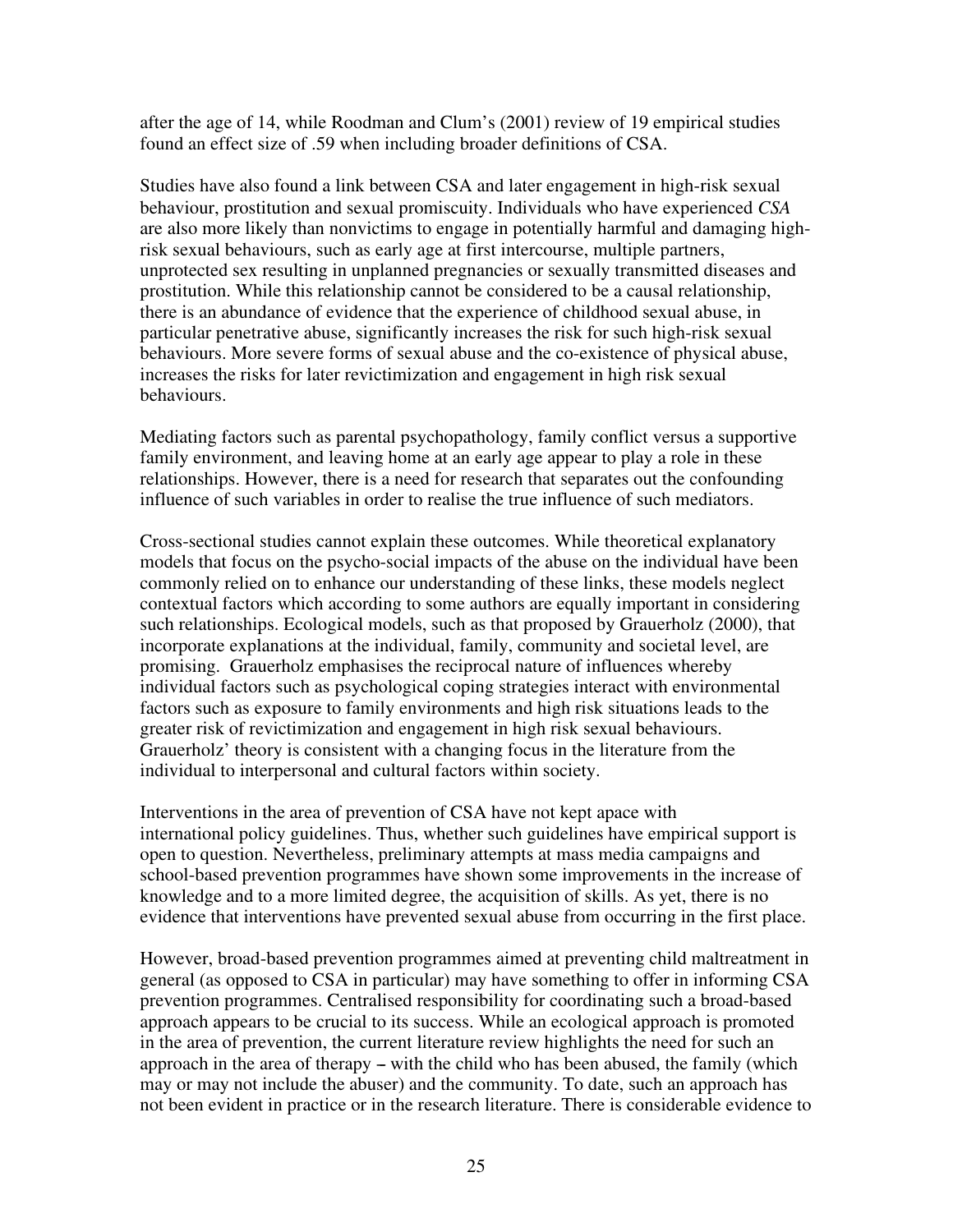support the use of various therapeutic modalities in intervening with children and families following the experience of CSA. However, researchers have identified significant methodological limitations in the extant research literature that impede the making of recommendations for implementing existing therapeutic programmes unreservedly.

We conclude by quoting CDCP  $&$  Unicef (2007), who state "[sexual] violence against children is both a public health problem and a human rights problem'' (p. 28). The former because of the negative sequelae experienced in the population of victims (far too high a population in many societies), and the latter because of the infringement of the personal integrity of the victim.

#### **References**

- American Professional Society on the Abuse of Children (APSAC) (1999). *Guidelines for psychosocial evaluation of suspected sexual abuse in young children* Chicago, IL: APSAC.
- Arata, C.M. (2000). From child to adult victim: A model for predicting sexual revictimization. *Child Maltreatment*, *5,* 1, 28-38
- Arata, C.M. (2002). Child sexual abuse and sexual revictimization. *Clinical Psychology: Science and Practice, 9,* 2, 135-164
- Avinger, K. A., & Jones, D. H. (2007). Group treatment of sexually abused adolescent girls: A review of outcome studies. *American Journal of Family Therapy, 35*(4), 315-326.
- Bagley, C. and Young, L. (1987). Juvenile prostitution and child sexual abuse: A controlled study. *Canadian Journal of Community Mental Health*, *6*, 5–26
- Belsky, J. (1980). Child maltreatment: An ecological integration. *American Psychologist, 35*, 320-335.
- Bratton, S. C., Ray, D., Rhine, T., & Jones, L. (2005). The efficacy of play therapy with children: A meta-analytic review of treatment outcomes. *Professional Psychology: Research and Practice, 36*, 376-390.
- Briere, J. (1992). Methodological issues in the study of sexual abuse effects. *Journal of Consulting and Clinical Psychology, 60,* 196-203.
- Briere, J. (1997). *Psychological assessment of adult posttraumatic states*. Washington, DC: American Psychological Association.
- Briere, J. & Elliott, D. (2003). Prevalence and psychological sequelae of self-reported childhood physical and sexual abuse in a general population sample of men and women. *Child Abuse and Neglect, 27*, 1205-1222.
- Bronfenbrenner, U. (1979). *The ecology of human development*. Cambridge, MA: Harvard University Press.
- Browne, K. D., Hanks, H., Stratton, P., & Hamilton-Giachritsis, C. (Eds.). (2002). *Early prediction and prevention of child abuse: A handbook.* Chichester: J. Wiley.
- Butler, A., Chapman, J., Forman, E., & Beck, A. (2006). The empirical status of cognitive-behavioural therapy: A review of meta-analyses. *Clinical Psychology Review*, *26*, 1, 17-31
- Carr, A. (2007). *The effectiveness of psychotherapy: A review of research*. Dublin: Irish Council of Psychotherapy.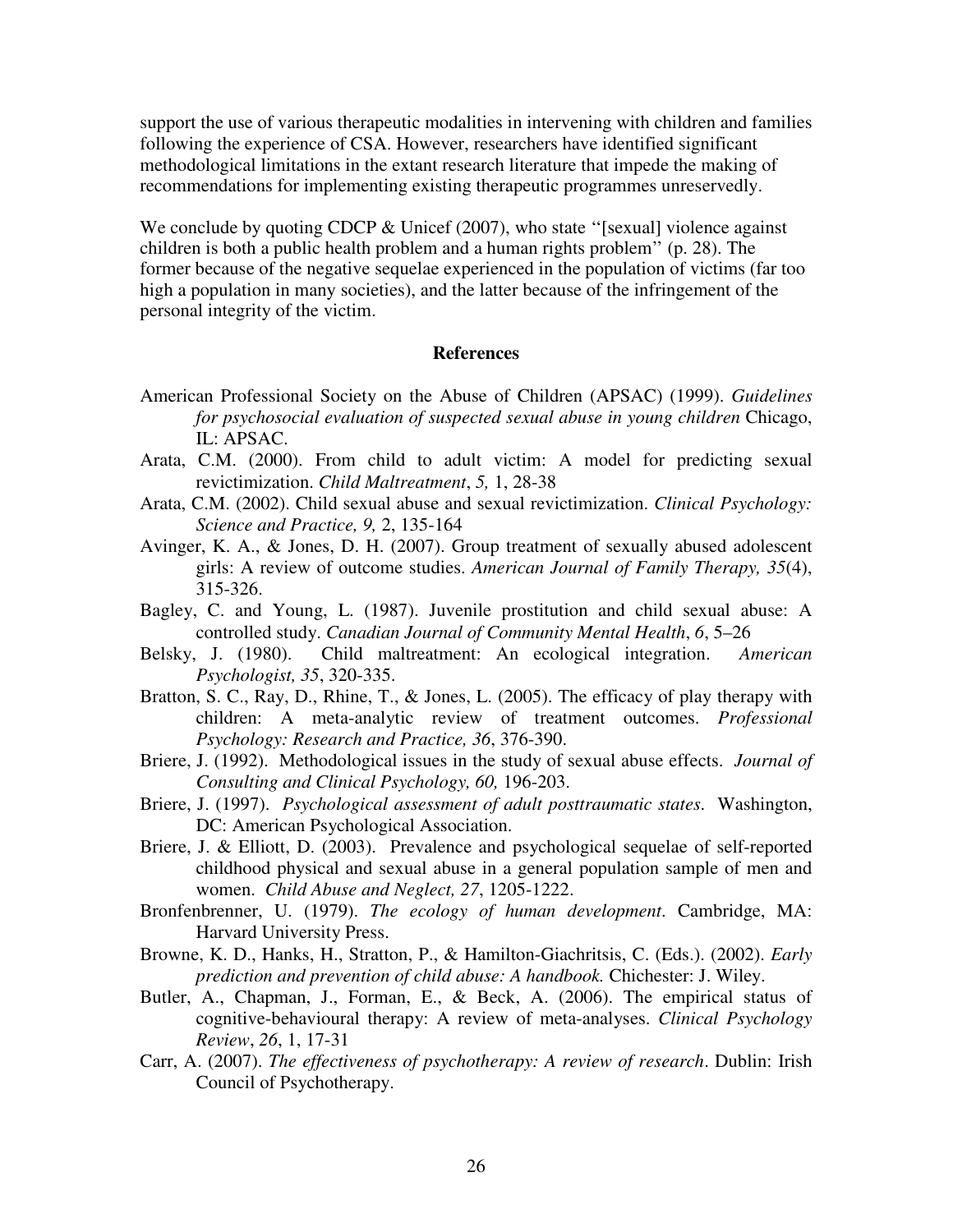- Casey, R. J., & Berman, J. S. (1985). The outcome of psychotherapy with children. *Psychological Bulletin, 98*, 388-400.
- Chalk, R., & King, P. (1998). Assessing family violence interventions. *American Journal of Preventive Medicine, 14*, 4, 289-292.
- Chandy, J. M., Blum, R. W., & Resnick, M. D. (1997). Sexually abused male adolescents: How vulnerable are they? *Journal of Child Sexual Abuse, 6*(2), 1-16.
- CDCP & Unicef (2007). *Violence Against Children in Swaziland: Findings from a National Survey on Violence Against Children in Swaziland*. CDCP & Unicef.
- Chen, J.Q., Dunne, M. & Han, P. (2004). Child sexual abuse in China: A study of adolescents in four provinces. *Child Abuse & Neglect, 28,* 11, 1171-1186.
- Chen, J. Q., Dunne, M., & Han, P. (2007). Prevention of child sexual abuse in China: Knowledge, attitudes, and communication practices of parents of elementary school children. *Child Abuse & Neglect, 31*, 747-755.
- Cicchetti, D., Toth, S. & Maughan, A. (2006). An ecological-transactional model of child maltreatment. In A. Samaroff, M. Lewis, S. Miller, (Eds.) Handbook of Developmental Psychopathology (2<sup>nd</sup> ed.), Dordrecht, Netherlands: Kluwer Academic Publishers.
- Classen, C., Palesh, O. & Aggarwal, R. (2005). Sexual revictimization: A review of the literature. *Trauma, Violence and Abuse, 6*, 2, 103-129.
- Cohen, J. A., Deblinger, E., Mannarino, A. P., & de Arellano, M. A. (2001). The importance of culture in treating abused and neglected children: An empirical review. *Child Maltreatment, 6,* 2, 148-157.
- Cohen, J. A., Deblinger, E., Mannarino, A. P., & Steer, R. A. (2004). A multisite, randomized controlled trial for children with sexual abuse-related PTSD symptoms. *Journal of the American Academy of Child and Adolescent Psychiatry, 43,* 4, 393-402.
- Collings, S.J. (1991). Childhood sexual abuse in a sample of South African university males: Prevalence and risk factors*. South African Journal of Psychology*, *21*, 3, 153-158.
- Collings, S.J. (1997). Child sexual abuse in a sample of South African women students: prevalence, characteristics, and long-term effects. *South African Journal of Psychology,* 27(1), 37-42.
- Collishaw, S., Pickles, A., Messer, J., Rutter, M., Shearer, C. & Maughan, B. (2007). Resilience to adult psychopathology following childhood maltreatment: Evidence from a community sample. *Child Abuse & Neglect, 31*(3), 211-229.
- Craig, L. A., Browne, K. D., & Stringer, I. T. (2003). Treatment and sexual offense recidivism. *Trauma, Violence, & Abuse, 4*(1), 70-89.
- DeMause, L. (1991). The universality of incest. *The Journal of Psychohistory*, 19(2), 123-164.
- DiPietro, E. K., Runyan, D. K., & Fredrickson, D. D. (1997). Predictors of disclosure during medical evaluation for suspected sexual abuse. *Journal of Child Sexual Abuse, 1*(6), 133-142.
- Dube, S., Anda, R., Whitfield, C., Brown, D., Felitti, V., Dong, M. & Giles, W. (2005). Long term consequences of childhood sexual abuse by gender of victim. *American Journal of Preventative Medicine*, *28*(5), 430-438.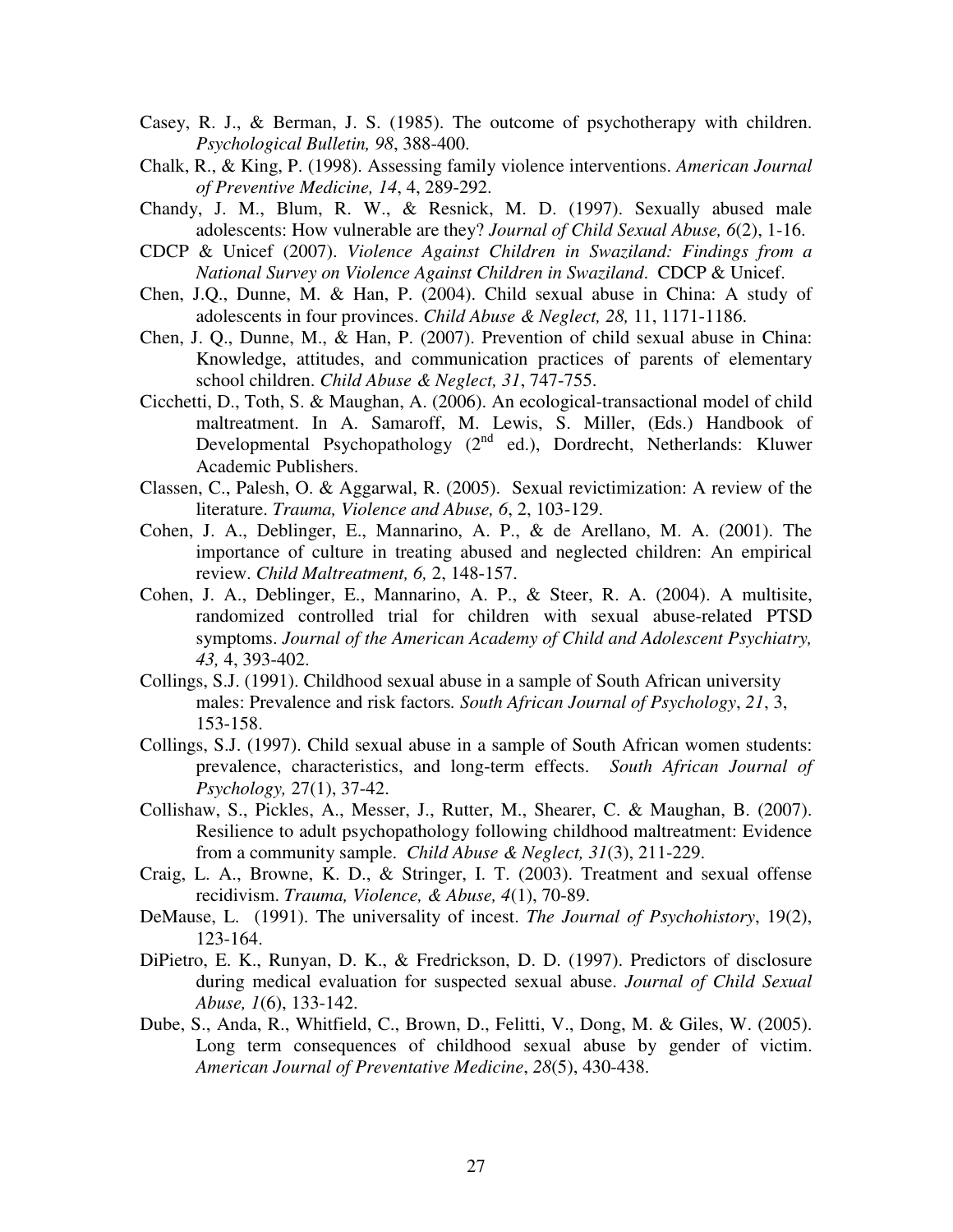- Dunkle, K., Jewkes, R., Brown, H., Yoshihama, M., Gray, G., McIntyre, J. and Harlow, S. (2004). Prevalence and patterns of gender based violence and revictimization among woman attending antenatal clinics in Soweto, South Africa. *American Journal of Epidemiology, 160*, 3, 230-239.
- Edmond, T., Auslander, W., Ezle, D., & Bowland, S. (2006). Signs of resilience in sexually abused adolescent girls in the foster care system. *Journal of Child Sexual Abuse, 15*(1), 1-28.
- Elbedour, S., Abu-Bader, S., Onwuegbuzie, A., Abu-Rabia, A. & El-Aassam, S. (2006). The scope of sexual, physical, and psychological abuse in a Bedouin-Arab community of female adolescents: The interplay of racism, urbanization, polygamy, family honor, and the social marginalization of women. *Child Abuse & Neglect 30*, 3, 215-229.
- Everson, M. D., Hunter, W. M., Runyon, D. K., Edelsohn, G. A., & Coulter, M. L. (1989). Maternal support following disclosure of incest. *American Journal of Orthopsychiatry, 59*. 197-207
- Fanslow, J. L., Robinson, E., Crengle, S. & Perese, L. (2007). Prevalence of child sexual abuse reported by a cross-sectional sample of New Zealand women. *Child Abuse & Neglect 31*, 9, 935-945.
- Fergusson, D., Horwood, J. and Lynskey, M. (1997). Childhood sexual abuse, adolescent sexual behaviours and sexual revictimization. *Child Abuse and Neglect, 21,* 8, 789-803.
- Finkelhor, D. (1990). Early and long term effects of child sexual abuse: An update. *Professional Psychology: Research and Practice,* 21, 325-330.
- Finkelhor, D. (1994). The international epidemiology of child sexual abuse. *Child Abuse & Neglect, 18*, 5, 409-417.
- Finkelhor, D. (2008). Lessons from the decline in sexual abuse*.* Paper presented at the St. Clare's Unit & St. Louise's Unit Joint Annual Conference, Dublin.
- Finkelhor, D. & Browne, A. (1985). The traumatic impact of child sexual abuse. *American Journal of Orthopsychiatry,* 55, 530-541.
- Finkelhor, D., & Jones, L. (2006). Why have child maltreatment and child victimization declined? *Journal of Social Issues, 62*, 685-716.
- Finkelhor, D., Ormrod, R. K., & Turner, H. A. (2007). Poly-victimization: A neglected component in child victimization. *Child Abuse & Neglect, 31*, 7-26.
- Fleming, J., Mullen, P., Sibthorpe, B., Bammer, G. (1999). The long term impact of childhood sexual abuse in Australian women. *Child Abuse & Neglect*, 23, 145- 159.
- Flowers, R. (1998). *The prostitution of women and girls.* Jefferson, NC: McFarland.
- Fonagy, P., Clarkin, J., Gerber, A., Kachele, H., Krause, R., & Jones, E. E. (2002). *Open door review of outcome studies in psychoanalysis*. London: International Psychoanalytic Association.
- García-Moreno, C. & Watts, C. (2000). Violence against women: Its importance for HIV/AIDS*. Aids,* 14 suppl 3, 253-265.
- García-Moreno, C., Jansen, H., Ellsberg, M., Heise, L. & Watts, C. (2005). *WHO Multicountry study on women's health and domestic violence against women*. Geneva: World Health Organisation.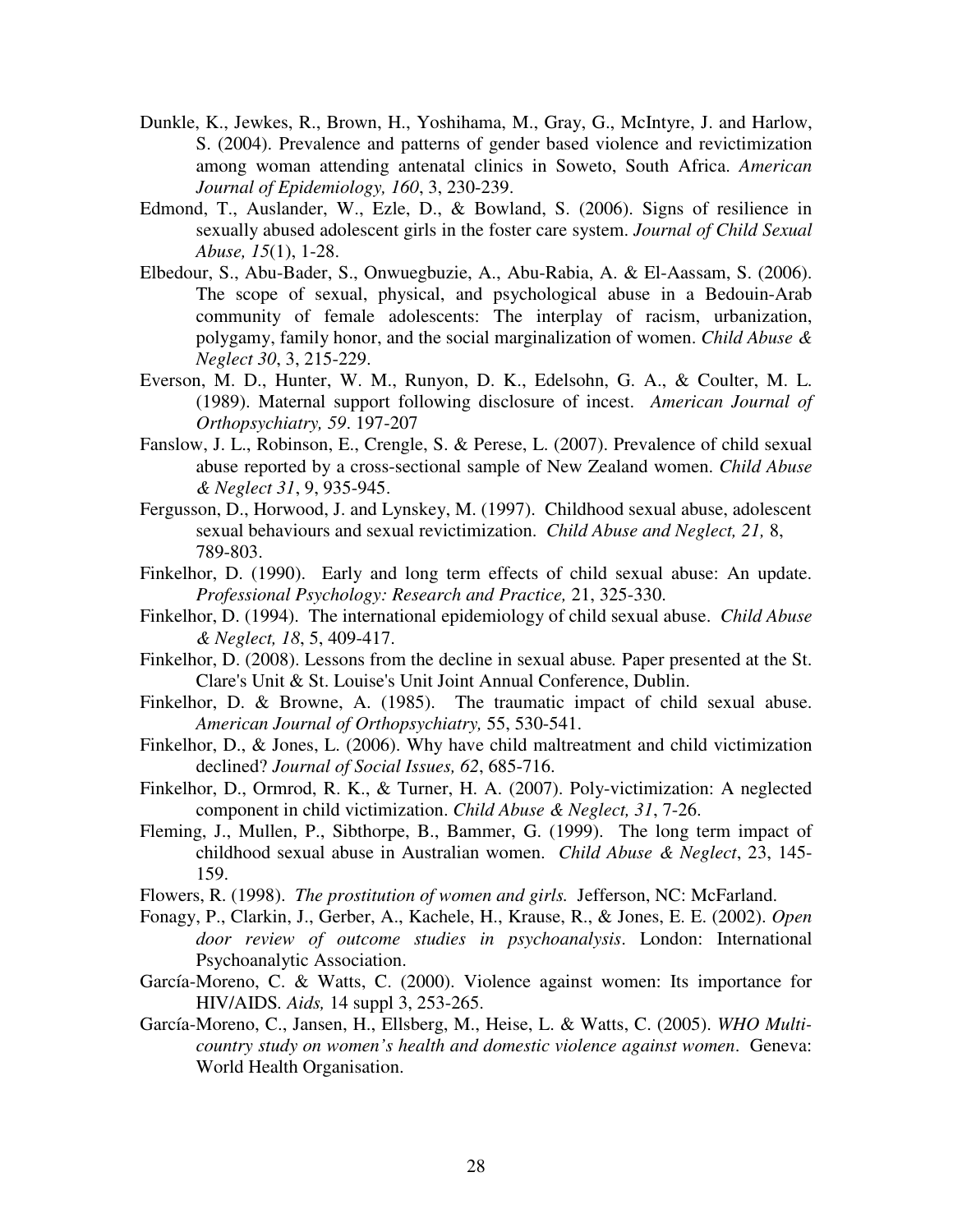- Goodman-Brown, T.B., Edelstein, R.S., Goodman, G.S., Jones D.P.H. & Gordon, D.S. (2003). Why children tell: A model of children's disclosure of sexual abuse. *Child Abuse & Neglect*, 27, 525-540.
- Grauerholz, L. (2000). An ecological approach to understanding sexual revictimization: Linking personal, interpersonal, and sociocultural factors and processes. *Child Maltreatment*, 5, 5-17.
- Hershkowitz, I., Horowitz, D., & Lamb, M. E. (2005). Trends in children's disclosure of abuse in Israel: A national study. *Child Abuse & Neglect, 29*(11), 1203-1214.
- Hetzel-Riggin, M. D., Brausch, A. M., & Montgomery, B. S. (2007). A meta-analytic investigation of therapy modality outcomes for sexually abused children and adolescents: An exploratory study. *Child Abuse & Neglect, 31*, 125-141.
- Hoefnagels, C., & Baartman, H. (1997). On the threshold of disclosure: The effects of a mass media field experiment. *Child Abuse & Neglect, 21*, 557–573.
- Hoefnagels, C., & Mudde, A. (2000). Mass media and disclosures of child abuse in the perspective of secondary prevention: Putting ideas into practice *Child Abuse & Neglect, 24*, 1091–1101.
- Home Office (2002). *Achieving best evidence in criminal proceedings: Guidance for vulnerable or intimidated witnesses, including children*. London: Her Majesty's Stationery Office.
- Humphrey, J.A. & White, J.W. (2000). Women's vulnerability to sexual assault from adolescence to young adulthood. *Journal of Adolescent Health*, 27, 419-424.
- Jewkes, R., Levin, L., Mbananga, N. & Bradshaw, D. (2002). Rape of girls in South Africa. *The Lancet, 359*, 26, 319-320.
- Jones, L., Finkelhor, D., & Halter, S. (2006). Child maltreatment trends in the 1990's: Why does neglect differ from sexual and physical abuse. *Child Maltreatment, 11*, 107-120.
- Kazarian, S. S., & Kazarian, L. Z. (1998). Cultural aspects of family violence In S. S. Kazarian & D. R. Evan (Eds.), *Cultural clinical psychology: Theory, research and practice* (pp. 316-347). Oxford: Oxford Press.
- Kazdin, A., Bass, D., Ayers, W. A., & Rodgers, A. (1990). Empirical and clinical focus of child and adolescent psychotherapy research. *Journal of Consulting & Clinical Psychology, 58*, 729-740.
- Kempe, C., Silverman, F., Steele, B., Droegmueller, W. & Silver, H. (1962). The battered child syndrome. *Journal of the American Medical Association*, 181, 17- 24.
- Kendall-Tackett, Williams & Finkelhor (1993). Impact of sexual abuse on children: A review and synthesis of the literature. *Psychological Bulletin,* 113, 164-180
- Kennedy, E. (2004). *Child and adolescent psychotherapy: A systematic review of psychoanalytic approaches*. London: North Central London, NHS Strategic Health Authority.
- King, G., Guilbert, P., Ward, D., Arwidson, P. & Noubary, F. (2006). Correlates of sexual abuse and smoking among French adults. *Child Abuse & Neglect 30*(6), 709-723.
- Klein, H., Elifson, K. and Sterk, C. 2007. Childhood neglect and adulthood involvement in HIV-related risk behavior. *Child Abuse & Neglect*, 31, 39-53.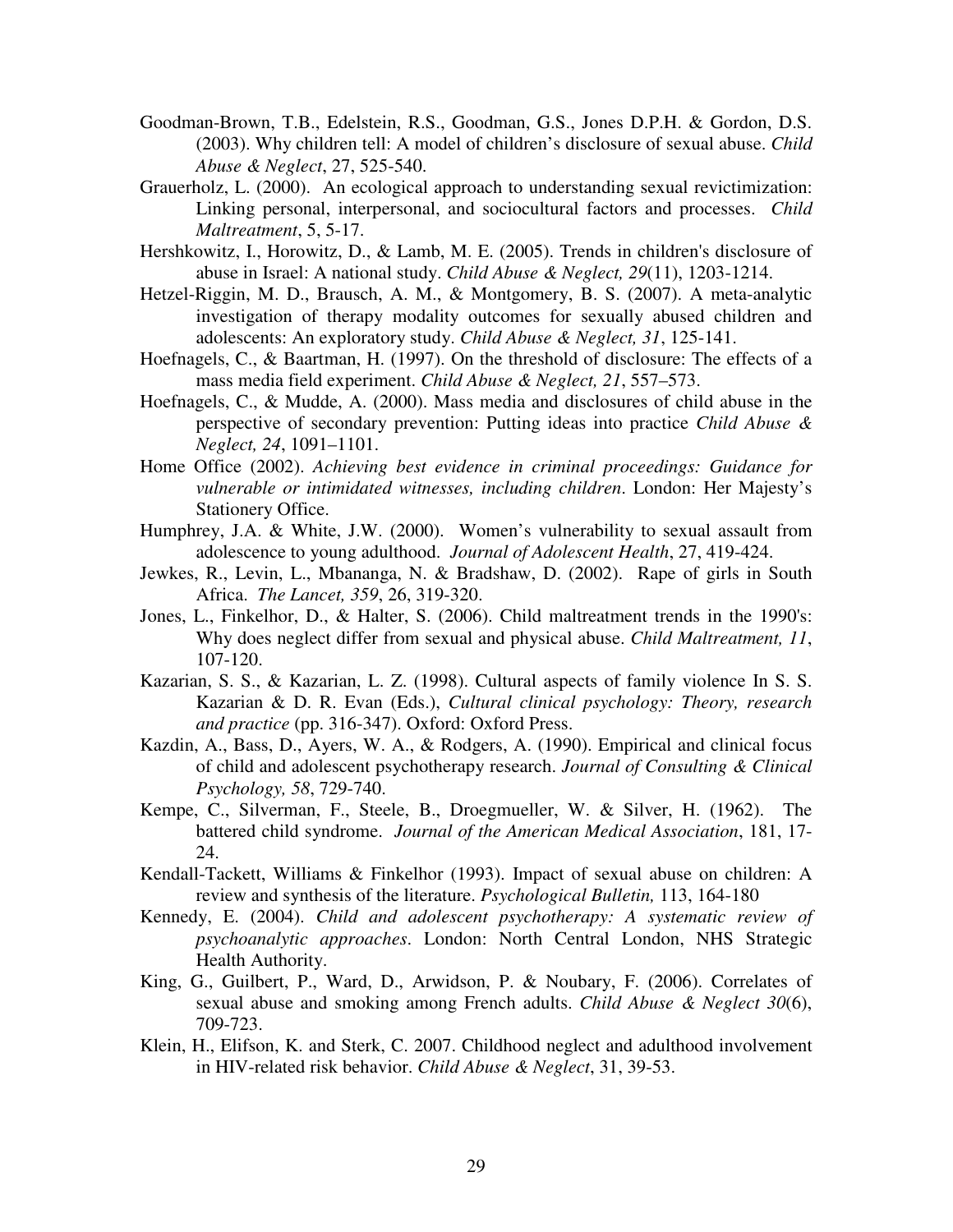- Kolko, D. J. (1987). Treatment of child sexual abuse: Programs, progress, and prospects. *Journal of Family Violence, 2*, 303-318.
- Kolko, D. J., Cohen, J. A., Mannarino, A. P., Baumann, B. L., & Knudsen, K. (2008). Community treatment of child sexual abuse: A survey of practitioners in the National Child Traumatic Stress Network. *Adm Policy Mental Health.*
- Kopiec, K., Finkelhor, D., & Wolak, J. (2004). Which juvenile crime victims get mental health treatment? *Child Abuse & Neglect, 28*, 45-59.
- Korbin, J.E. (Ed.) (1981). *Child abuse and neglect: Cross cultural perspectives*. Berkeley: University of California Press.
- Lachman, P. (1996). Child protection in Africa: The road ahead. *Child Abuse & Neglect, 20*, 7, 543-547.
- Lalor, K. (2008). Child sexual abuse and HIV transmission in sub-Saharan Africa. *Child Abuse Review*, 17, 94-107.
- Levendosky, A. A., & Buttenheim, M. (2000). A multi-method treatment for child survivors of sexual abuse: An intervention informed by relational and trauma theories. *Journal of Child Sexual Abuse, 9*, 2, 1-19.
- Macdonald, G. M., Higgins, J. P. T., & Ramchandani, P. (2006). Cognitive-behavioural interventions for children who have been sexually abused. *Cochrane Database of Systematic Reviews* (Issue 4 Art. No.: CD001930. DOI: 10.1002/14651858.CD001930.pub2.).
- MacIntyre, D., & Carr, A. (1999). Evaluation of the effectiveness of the Stay Safe primary prevention programme for child sexual abuse. *Child Abuse & Neglect, 23*, 1307-1325.
- Mandoki, C. & Burkhart, B. (1989). Sexual victimization: Is there a vicious cycle? *Violence and Victims, 4*, 3, 179-190.
- Masson, J. (1992, 3rd edition). *The assault on truth: Freud and child sexual abuse.* London: Fontana
- Malloy, L. C., Lyon, T. D., & Quas, J. (2007). Filial dependency and recantation of child sexual abuse allegations. *Journal of the American Academy of Child and Adolescent Psychiatry, 46*, 2, 162-170.
- May-Chahal, C. & Cawson, P. (2005). Measuring child maltreatment in the United Kingdom: A study of the prevalence of child abuse and neglect. *Child Abuse & Neglect, 29,* 9, 969-984.
- Mayall, A. & Gold, S. (1995). Definitional issues and mediating variables in the sexual revictimization of women sexually abused as children. *Journal of Interpersonal Violence*, *10,* 1, 26-42.
- Mayock, P., Kitching, K., & Morgan, M. (2007). *RSE in the context of SPHE: An assessment of the challenges to full implementation of the programme in postprimary schools*. Dublin: Crisis Pregnancy Agency/Dept of Education and Science.
- McCrann, D., Lalor, K. & Katabaro, K. (2006). Childhood sexual abuse among university students in Tanzania. *Child Abuse & Neglect*, 30, 1343-1351.
- McGee, H., Garavan, R., de Barra, M., Byrne, J., & Conroy, R. (2002). *The SAVI Report: Sexual abuse and violence in Ireland – a national study of Irish experiences, beliefs and attitudes concerning sexual violence.* Dublin: The Liffey Press & Dublin Rape Crisis Centre.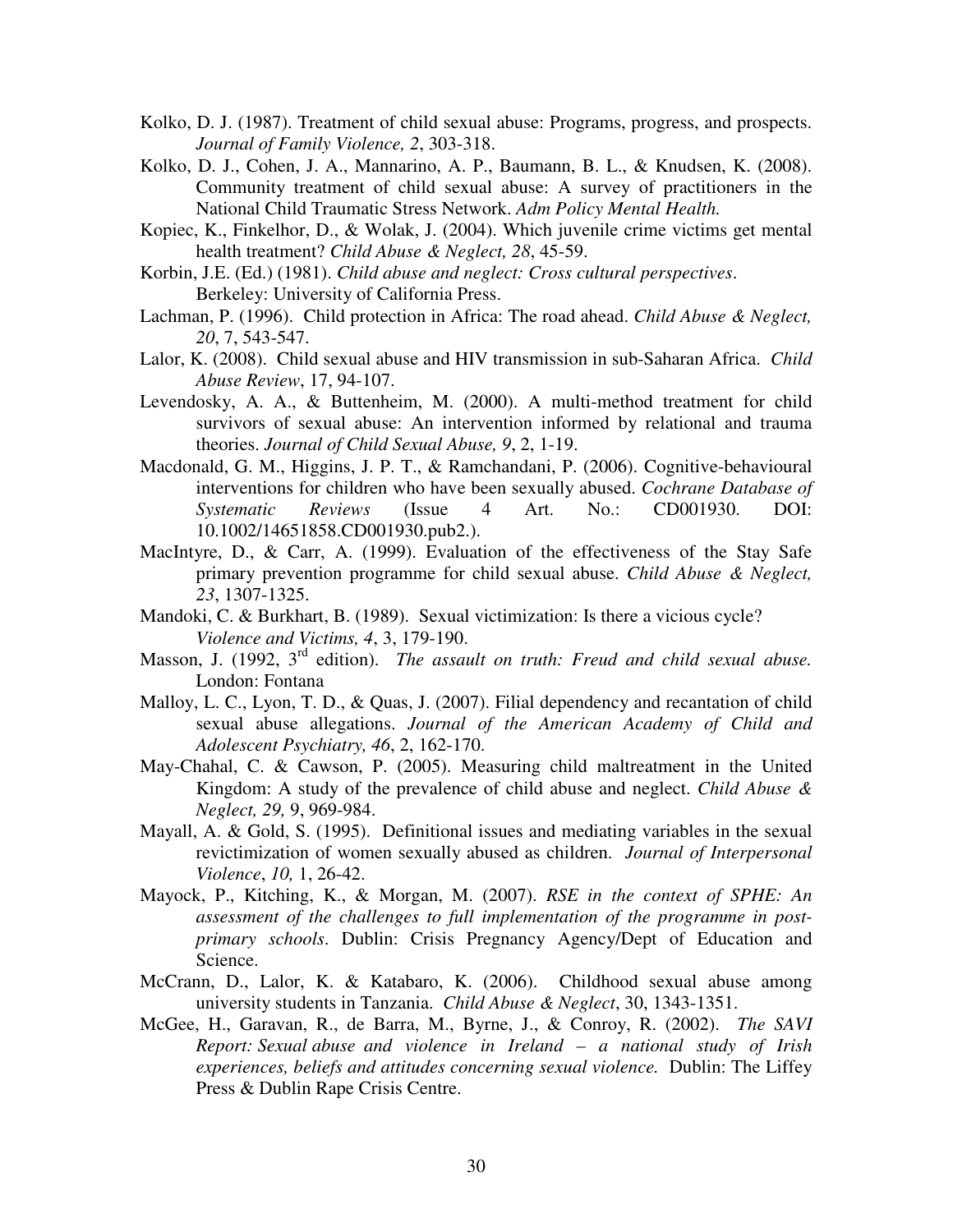- McElvaney, R. (2008). How children tell: Containing the secret of child sexual abuse: Trinity College Dublin: Unpublished PhD Dissertation.
- Messman-Moore, T., & Long, P. (2003). The role of childhood sexual abuse sequelae in the sexual revictimization of women: An empirical review and theoretical reformulation. *Clinical Psychology Review*, *23,* 537-571.
- Mudaly, N., & Goddard, C. (2006). *The truth is longer than a lie: Children's experiences of abuse and professional interventions*. London: Jessica Kingsley Publishers.
- Muntarbhorn. (1990). *Sexual exploitation of children.* New York: United National Publications.
- Newcomb, M. Locke, T and Goodyear, R. (2003). Childhood experiences and psychosocial influences on HIV risk among adolescent Latinas in Southern California. *Cultural Diversity and Ethnic Minority Psychology, 9*(3), 219-235.
- Noll, J., Trickett, P. & Putnam, F. (2003). A prospective investigation of the impact of childhood sexual abuse on the development of sexuality*. Journal of Consulting and Clinical Psychology,* 71(3), 575-586.
- Nyamathi, A., Flaskerud, J. & Leake, B. (1997). HIV-risk behaviors and mental health characteristics among homeless or drug-recovering women and their closest sources of social support. *Nursing Research,* 46, 133-137.
- O'Reilly, G., Carr, A., Marshall, W.L. & Beckett, R.C. (2004). *Handbook of clinical interventions with juvenile sex offenders*. London: Taylor and Francis Ltd.
- Paine, M.L. & Hansen, D.J. (2002). Factors influencing children to self-disclose sexual abuse*. Clinical Psychology Review*, 22, 271-295.
- Pepin, E.N. & Banyard, V.L. (2006). Social support: A mediator between child maltreatment and developmental outcomes. *Journal of Youth and Adolescence*, 35, 4, pp.617-630.
- Pereda,N., Guilera, G., Forns, M. & Gomez-Benito, J. (2009). The international epidemiology of child sexual abuse: A continuation of Finkelhor (1994). *Child Abuse and Neglect,* 33, 331-342.
- Pipe, M. E., Lamb, M., Orbach, Y., & Cederborg, A. C. (Eds.). (2007). *Child sexual abuse: Disclosure, delay and denial*. New Jersey: Lawrence Erhbaum Association.
- Polusny, M. & Follette, V. (1995). Long-term correlates of child sexual abuse: Theory and review of the empirical literature. *Applied and Preventative Psychology*, 4, 143-166.
- Potter, K., Martin, J., Romans, S. (1999). Early developmental experiences of female sex workers: A comparative analysis. *Australian and New Zealand Journal of Psychiatry, 33*(6), 935-940.
- Putnam, F. (2003). Ten-year research update review: Child sexual abuse. *Journal of the American Academy of Child and Adolescent Psychiatry, 42*, 269-278.
- Ramchandani, P. & Jones, D.P.H. (2003). Treating psychological symptoms in sexually abused children: From research findings to service provision, *British Journal of Psychiatry, 183*(6), 484-490
- Reeker, J., Ensing, D., & Elliott, R. (1997). A meta-analytic investigation of group treatment outcomes for sexually abused children. *Child Abuse & Neglect, 21*, 669- 680.
- Rheingold, A. A., Campbell, C., Self-Brown, S., de Arellano, M. A., Resnick, H., & Kilpatrick, D. (2007). Prevention of child sexual abuse: Evaluation of a community media campaign. *Child Maltreatment, 12*(4), 352-363.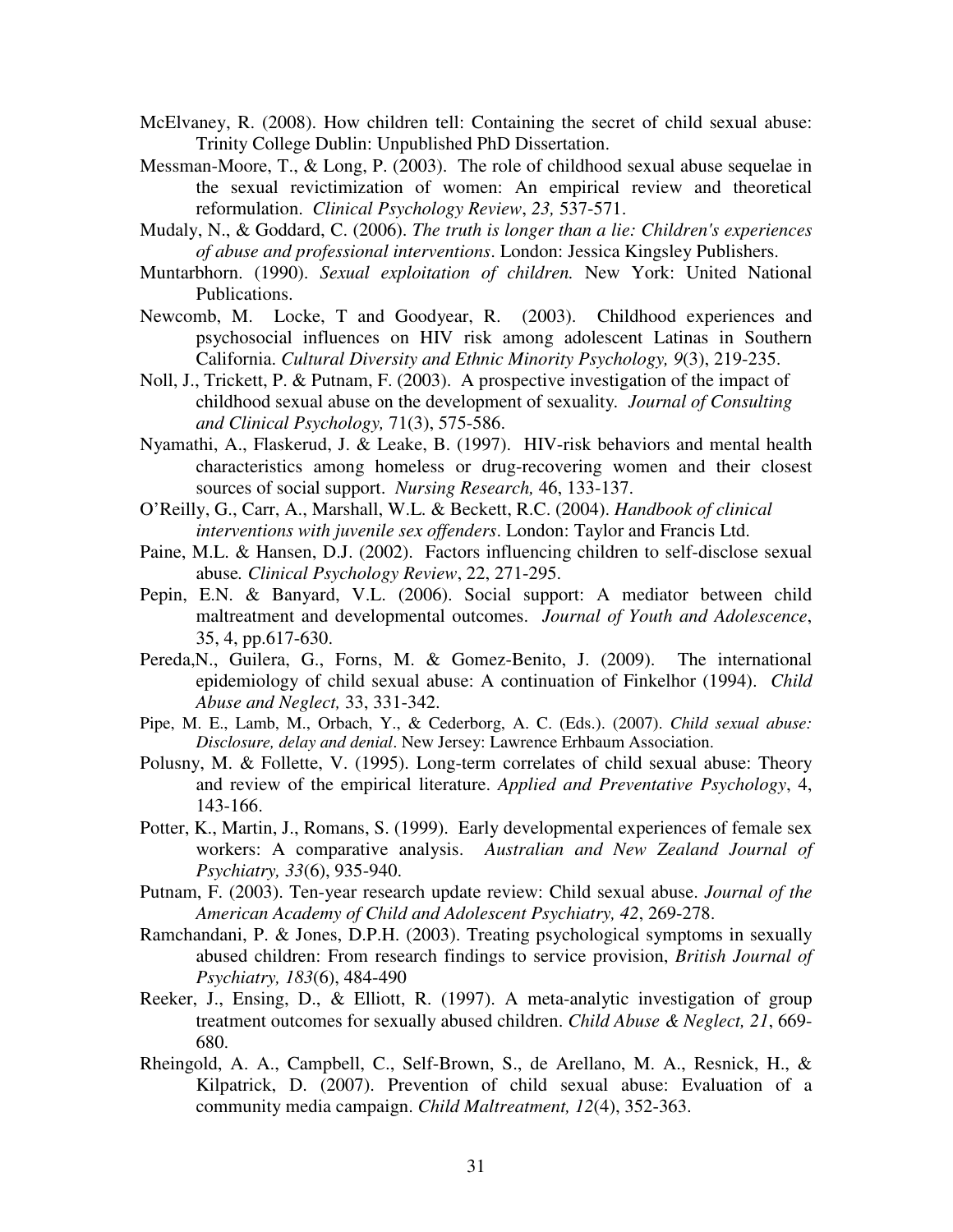- Rispers, J., Aleman, A., & Goudena, P. P. (1997). Prevention of child sexual abuse victimization: A meta-analysis of school programs *Child Abuse & Neglect, 21*, 975–987.
- Runyan, D. (2000). The ethical, legal and methodological implications of directly asking children about abuse. *Journal of Interpersonal Violence, 15*, 675-681.
- Roodman, A. and Clum, G. (2001). Revictimization rates and method variance: A meta analysis. *Clinical Psychology Review*, 21 (2), 183-204.
- Rushton, A., & Miles, G. (2000). A study of a support service for the current carers of sexually abused girls. *Clinical Psychology and Psychiatry, 5*, 3, 411-416.
- Russell, D. (1986). *The secret trauma: Incest in the lives of girls and women*. New York: Basic Books.
- Sandberg, D., Matorin, A. & Lynn, S. (1999). Dissociation, posttraumatic symptomatology, and sexual revictimization: A prospective examination of mediator and moderator effects. *Journal of Traumatic Stress, 12*, 1, 127-138.
- Sanders, B. and Moore, D. (1999). Childhood maltreatment and date rape. *Journal of Interpersonal Violence*, *14,* 2, 115-124.
- Saunders, B. E., Berliner, L., & Hanson, R. F. (2004). *Child physical and sexual abuse: Guidelines for treatment*
- Save the Children Norway (2005). 10 essential learning points: Listen and speak out against sexual abuse of girls and boys. Global submission by The International Save the Children Alliance, UN study on violence against children.
- Saywitz, K. J., Mannarino, A. P., Berliner, L., & Cohen, J. A. (2000). Treatment for sexually abused children and adolescents. *American Psychologist, 55*, 1040-1049.
- Schultz, L.G. (1982). Child sexual abuse in historical perspective. *Journal of Social Work and Human Sexuality,* 1, 21-35.
- Silberschmidt, M. (2001). Disempowerment of men in rural and urban East Africa: implications for male identity and sexual behavior. *World Development*, *294*, 657- 671.
- Silbert, M., and Pines, A. (1982). Victimization of Street Prostitutes. *Victimology*, *7,* 122- 133.
- Silovsky, J. F., & Hembree-Kigin, T. L. (1994). Family and group treatment for sexually abused children: A review. *Journal of Child Sexual Abuse, 3*, 1-20.
- Slonim-Nevo, V. and Mukuka, L. (2007). Child abuse and AIDS-related knowledge, attitudes and behaviour among adolescents in Zambia. *Child Abuse & Neglect*, *31*, 143-159.
- Steel, J. & Herlitz, C. (2005). The association between childhood and adolescent sexual abuse and proxies for sexual risk behavior: A random sample of the general population of Sweden. *Child Abuse & Neglect, 29, 10*, 1141-1153.
- Stoltz, J.-A. M., Shannon, K., Kerr, T., Zhang, R., Montaner, J. & Wood, E. (2007). Associations between childhood maltreatment and sex work in a cohort of drugusing youth. *Social Science & Medicine 65*, 6, 1214-1221.
- Toukmanian, S.G. & Brouwers, M.C. (1998). Cultural aspects of self-disclosure and psychotherapy. In S.S. Kazarian & D.R. Evans (Eds.), *Cultural clinical psychology: Theory, research and practice* (pp. 106-126). New York: Oxford University Press.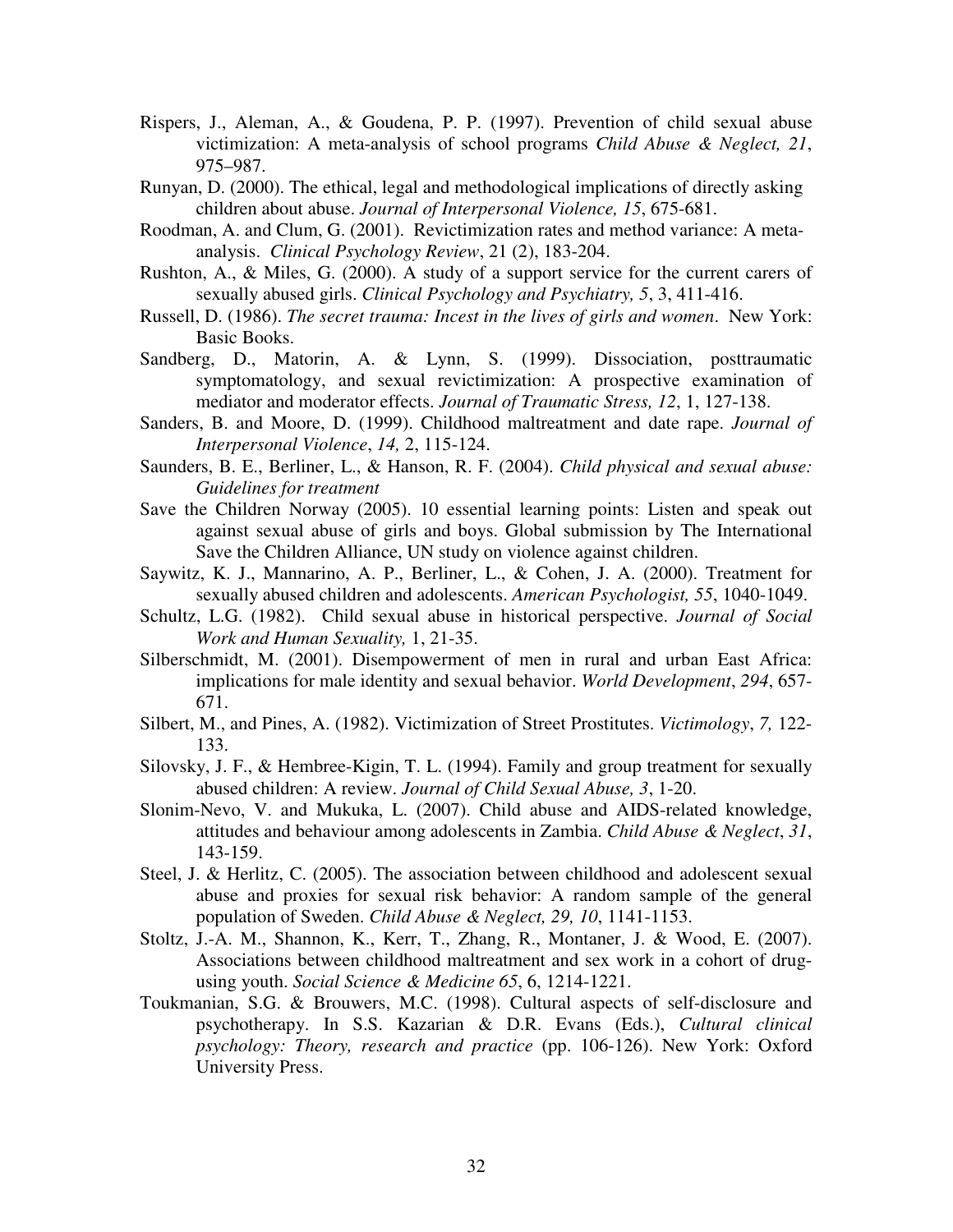- Tricket, P. K. (1997). Sexual and physical abuse and the development of social competence. In S. S. Luthar, J. A. Burack, D. Cicchetti & J. R. Weisz (Eds.), *Developmental psychopathology: Perspectives on adjustment, risk and danger*  New York: Cambridge University Press.
- Trowell, J., Kolvin, I., Weermanthri, T., Sadowski, H., Berelowitz, M., Glaser, D., et al. (2002). Psychotherapy for sexually abused girls: Psychopathological outcome findings and patterns of change. *British Journal of Psychiatry, 180*, 234-247.
- United Nations (UN). (2008). *Report submitted by the Special Rapporteur on the sale of children, child prostitution and child pornography*, Juan Miguel Petit. A/HRC/7/8
- Unicef & ANNPCAN. (2001). *Analysis of the situation of sexual exploitation of children in the Eastern and Southern Africa region.* www.focalpointngo.org/yokohama/latestnews/CSECEastSouthernAfricaDraft.
- Weisz, J. R., Weiss, B., Alicke, M. D., & Klotz, M. L. (1987). Effectiveness of psychotherapy with children and adolescents: A meta-analysis for clinicians. *Journal of Consulting & Clinical Psychology, 55*, 542-549.
- Weisz, J. R., Weiss, B., Han, S. S., Granger, D. A., & Morton, T. (1995). Effects of psychotherapy with children and adolescents revisited: A meta-analysis of treatment outcome studies. *Psychological Bulletin, 117*, 450-468.
- WHO (2002). *World report on violence and health*. Geneva: World Health Organization.
- WHO (2004). *Preventing violence: A guide to implementing the recommendations of the World report on violence and health.* Geneva: World Health Organization.
- WHO (2006). *Preventing child maltreatment: A guide to taking action and generating evidence.* Geneva: World Health Organization.
- WHO (2007). *Preventing child maltreatment in Europe: A public health approach.*  Geneva: World Health Organization.
- Widom, C. (1988). Sampling biases and implications for child abuse research. *American Journal of Orthopsychiatry*, 58, 260-270.
- Widom, C.S., Czaja, S. and Dutton, M.A. (2008). Childhood victimization and lifetime revictimization. *Child Abuse and Neglect, 32,* 785-796.
- Widom, C. & Kuhns, J. (1996). Childhood victimization and subsequent risk for promiscuity, prostitution and teenage pregnancy: A prospective study. *American Journal of Public Health*, 86, 1607-1612.
- Wingood, G. & DiClemente, R. 1997. Child sexual abuse, HIV sexual risk, and gender relations of African-American women. *American Journal of Preventative Medicine*, *135,* 380-384.
- Worku, D., Gebremariam, A., Jayalakshmi, S. (2006). Child sexual abuse and its outcomes among high school students in southwest Ethiopia. *Tropical Doctor* 36, 137-140.
- Zierler, S., Feingold, L., Laufer, D., Velentgas, P. Kantrowitz-Gordon, I. and Maye, K. (1991). Adult survivors of childhood sexual abuse and subsequent risk of HIV infection. *American Journal of Public Health*, 81, 5, 572-575.
- Zwi, K. J., Woolfenden, S. R., Wheeler, D. M., O'Brien, T. A., Tait, P., & Williams, K. W. (2007). School-based education programmes for the prevention of child sexual abuse (Review). In *Cochrane Database of Systematic Reviews*: John Wiley & Sons.